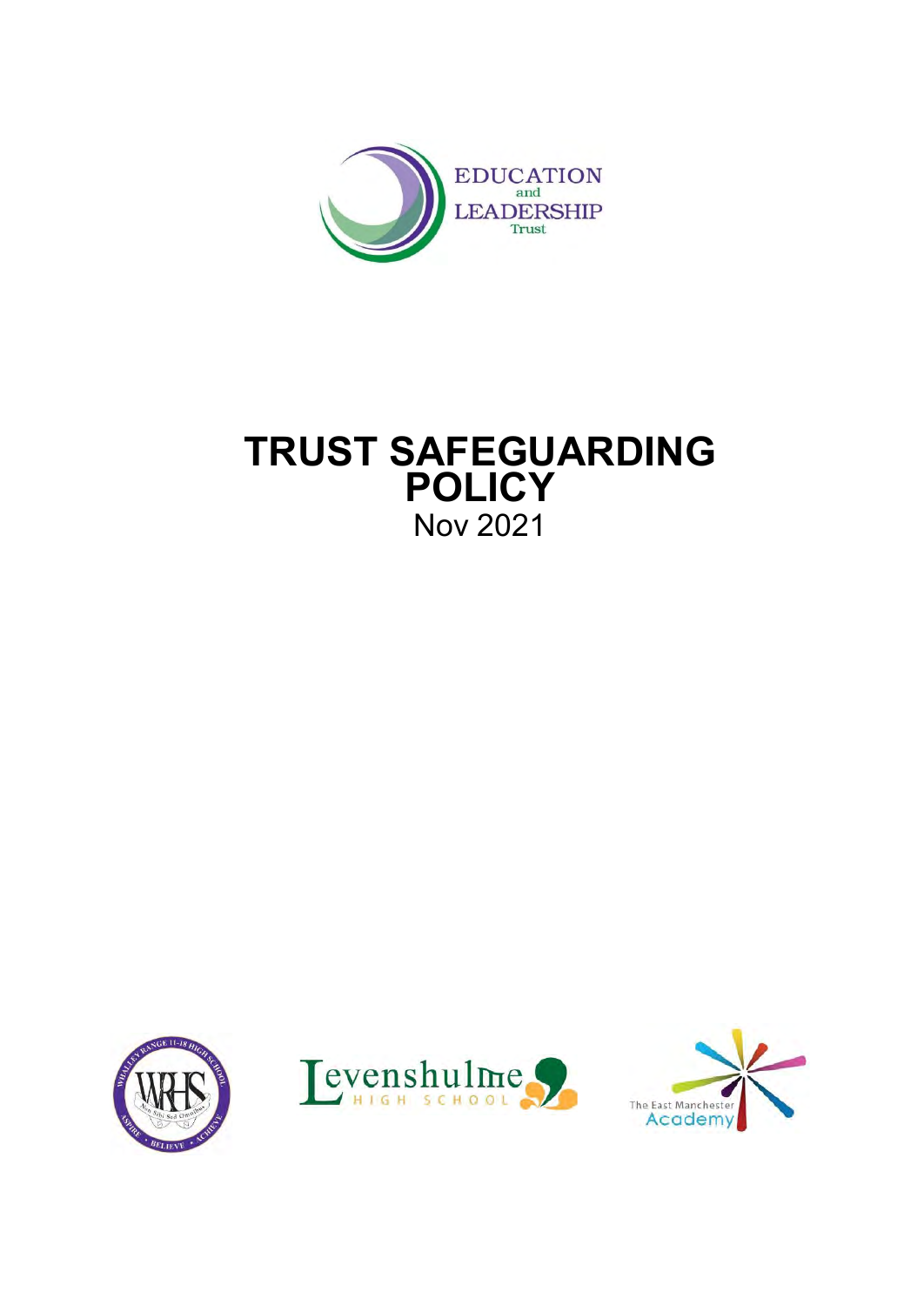# **Whalley Range 11-18 High School**

The Academy Headteacher who has the ultimate responsibility for safeguarding is Mrs J Fahey.

In her absence, the authorised member of staff is Ms M Connolly.

## **KEY SCHOOL STAFF & ROLES**

| Name                 | Role                                                | Contact<br><b>Details</b>     |
|----------------------|-----------------------------------------------------|-------------------------------|
| Ms M Connolly        | Deputy Headteacher DSL                              | 01618619727 Ext<br>103        |
| Ms S Allen           | <b>Senior Child Protection Officer</b>              | 01618619727 Ext<br>128        |
| Mrs A White          | <b>Child Protection officer/ EHA</b><br>Coordinator | 01618619727 Ext<br>225        |
| Mrs L Pearson        | <b>Child Protection officer/EHA</b><br>Coordinator  | 01618619727 Ext<br>141        |
| Mrs S Zarar          | Assistant Headteacher/<br><b>SENCO/DT</b>           | 01618619727 Ext<br>125        |
| Ms K Robertson       | <b>Assistant SENCO</b>                              | 01618619727 Ext<br>126        |
| Mr F Dooley          | <b>Student Services Manager</b>                     | 01618619727 Ext<br>119        |
| <b>Mrs T Knowles</b> | <b>School Health Advisor</b>                        | Tracey.Knowles@<br>mft.nhs.uk |

| <b>NAMED GOVERNOR for Safeguarding   Contact Email</b> |                                     |
|--------------------------------------------------------|-------------------------------------|
| 8 Prevent                                              |                                     |
| Mr K Ross                                              | safeguardinggovernor@wrhs1118.co.uk |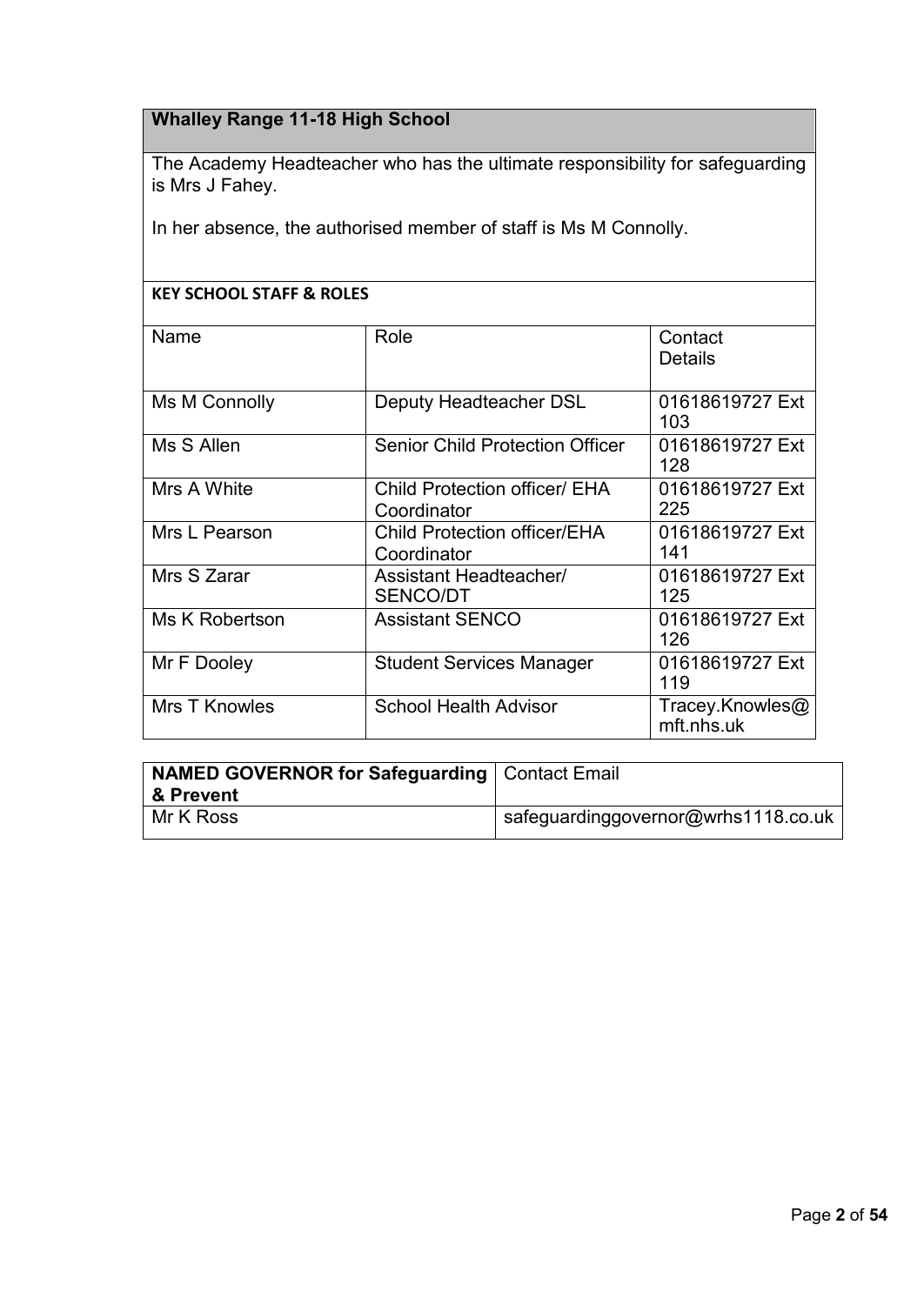# **Levenshulme High School**

The Academy Co Headteacher who has the ultimate responsibility for safeguarding is Miss D Johnson

In her absence, the authorised members of staff are Mr N Johnson, Mr T. Norton and Mrs C Wragg.

## **KEY SCHOOL STAFF & ROLES**

| Name            | Role                                   | <b>Contact Details</b>           |
|-----------------|----------------------------------------|----------------------------------|
| Ms D Johnson    | Co Headteacher DSL                     | 0161 224 4625                    |
| Mrs L Schofield | <b>Senior Child Protection Officer</b> | 0161 224 4625<br>Ext 2223        |
| Ms O Farrell    | <b>Child Protection officer</b>        | 0161 224 4625<br><b>Ext 2242</b> |
| Miss L Dooley   | <b>SENCO/Assistant Headteacher</b>     | 0161 224 4625<br>Ext 2211        |
| Mrs J Reid      | <b>Student Services</b>                | 0161 224 4625<br>Ext 2212        |

| <b>NAMED GOVERNOR for</b><br><b>Safeguarding &amp; Prevent</b> | <b>Contact Email</b>                       |
|----------------------------------------------------------------|--------------------------------------------|
| Ms Betsy Sara                                                  | safeguardinggovernor@levenshulmehigh.co.uk |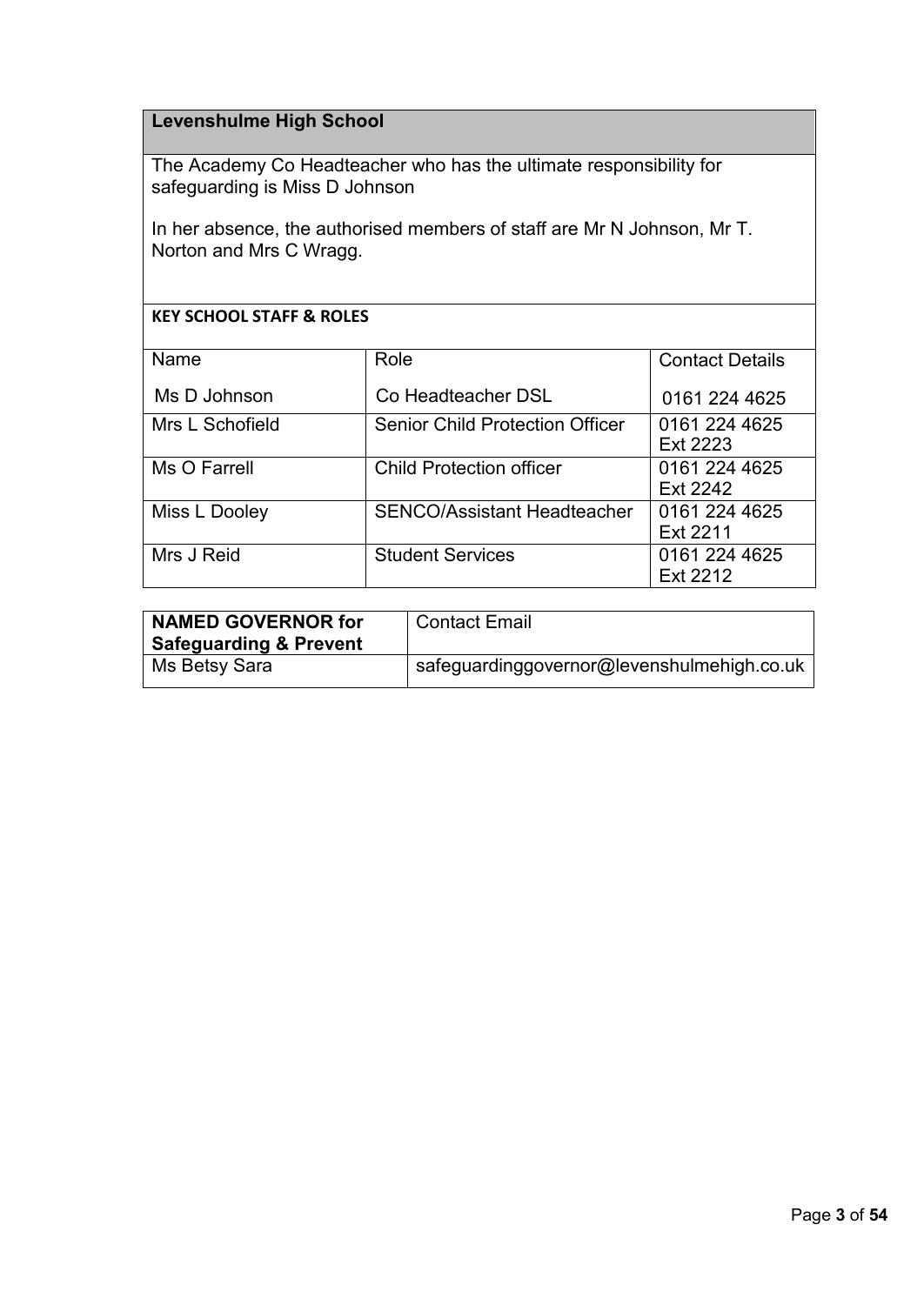## **The East Manchester Academy**

The Academy Headteacher who has the ultimate responsibility for safeguarding is Ms J Bowen.

In her absence, the authorised member of staff is Mr D Goddard.

## **KEY SCHOOL STAFF & ROLES**

| Name           | Role                                          | Contact<br><b>Details</b> |
|----------------|-----------------------------------------------|---------------------------|
| Mr D Goddard   | Deputy Headteacher DSL                        | 0161 230 8039             |
| Mrs S Toke     | Attendance and Safeguarding<br>Lead           | 0161 230 8039             |
| Miss A Buckley | Family Liaison & Safeguarding<br>Officer      | 0161 230 8039             |
| Miss B Moules  | <b>Assistant Headteacher</b><br><b>SENDCO</b> | 0161 230 8039             |
| Mrs N Doran    | <b>Assistant SENDCO</b>                       | 0161 230 8039             |
| Miss L Briggs  | <b>School Health Advisor</b>                  | 0161 230 8039             |

| <b>NAMED GOVERNOR for Safeguarding</b> | <b>Contact Email</b>             |
|----------------------------------------|----------------------------------|
| & Prevent                              |                                  |
| <b>Sharon Gardner</b>                  | safeguardinggovernor@temac.co.uk |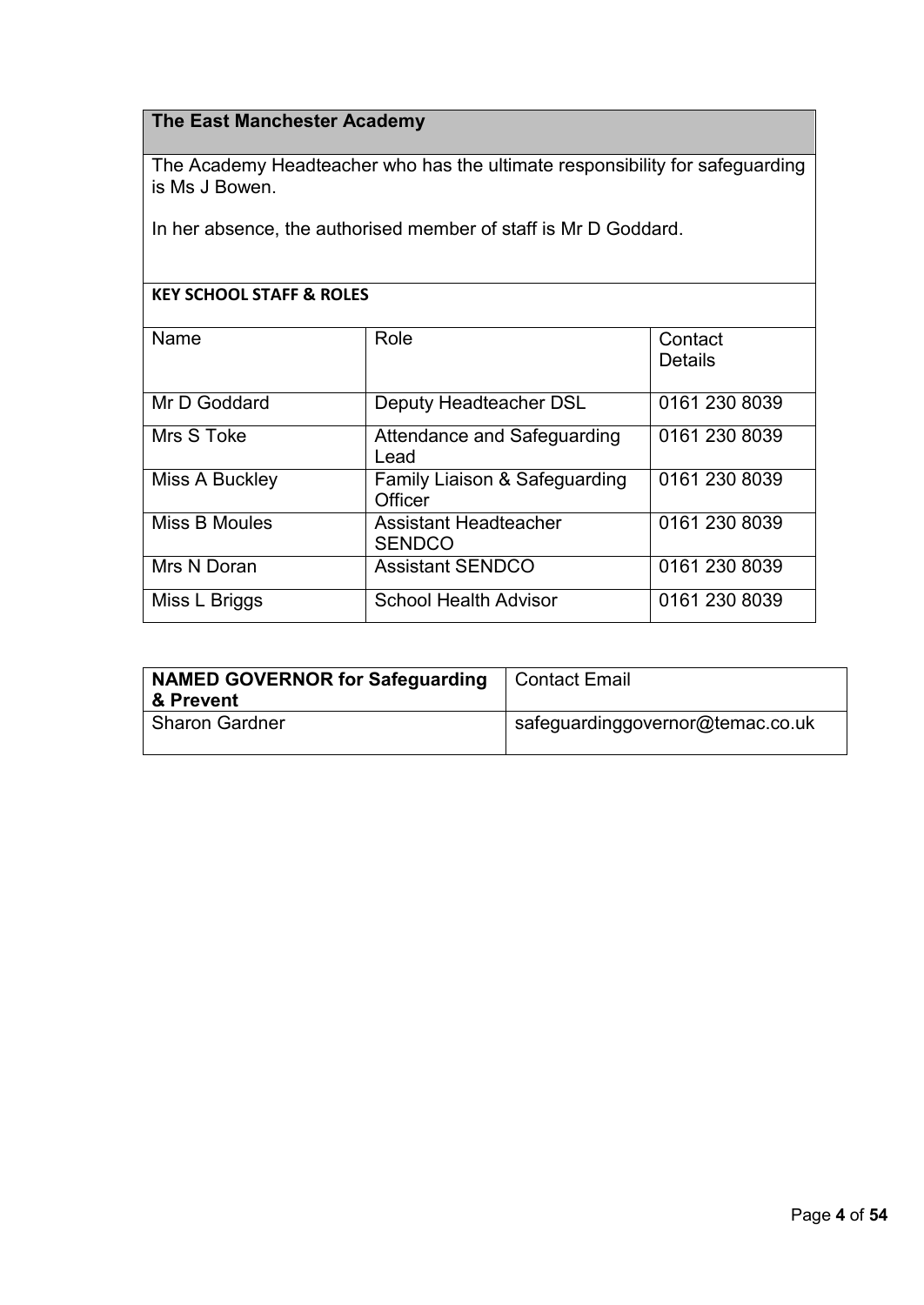Our procedure if there is a concern about child welfare or safeguarding is:-

- All adults working in school should report any safeguarding concerns about a child immediately using the CPOMS system
- If a young person is in immediate danger, dial 999 and ask for the police
- You can also directly inform the relevant external agencies via the following numbers Multi-Agency Safeguarding Hub Children's Advice and Guidance Services Helpline: **0161 219 2895**, Early Help Hubs: North **0161 234 1973,** Central **0161 234 1975,** South **0161 234 1977** National Society for the Prevention of Cruelty to Children (NSPCC)**: 0808 800 5000** NSPCC helpline for both children and adults who are victims of sexual abuse in schools. This includes how to contact the police and report crimes if they wish: **0800 136 663** Local Authority (LA) Safeguarding in Education Team: **0161 245 7171**

Our procedure if there is an allegation that an adult has harmed a child, or that a child is at risk from a named adult is;

- To contact the Academy Headteacher directly and immediately via email
- If the allegation is about the Headteacher, contact the Executive Headteacher directly and immediately via email
- If the allegation is about the Executive Headteacher, contact the Chair of the Trust Board directly and immediately via email
- You can also contact directly the Manchester LA Designated Officer (formerly LADO) on **0161 234 1214** or at [quality.assurance@manchester.gcsx.gov.uk](mailto:quality.assurance@manchester.gcsx.gov.uk)

The NSPCC Whistleblowing Helpline (08000280285) is available for staff who do not feel able to raise concerns regarding Child Protection failure internally.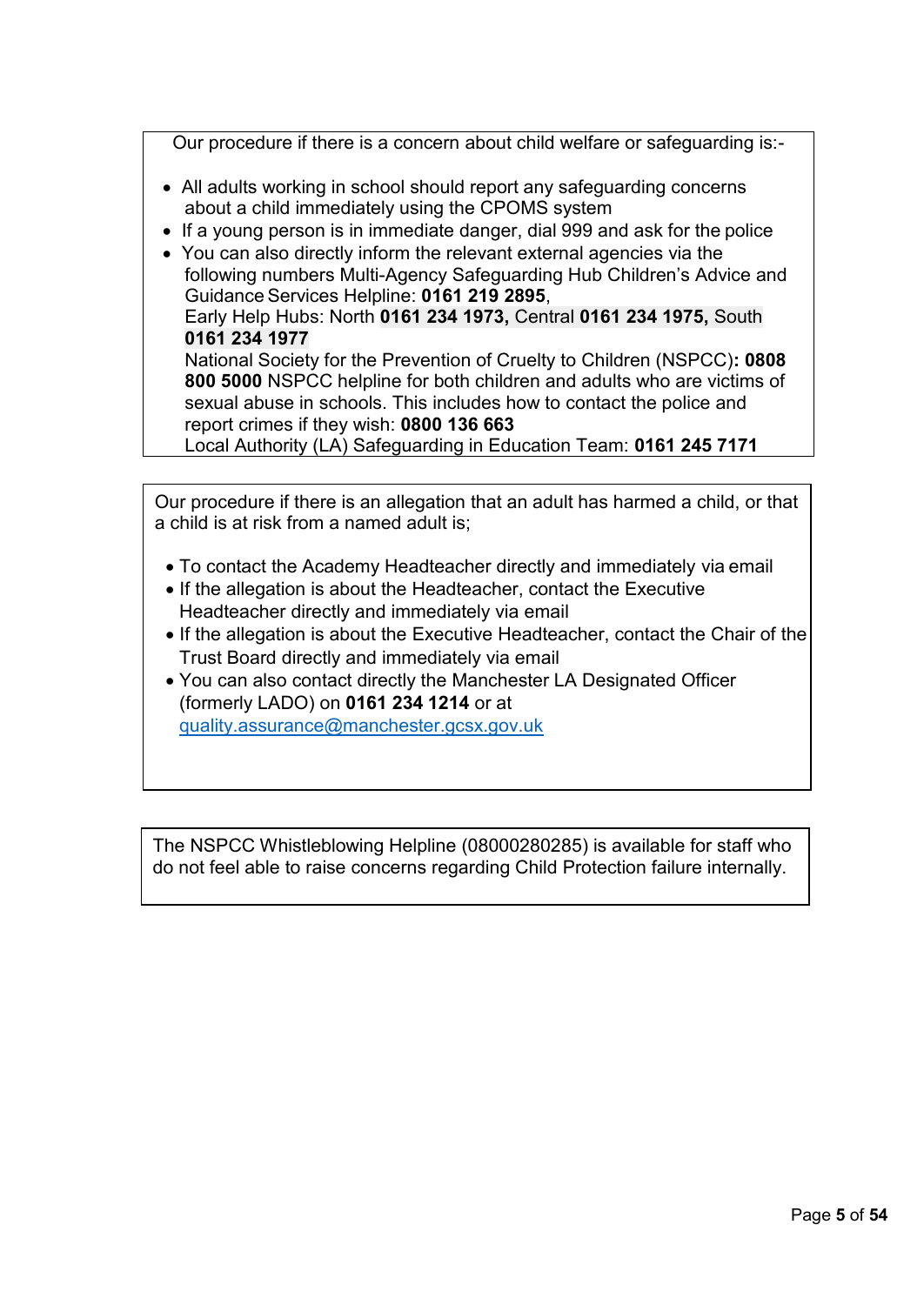# **CONTENTS**

|                |                                                                   | Page |
|----------------|-------------------------------------------------------------------|------|
| 1              | Purpose of the Policy                                             |      |
| $\overline{2}$ | Roles and Responsibilities                                        | 9    |
| 3              | <b>Training &amp; Awareness Raising</b>                           | 12   |
| 4              | Safeguarding/Child Protection Policy and Procedures               | 13   |
| 5              | Case Management, Record Keeping and Multi-agency Working          | 17   |
| 6              | The Curriculum                                                    | 21   |
| 7              | E-safety                                                          | 22   |
| 8              | <b>Safer Recruitment</b>                                          | 22   |
| 9              | <b>Managing Allegations</b>                                       | 23   |
| 10             | Safety On & Off Site                                              | 25   |
|                |                                                                   |      |
|                | <b>Appendices</b>                                                 |      |
| A              | Part 1 of 'Keeping Children Safe in Education' (KCSIE), statutory | 27   |
|                | guidance to be read by all staff                                  |      |
| B              | Legislation, Statutory Guidance and Ofsted Framework              | 52   |
| C              | <b>Non-statutory Guidance</b>                                     | 52   |
| D              | Manchester City Council (MCC) & Manchester Safeguarding Partner   | 53   |
|                | <b>Policies and Procedures</b>                                    |      |
| Е              | Other Relevant Trust/School Policies and Procedures               | 53   |
| F              | Other Relevant MCC Education Department Policies/Guidance         | 53   |
| G              | Abbreviations                                                     | 54   |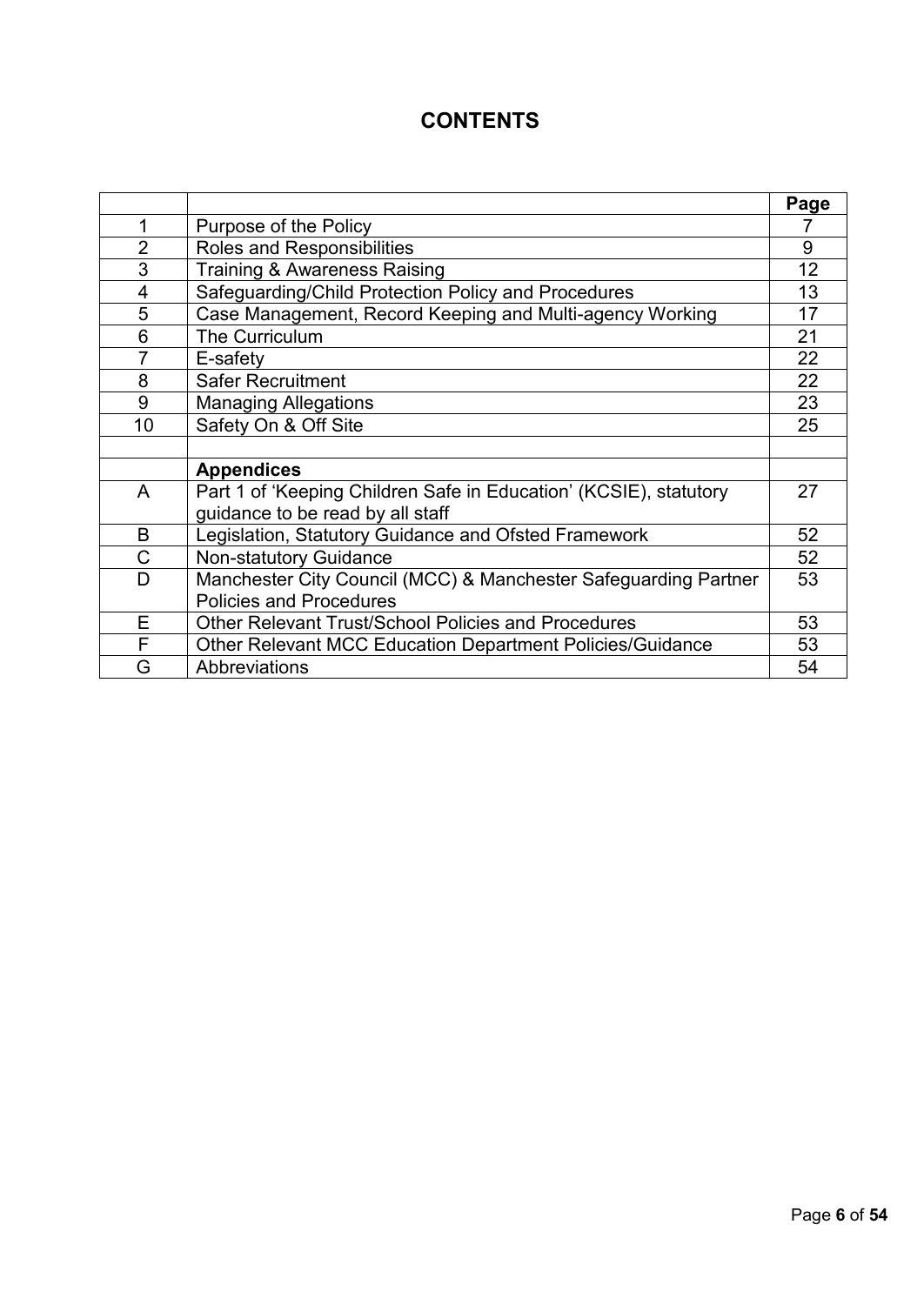This policy has been developed to ensure that all adults in our schools are working together to safeguard and promote the welfare of children and to identify and address any safeguarding concerns and to ensure consistent good practice.

The guidance should be read alongside:

- Statutory guidance Working Together to Safeguard Children;
- Departmental advice What to do if you are Worried a Child is Being Abused Advice for Practitioners; and
- Departmental advice Sexual Violence and Sexual Harassment Between Children in Schools and Colleges

# **1.0 PURPOSE OF THE POLICY**

Through this policy we aim to create and maintain a safe learning environment where all children and adults feel safe, secure and valued and know they will be listened to and taken seriously.

We ensure a whole school approach to safeguarding ensuring safeguarding and child protection are at the forefront and underpin all relevant aspects of process and policy development.

Our approach is child-centred and all systems, processes and policies operate with the best interest of the child at their heart.

**'Safeguarding and promoting the welfare of children is everyone's responsibility. Everyone who comes into contact with children and their families has a role to play. In order to fulfil this responsibility effectively, all professionals should make sure their approach is child-centred. This means that they should consider, at all times, what is in the best interests of the child.' (KCSIE January 2021) \***

See Appendix A, Part 1 of KCSIE 2021, for definitions of significant Harm, Physical Abuse, Emotional Abuse and Neglect from and further information about Complex Safeguarding Issues including Child Sexual Exploitation, Children and the court system, Children missing from education, Children with family members in prison, Homelessness, Child Criminal Exploitation: County Lines, Peer on Peer Abuse, Sexual Violence and Sexual Harassment between children, Domestic Abuse, Radicalisation, Forced Marriage, Female Genital Mutilation, so called Honour-Based Violence in the full statutory guidance.

Safeguarding and promoting the welfare of children goes beyond implementing basic child protection procedures. The aims of this policy are in accordance with both our Mission Statement and our Equal Opportunities Policy and it is an integral part of all of our activities and functions.

**Safeguarding and promoting the welfare of children is defined as: protecting children from maltreatment; preventing impairment of children's health or development; ensuring that children grow up in circumstances consistent with the provision of safe and effective care; and taking action to**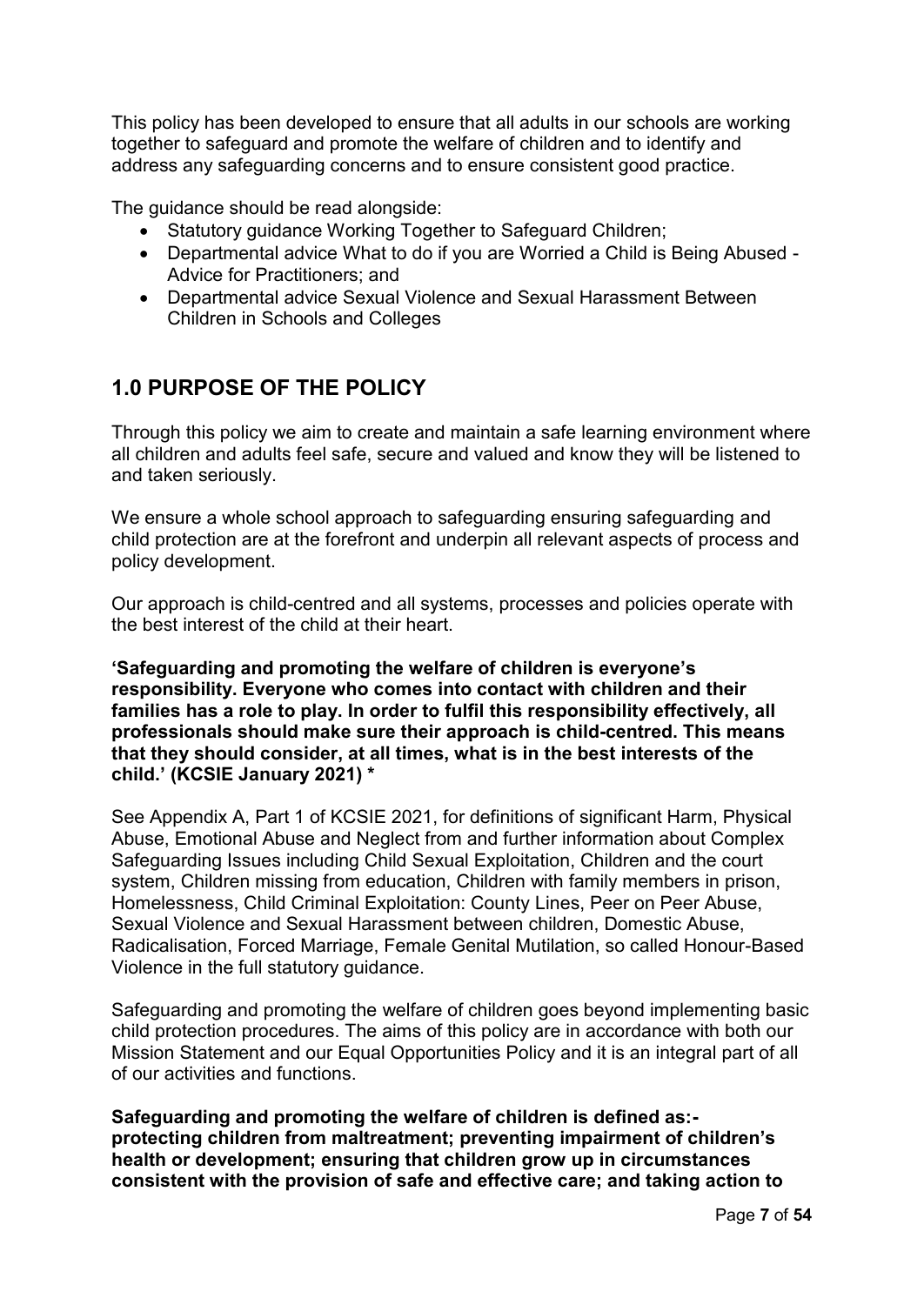## **enable all children to have the best outcomes. (KCSIE September 2020)**

Under the Education Act 2002, schools have a duty to safeguard and promote the welfare of their students (aged up to 18) and are committed to the guidance set out in 'Working Together to Safeguard Children 2018' and 'Keeping Children Safe in Education.' (2021). Our policy ensures that we comply with our Statutory Duties (Appendix A & B)

Our policy takes account of non-statutory guidance issued by the DfE and other relevant organisations (Appendix C)

Our policy ensures that we work in partnership with other organisations, where appropriate, to identify any concerns about child welfare and take action to address them and that we comply with local policies, procedures and arrangements (Appendices D & F)

Our policy complements and supports other relevant school policies (Appendix E).

Schools in the Education and Leadership Trust strive to create and maintain a safe learning environment where all children and adults feel safe, secure and valued and know they will be listened to and taken seriously. Our school is committed to the principles outlined in 'Working Together to Safeguard Children 2018' and implements practices and procedures which promote safeguarding and the emotional and physical wellbeing of children, young people and staff.

The Trust recognises that children with Special Educational Needs and Disabilities, those attending Alternative Provision and those that are ill and not able to attend school, can face additional safeguarding challenges.

The Trust recognises that mental health can, in some cases, be an indicator that a child has suffered or is at risk of suffering abuse, neglect or exploitation.

The Trust is committed to supporting the delivery of effective early help through multi- agency working, a consistent application of the thresholds and the use of a single agency assessment. The Manchester Early Help Strategy is embedded into everyday practice and procedures when responding to children's needs and signposts children and families to appropriate preventative services. The children have access to appropriate curriculum opportunities, including emotional health and wellbeing, to support the development of the skills needed to help them stay safe and healthy, develop their self-esteem and understand the responsibilities of adult life, particularly in regard to child care and parenting skills.

Access to cross-curricular activities will provide opportunities to develop self-esteem and self-motivation and to help students respect the rights of others, particularly those groups who may be considered a minority.

Schools in the Education and Leadership Trust will exercise diligence and prevent any organisation or speaker from using the schools' facilities to disseminate extremist views or radicalise students and staff.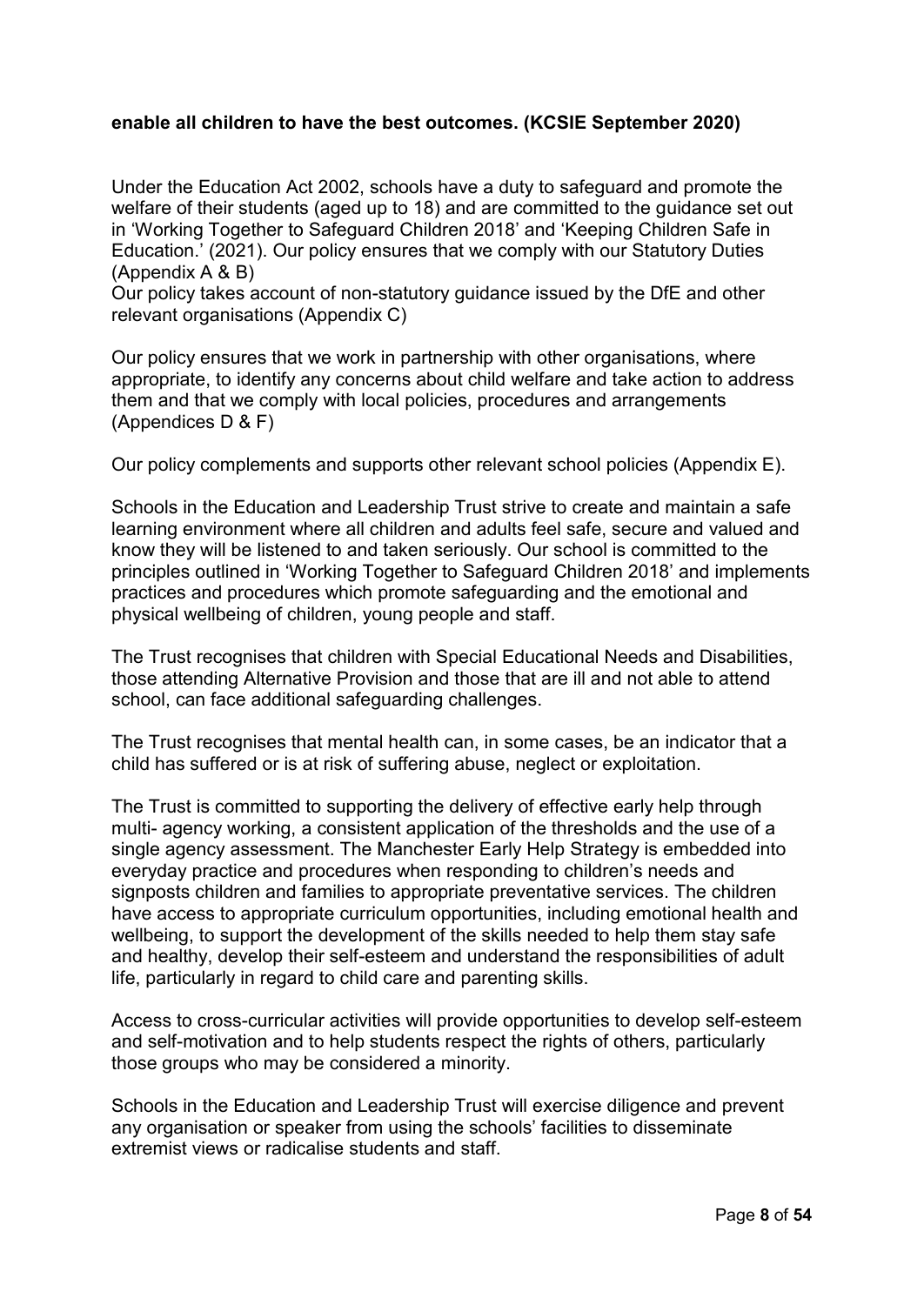# **2.0 ROLES & RESPONSIBILITIES**

## **It is the responsibility of all staff to immediately report using the school reporting system (CPOMS) any concerns that they have about a child**.

## Each **Academy Headteacher** will ensure that:

- The policies and procedures adopted by the Academy Committee to safeguard and promote the welfare of students are fully implemented and followed by all staff, including volunteers and that they are regularly updated in response to local practice or national changes in legislation
- All staff and volunteers understand and comply with our Code of Conduct
- We evaluate our safeguarding policies and procedures at least on an annual basis and return our completed SG SEF proforma to the LA as requested
- A Designated Senior Member of staff, known as the DSL, for child protection is identified and receives appropriate on-going training, support and supervision as well as sufficient time and resources to enable them to discharge their responsibilities.
- Parents/carers are aware of and have an understanding of our responsibilities to promote the safety and welfare of its students by making our statutory obligations clear in our prospectus
- The Safeguarding and Child Protection policy is available on our website and is included in the staff handbook and volunteers' information
- We co-operate fully with MCC and MSCB/Safeguarding Partner multi-agency safeguarding procedures and arrangements are in place to monitor the quality of referrals and interventions including governor quality assurance processes
- We create a culture whereby all staff, volunteers and visitors feel confident and have knowledge of how to raise a concern about poor or unsafe practice in regard to the safeguarding and welfare of the children and such concerns are addressed sensitively and effectively
- Any staff commissioned from external agencies/ organisations have been DBS checked and their employing organisations have safeguarding policies in place
- We have appropriate procedures to ensure that there is no risk to children from visitors and we exercise diligence and prevent any organisation or speaker from using our facilities to disseminate extremist views or radicalise students and staff. All visitors who interact with students at school must complete the Visitors' Safeguarding form, which is checked by the DSL and Academy Headteacher.

## Each **Academy Committee** will ensure that:

- All policies, procedures and training in our school are effective and comply with the law at all times
- Named members are identified as the designated governors for Safeguarding and for Prevent and receive appropriate training
- The identified Safeguarding governor will provide the academy committee with appropriate information about safeguarding and will liaise with the designated member of staff. Regular safeguarding information is shared with governors
- Our safeguarding policy and our staff Code of Conduct are reviewed at least annually by the Trust Executive leadership team, the Deputy Headteachers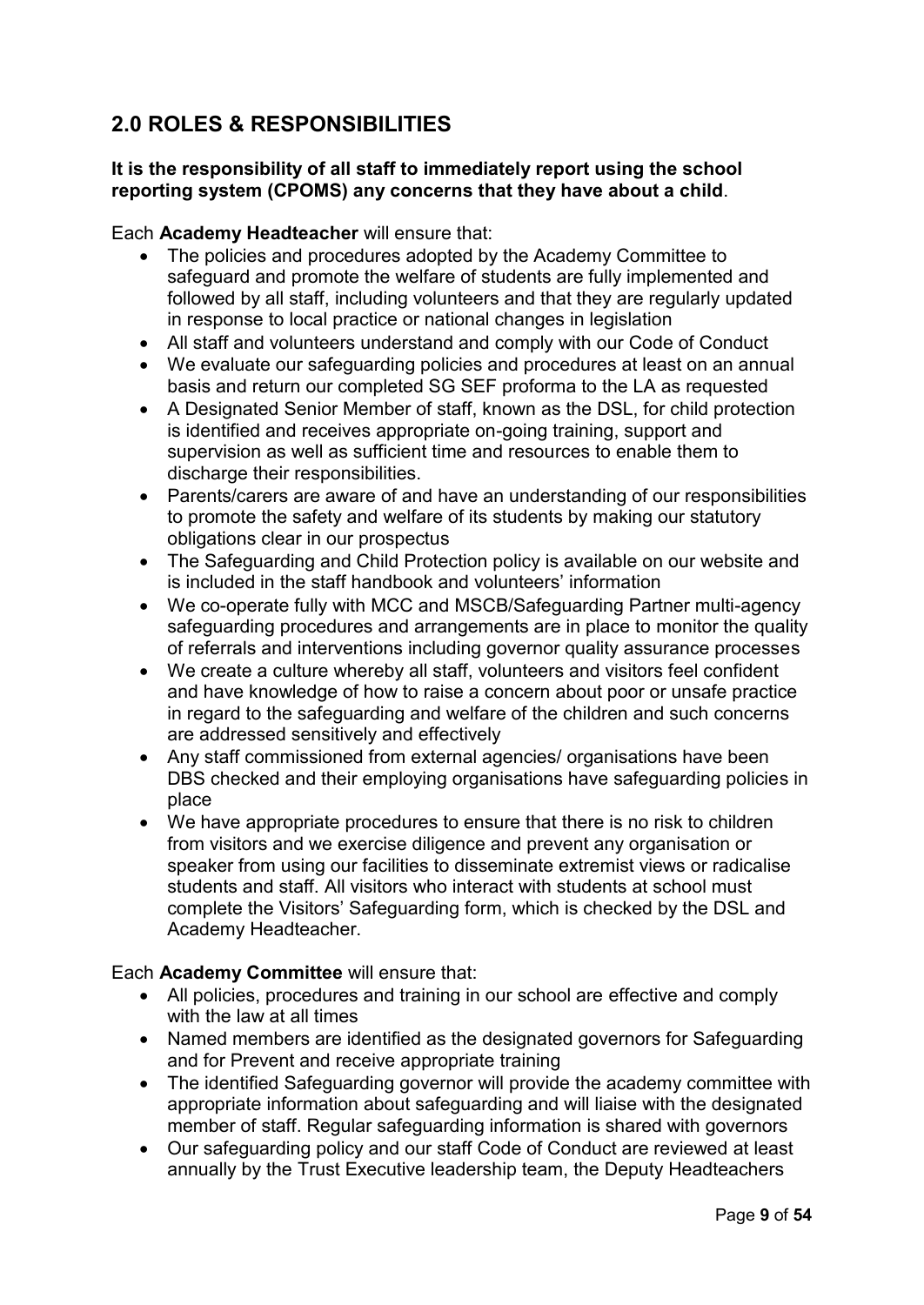(Student Wellbeing) from each school and Trustees (policy document)

- We operate safer recruitment and selection practices, including appropriate use of references and checks on new staff and volunteers. These checks are undertaken by our Human Resources Director and/or the HR Managers
- At least one senior leader on each recruitment panel has undertaken safer recruitment training
- We have procedures in place for dealing with allegations of abuse against members of staff and volunteers and these are in line with Local Authority procedures
- All staff and volunteers who have regular contact with children receive appropriate training and information about the safeguarding processes at induction, through staff briefings and through initial and refresher safeguarding training
- There is appropriate challenge and quality assurance of the safeguarding policies and procedures through cross-Trust and Governor Quality Assurance process
- The Trust board member with responsibility for safeguarding meets with the academy committee members with responsibility for safeguarding every term to give an update on each school's current data and any new and emerging issues.

## **The Designated Safeguarding Lead (DSL**)

The DSL has a central and specific responsibility for championing the importance of safeguarding and promoting the welfare of children and young people. The DSL and deputy DSLs are most likely to have a complete safeguarding picture and will be the most appropriate individual to advise on any safeguarding concerns. The DSL should take lead responsibility for safeguarding and child protection (including on line safety).

The Designated Safeguarding Leads will:

- Act as the first point of contact with regards to all safeguarding matters and have a contextual understanding of safeguarding concerns
- Attend specialist DSL training every two years
- Keep up to date with changes in local policy and procedures, be aware of any guidance issued by the DfE concerning safeguarding and update school procedures/policies as necessary
- Provide support and training for staff and volunteers at induction, through initial and refresher training and at staff training events
- Make referrals to Children's Services, Channel and the police as appropriate ensuring such referrals are effective and in line with Safeguarding Partner procedures
- Provide supportive engagement with parents and/or carers in safeguarding and child protection issues that children in need are experiencing or have experienced
- Ensuring that the school knows who its cohort of children who currently need a social worker are, understanding their academic progress and attainment and maintaining a culture of high expectations for this cohort
- Ensuring child protection files are kept up to date and stored securely and are transferred to a new school or college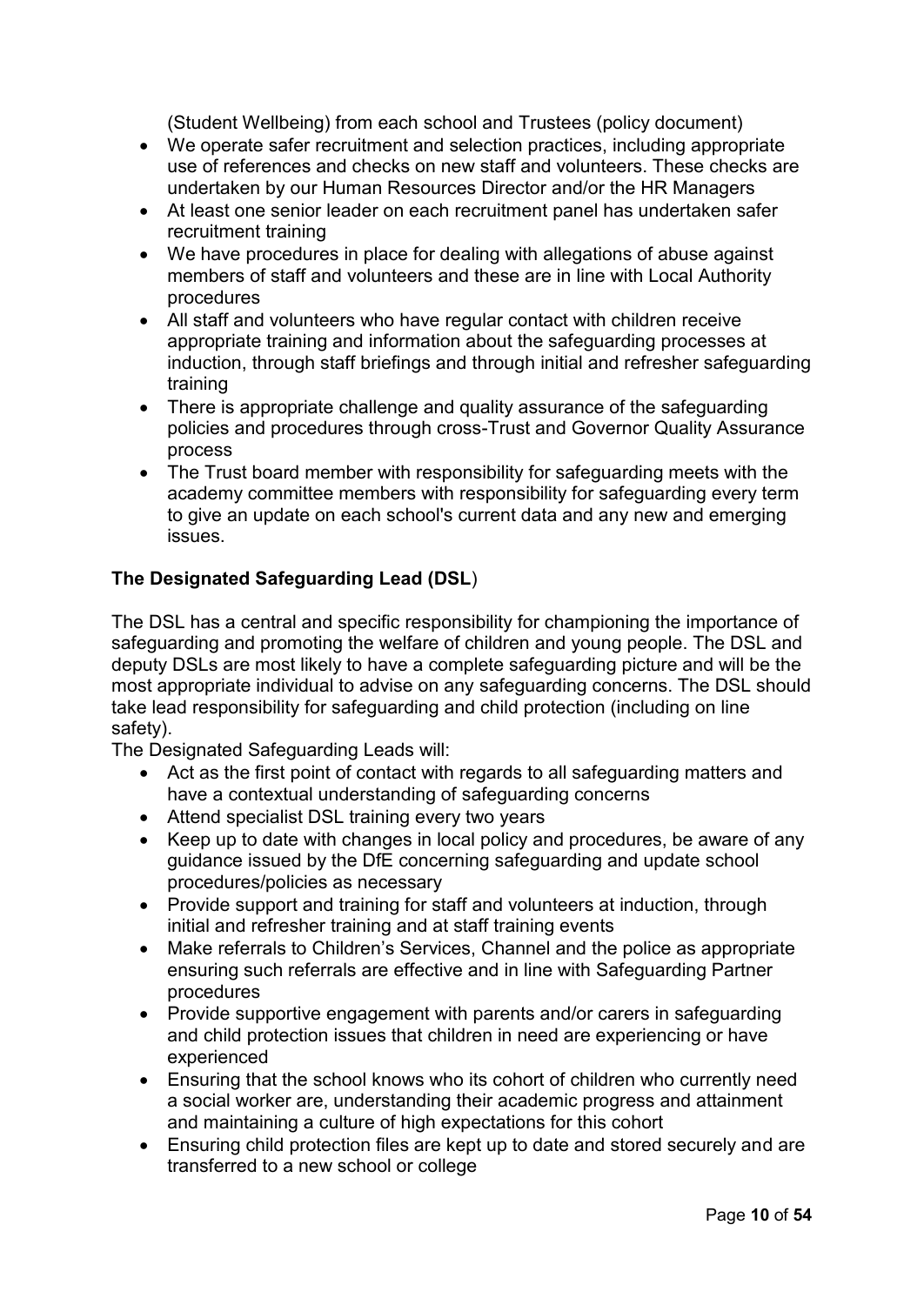- Ensure the school's child protection policies are known, understood and used appropriately as soon as possible
- Understand the importance of information sharing within school and with other schools on transfer and with safeguarding partners, agencies, organisations and practitioners and understand relevant data protection legislation and regulations especially the Data Protection Act 2018 and General Data Protection Regulation
- Hold the knowledge and skills to identify, understand and respond to specific needs that can increase vulnerability of children, as well as specific harms that can put children at risk
- Have the highest expectations of all staff to uphold the culture and ethos of the Trust and the schools which actively promotes, listening to children and taking account of their wishes and feelings
- Encourage a culture of listening to children and taking account of their wishes and feelings
- Liaise with the three safeguarding partners and work with other agencies in line with working together to safeguard children
- Refer to NPCC when to call the police for advice on call the police and what to expect when this is done
- Ensure that all staff with specific responsibility for safeguarding children, receive the appropriate supervision to undertake this role
- Ensure that all staff and volunteers understand and are aware of our reporting and recording procedures, including early help, the referral process and statutory assessments and are clear about what to do if they have a concern about a child
- Always be available during school hours during term-time, and at other times as designated by the Academy Headteacher.

## **All staff**

All staff have a responsibility to provide a safe environment in which children can learn. All staff in the school, including supply staff and volunteers have responsibility for safeguarding, according to their roles and under the guidance of the DSL. All staff should be prepared to identify children who may benefit from early help. Early help means providing support as soon as a problem emerges at any point in a child's life, from the foundation years through to the teenage years.

All staff should know what to do if a child tells them he/she is being abused, exploited or neglected. Staff should know how to manage the requirement to maintain an appropriate level of confidentiality. This means only involving those who need to be involved, such as the designated safeguarding lead (or a deputy) and children's social care. Staff should never promise a child that they will not tell anyone about a report of any form of abuse, as this may ultimately not be in the best interests of the child. All staff should be able to reassure victims that they are being taken seriously and that they will be supported and kept safe. A victim should never be given the impression that they are creating a problem by reporting abuse, sexual violence or sexual harassment. Nor should a victim ever be made to feel ashamed for making a report.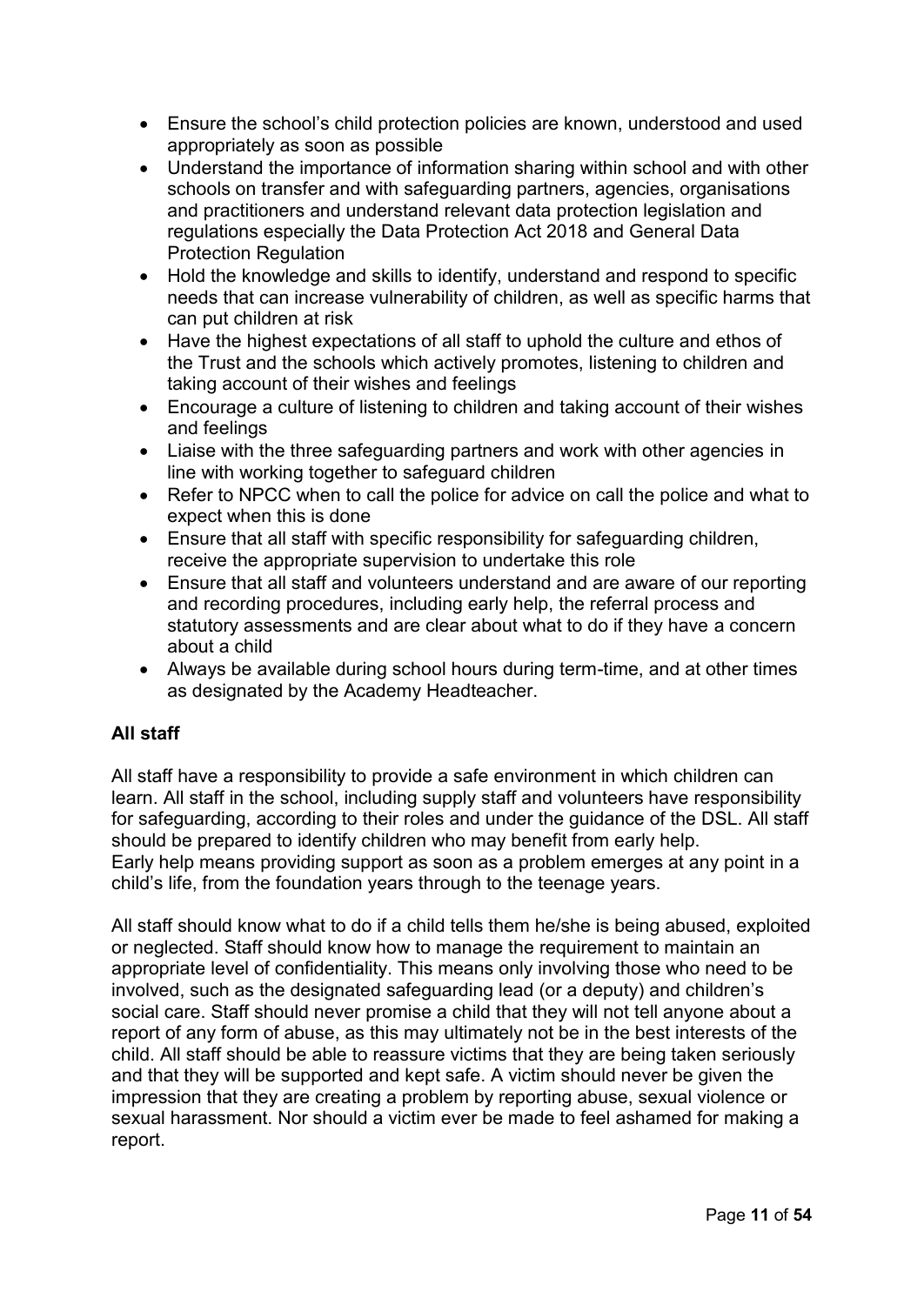All staff will:

- Follow our agreed Code of Conduct
- Attend training sessions/briefings and engage in online training as required to ensure that they are aware of the signs of abuse, neglect, complex safeguarding concerns, school and local referral processes
- Receive appropriate safeguarding and child protection training which is regularly updated. In addition, all staff should receive safeguarding and child protection updates (for example, via email, e-bulletins and staff meetings), as required, and at least annually, to provide them with relevant skills and knowledge to safeguard children effectively
- Attend training sessions/briefings as required to ensure that they follow relevant Policies/procedures e.g. Behaviour Management Policy, Safeguarding, E-Safety
- Provide a safe environment where children can learn
- Be approachable to children and respond appropriately to any disclosures
- Never promise a child that they will not tell anyone about an allegation
- Know what to do if they have a concern and follow our agreed procedures for recording concerns, sharing information and making referrals
- Attend multi-agency meetings as required, if appropriate to their role
- Contribute to the teaching of safeguarding in the curriculum as required
- Provide targeted support for individuals and groups of children as required, if appropriate to their role

Staff with teaching responsibilities have a **specific legal duty** to act with concerns about FGM, but all staff should speak to the DSL where there are concerns. Teachers must personally report to the police, cases where they discover that an act of female genital mutilation appears to have been carried out.

# **3.0 TRAINING AND AWARENESS RAISING**

- All new staff and regular volunteers will receive appropriate safeguarding information during induction - including separate section on e-safety
- All staff must ensure that they have read and understood 'KCSIE' (Appendix A)
- All staff will receive annual child protection training/refresher which includes basic safeguarding information about our policies and procedures, signs and symptoms of abuse (emotional and physical), CCE, CSE, Mental health, esafety and peer on peer abuse and indicators of vulnerability to radicalisation, how to manage a disclosure from a child as well as when and how to record a concern about the welfare of a child
- All staff members will receive regular safeguarding and child protection updates in relation to local and national changes, but at least annually, providing them with relevant skills and knowledge to safeguard children effectively.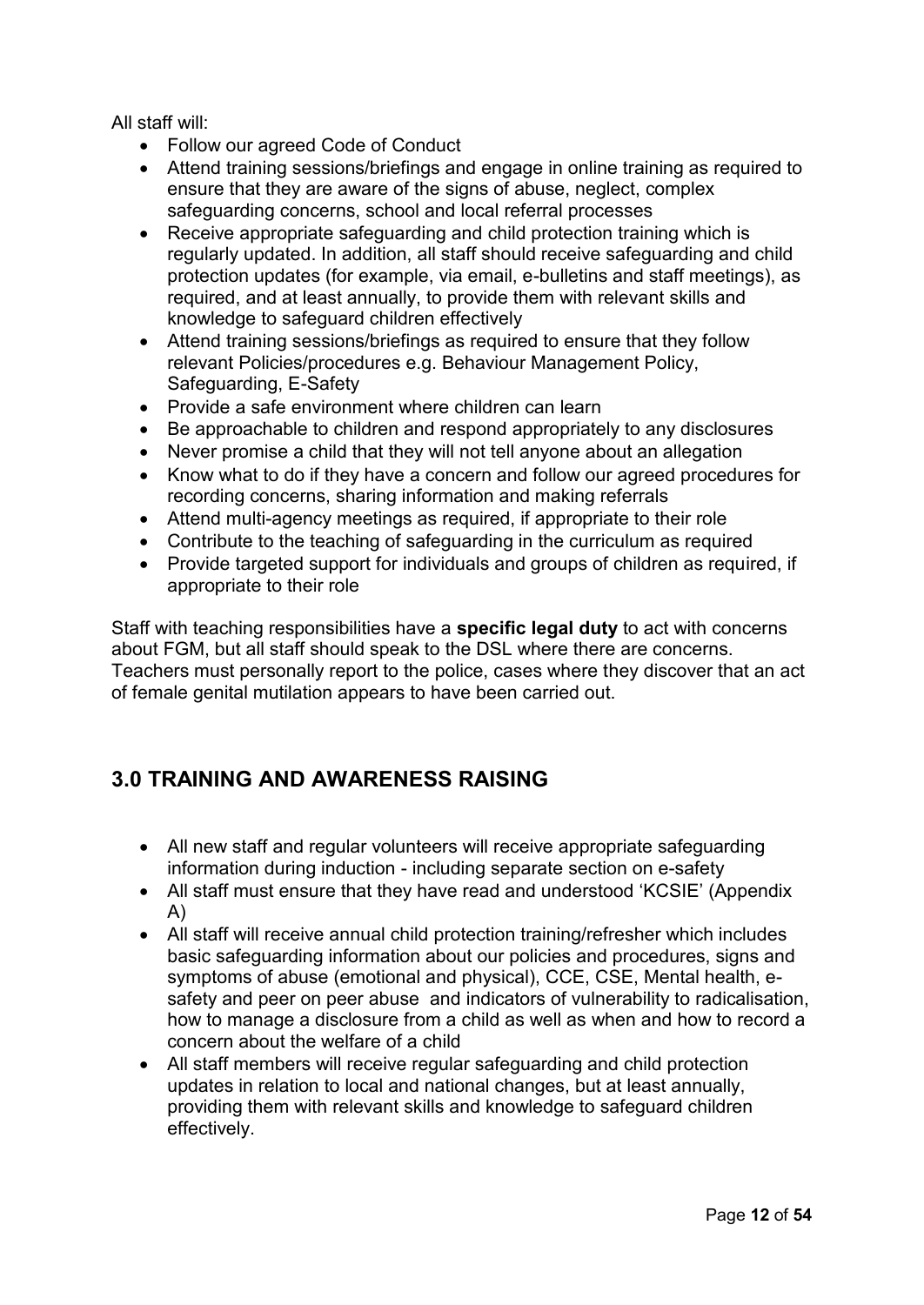# **4.0 SAFEGUARDING/CHILD PROTECTION POLICY & PROCEDURES**

## **4.1 Student Voice**

Children are encouraged to contribute to the development of policies and share their views.

There are posters in each school which have photographs of the safeguarding teams.

## **4.2 Attendance**

We view poor attendance as a safeguarding issue and in accordance with our attendance procedures, absences are rigorously pursued and recorded. In partnership with the appropriate agencies, we take action to pursue and address all unauthorised absences in order to safeguard the welfare of children in our care. Our attendance procedures identify how individual cases are managed and how we work proactively with parents/carers to ensure that they understand why attendance is important. In certain cases, this may form part of an Early Help Assessment (EHA) led by a Lead Professional or a Parenting Contract.

We implement the statutory requirements in terms of monitoring and reporting children missing education (CME) and off-rolling and understand how important this practice is in safeguarding children and young people.

## **4.3 Exclusions**

The DSL will be involved when a fixed term or permanent exclusion is being discussed and any safeguarding issues will be considered. Where it is felt that a child or young person is likely to be permanently excluded a multi-agency assessment will be instigated to ensure that there is improved understanding of the needs of the young person and their family and that the key agencies are involved. The DSL will ensure that fixed term and permanent exclusions are communicated with social workers.

## **4.4 Vulnerable Groups**

- We ensure all key staff work together to safeguard vulnerable children. The Safeguarding team hold weekly meetings to review and update information about students who are being monitored
- Any child may benefit from early help at times, but all staff will be particularly alert to the potential need for early help for a child who:
	- $\triangleright$  is disabled and has specific additional needs
	- $\triangleright$  has special educational needs (whether or not they have a statutory education, health and care plan)
	- $\triangleright$  is a young carer
	- $\triangleright$  is misusing drugs or alcohol
	- $\triangleright$  is showing signs of being drawn in to anti-social or criminal behaviour, including gang involvement and association with organised crime groups
	- $\triangleright$  is frequently missing/goes missing from care or from home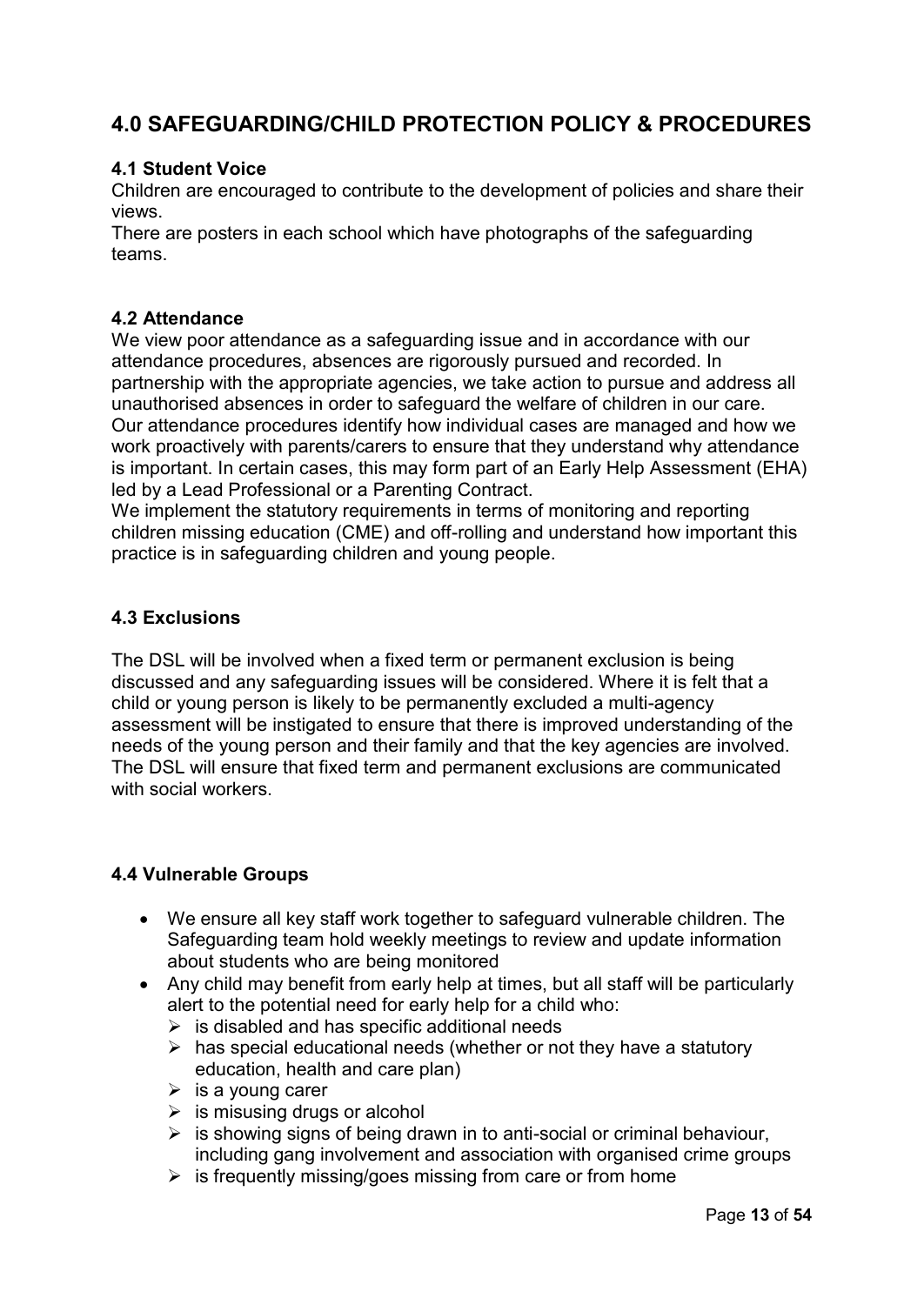- $\triangleright$  is at risk of modern slavery, trafficking or exploitation
- $\triangleright$  is at risk of being radicalised or exploited
- $\triangleright$  is in a family circumstance presenting challenges for the child, such as substance abuse, adult mental health problems or domestic abuse
- $\triangleright$  is at risk due to either their own or a family members mental health checks
- $\triangleright$  is an international new arrival, has English as an additional language, refugee or asylum seeker
- $\triangleright$  is looked after, has returned home to their family from care; or under a special guardianship order.

We are aware that children with special educational needs ad disabilities (**SEND**) and/or physical health issues can face additional safeguarding challenges, both in relation to their vulnerability to possible abuse and neglect and also in terms of being able to report such incidents.

These challenges, can include:

- assumptions that indicators of possible abuse such as behaviour, mood and injury may relate to the child's disability or medical condition without further exploration
- these children being more prone to peer group isolation or bullying (including prejudice-based bullying) than other children
- the potential for children with SEND or certain medical conditions being disproportionally impacted by behaviours such as bullying, without outwardly showing any signs
- communication barriers and difficulties in managing or reporting these challenges.

We recognise that **pupils in Alternative Provisions** often have complex needs and are aware of the additional risk of harm that these pupils may be vulnerable to.

All staff should be clear as to the school's or college's policy and procedures with regards to peer on peer abuse – see separate 'Managing Allegations of Peer on Peer Abuse' policy

## **4.5 Serious violence**

All staff should be aware of indicators, which may signal that children are at risk from, or are involved with serious violent crime. These may include increased absence from school, a change in friendships or relationships with older individuals or groups, a significant decline in performance, signs of self-harm or a significant change in wellbeing, or signs of assault or unexplained injuries. Unexplained gifts or new possessions could also indicate that children have been approached by, or are involved with, individuals associated with criminal networks or gangs.

All staff should be aware of the range of risk factors which increase the likelihood of involvement in serious violence, such as being male, having been frequently absent or permanently excluded from school, having experienced child maltreatment and having been involved in offending, such as theft or robbery. Advice for schools and colleges is provided in the Home Office's Preventing youth violence and gang involvement and its Criminal exploitation of children and vulnerable adults: county lines guidance.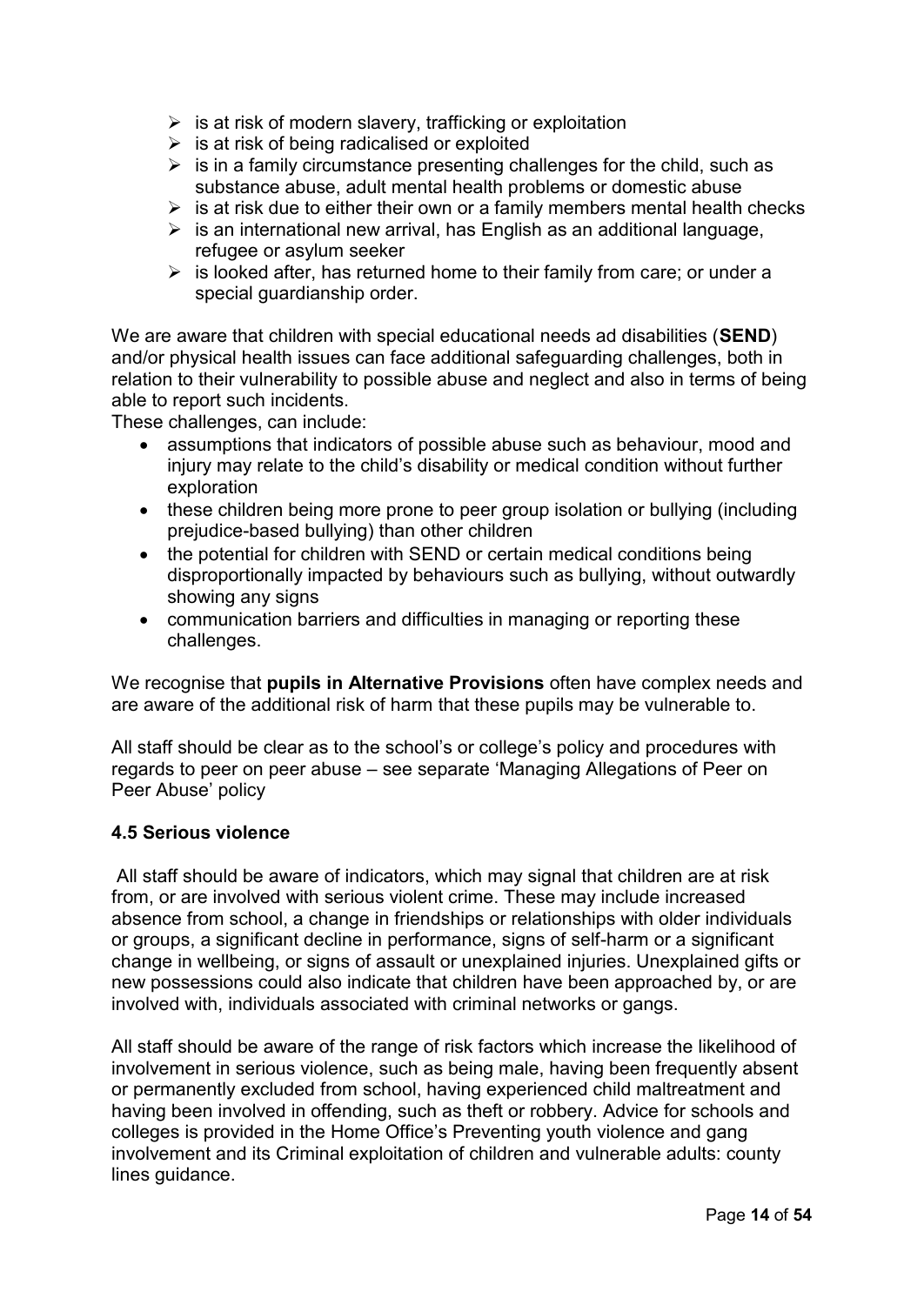## **4.6 Female Genital Mutilation**

Whilst all staff should speak to the designated safeguarding lead (or deputy) about any concerns about female genital mutilation (FGM), there is a specific legal duty on teachers.12 If a teacher, in the course of their work in the profession, discovers that an act of FGM appears to have been carried out on a girl under the age of 18, the teacher must report this to the police.

## **4.7 Mental Health**

All staff should also be aware that mental health problems can, in some cases, be an indicator that a child has suffered or is at risk of suffering abuse, neglect or exploitation.

Only appropriately trained professionals should attempt to make a diagnosis of a mental health problem. Staff however, are well placed to observe children day-to-day and identify those whose behaviour suggests that they may be experiencing a mental health problem or be at risk of developing one.

Where children have suffered abuse and neglect, or other potentially traumatic adverse childhood experiences, this can have a lasting impact throughout childhood, adolescence and into adulthood. It is key that staff are aware of how these children's experiences, can impact on their mental health, behaviour and education.

Schools and colleges can access a range of advice to help them identify children in need of extra mental health support, this includes working with external agencies. More information can be found in the mental health and behaviour in schools guidance, colleges may also wish to follow this guidance as best practice. Public Health England has produced a range of resources to support secondary school teachers to promote 10 Under section 5B(11) (a) of the Female Genital Mutilation Act 2003, "teacher" means, in relation to England, a person within section 141A(1) of the Education Act 2002 (persons employed or engaged to carry out teaching work at schools and other institutions in England). 14 positive health, wellbeing and resilience among children. See Rise Above for links to all materials and lesson plans. 45. If staff have a mental health concern about a child that is also a safeguarding concern, immediate action should be taken, following their child protection policy, and speaking to the designated safeguarding lead or a deputy.

## **4.8 Child Sexual Exploitation (CSE) and Child Criminal Exploitation (CCE)**

Both CSE and CCE are forms of abuse that occur where an individual or group takes advantage of an imbalance in power to coerce, manipulate or deceive a child into taking part in sexual or criminal activity, in exchange for something the victim needs or wants, and/or for the financial advantage or increased status of the perpetrator or facilitator and/or through violence or the threat of violence. CSE and CCE can affect children, both male and female and can include children who have been moved (commonly referred to as trafficking) for the purpose of exploitation.

#### Child Criminal Exploitation (CCE)

Some specific forms of CCE can include children being forced or manipulated into transporting drugs or money through county lines, working in cannabis factories,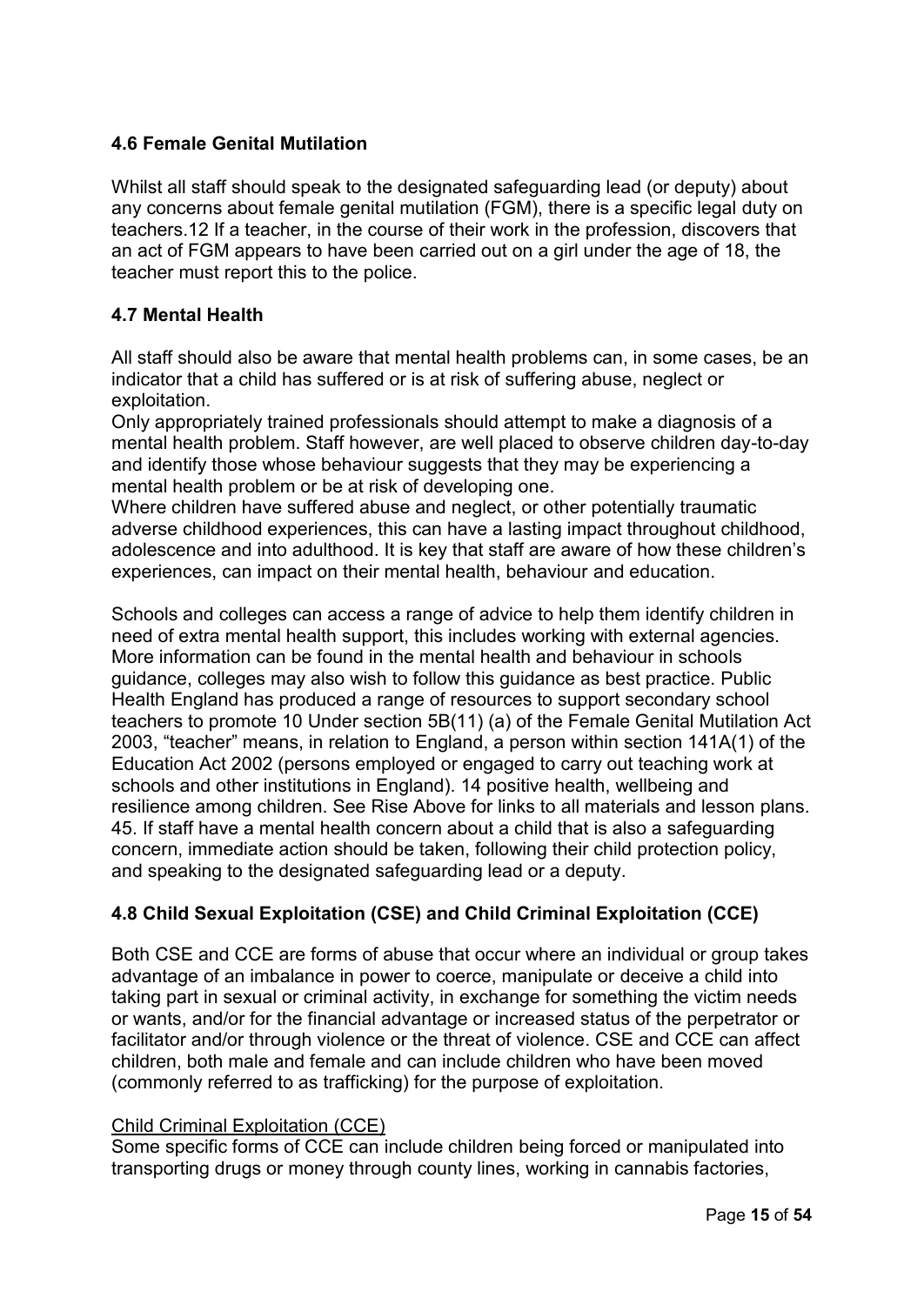shoplifting or pickpocketing. They can also be forced or manipulated into committing vehicle crime or threatening/committing serious violence to others. Children can become trapped by this type of exploitation as perpetrators can threaten victims (and their families) with violence, or entrap and coerce them into debt. They may be coerced into carrying weapons such as knives or begin to carry a knife for a sense of protection from harm from others. As children involved in criminal exploitation often commit crimes themselves, their vulnerability as victims is not always recognised by adults and professionals, (particularly older children), and they are not treated as victims despite the harm they have experienced. They may still have been criminally exploited even if the activity appears to be something they have agreed or consented to. It is important to note that the experience of girls who are criminally exploited can be very different to that of boys. The indicators may not be the same, however professionals should be aware that girls are at risk of criminal exploitation too. It is also important to note that both boys and girls being criminally exploited may be at higher risk of sexual exploitation. Further information about CCE including definitions and indicators is included in Annex B.

## Child Sexual Exploitation (CSE)

CSE is a form of child sexual abuse. Sexual abuse may involve physical contact, including assault by penetration (for example, rape or oral sex) or nonpenetrative acts such as masturbation, kissing, rubbing, and touching outside clothing. It may include noncontact activities, such as involving children in the production of sexual images, forcing children to look at sexual images or watch sexual activities, encouraging children to behave in sexually inappropriate ways or grooming a child in preparation for abuse including via the internet.

## **4.9 Elective Home Education (EHE)**

Many home-educated children have an overwhelmingly positive learning experience. We would expect the parents' decision to home educate to be made with their child's best education at the heart of the decision. However, this is not the case for all, and home education can mean some children are less visible to the services that are there to keep them safe and supported in line with their needs. From September 2016 the Education (Pupil Registration) (England) Regulations 2006 were amended so that schools must inform their LA of all deletions from their admission register when a child is taken off roll. Where a parent/carer has expressed their intention to remove a child from school with a view to educating at home, we recommend that LAs, schools, and other key professionals work together to coordinate a meeting with parents/carers where possible. This requirement does not apply where a pupil's name is deleted after they have completed the final year at the school (e.g. Year 6 at a typical primary school) unless the local authority have asked to be informed about such deletions. Ideally, this would be before a final decision has been made, to ensure the parents/carers have considered what is in the best interests of each child. This is particularly important where a child has SEND, is vulnerable, and/or has a social worker.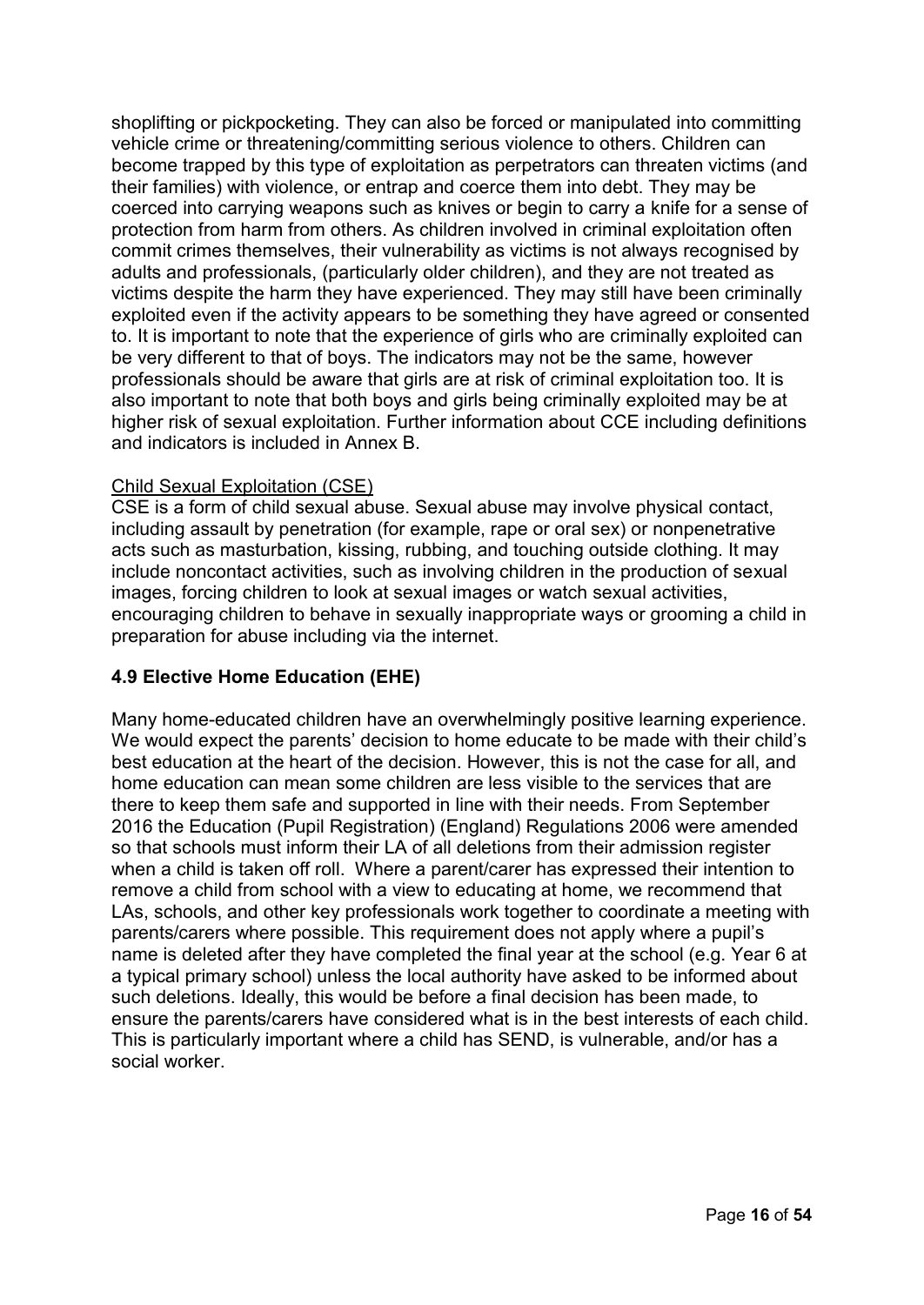# **5.0 CASE MANAGEMENT, RECORD KEEPING & MULTI-AGENCY WORKING**

## **5.1 Keeping Records**

All concerns, discussions and decisions made, and the reasons for those decisions, should be recorded in writing. Information should be kept confidential and stored securely. It is good practice to keep concerns and referrals in a separate child protection file for each child. Records should include:

- a clear and comprehensive summary of the concern
- details of how the concern was followed up and resolved
- a note of any action taken, decisions reached and the outcome.

If in doubt about recording requirements, staff should discuss with the designated safeguarding lead (or deputy).

- We keep and maintain up to date information on children on the school roll including where and with whom the child is living, attainment, attendance, referrals to and support from other agencies. The record will also include a chronology of any other significant event in a child's life
- We keep copies of all referrals to Children and Families Services, the Early Help Hub and any other agencies related to safeguarding children
- We keep secure the safeguarding records
- We send a student's child protection or safeguarding file separately from the main file to a new establishment if a student leaves the school and keep a copy of the file in accordance with our transfer of records procedures and LA Guidance (See Appendix F). This action is taken as soon as possible. The DSL will consider whether it is appropriate to share any information with the new school or college in advance of a pupil leaving, in addition to the child protection file in order for the new school or college to have the appropriate support in place for the student's arrival.

## **5.2 Recording and Reporting Concerns**

- All staff, volunteers and visitors have a responsibility to report any concerns about the welfare and safety of a child and all such concerns must be taken seriously (Appendix A). If a concern arises all staff, volunteers and visitors must record the concern immediately using our safeguarding recording system (CPOMS)
- Should a concern be raised regarding a member of staff, supply teacher, volunteer or contractor in relation to a student it must be brought to the attention of the Academy Headteacher immediately. In the event that the Academy Headteacher is the subject of the allegation, the concern will be reported to the Executive Headteacher immediately. If the concern is about the Executive Headteacher it should be reported immediately and directly to the Chair of the Trust Board. In some cases, allegations may be so serious that they will require immediate intervention by the policy and/or children's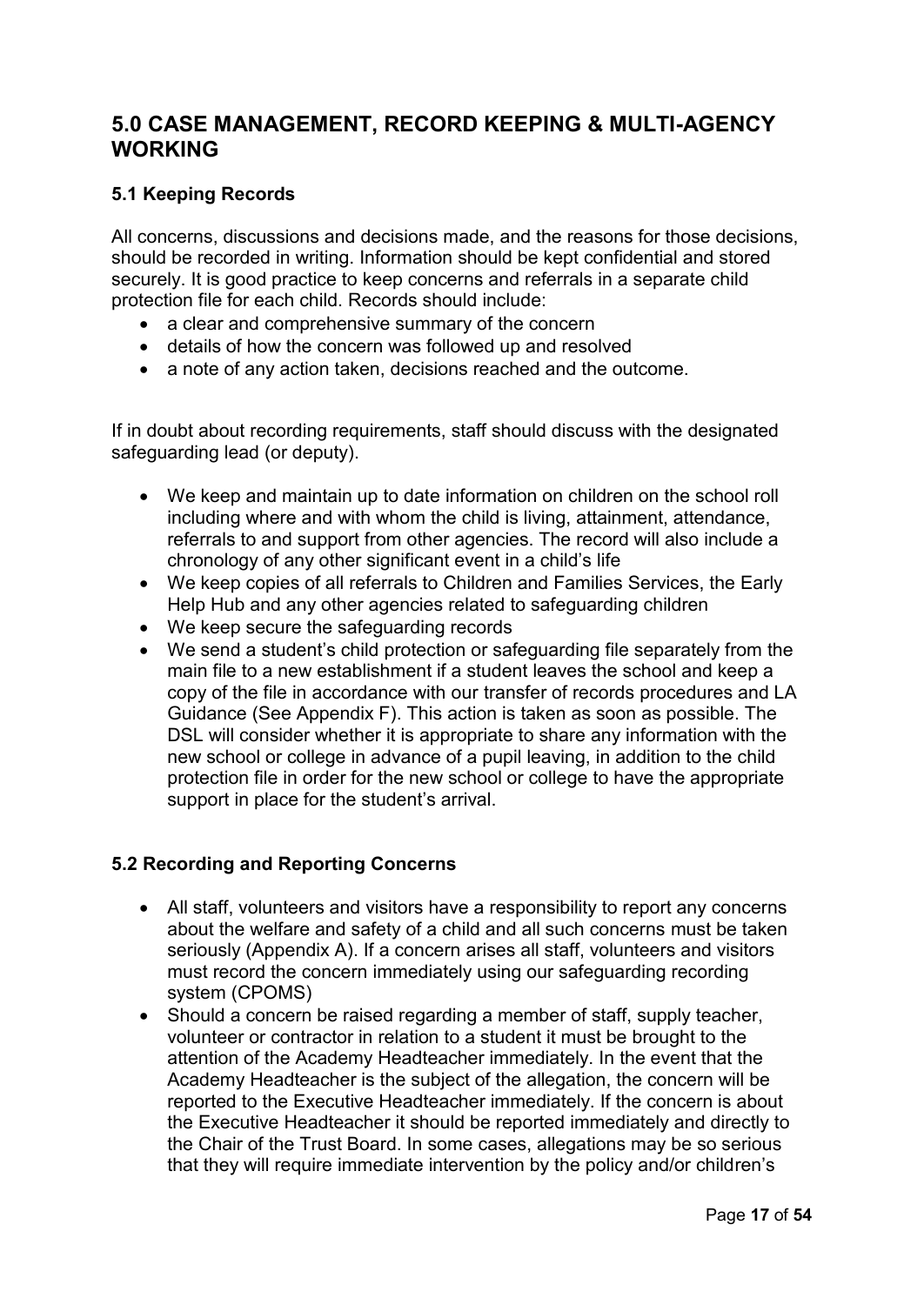social care services. If the allegation against a teacher or member of staff (including volunteers) meets any of the following criteria, the Academy Headteacher (or other lead person) must report it to the Local Authority Designated Office the same day:

- $\triangleright$  They have behaved in a way that has harmed a child, or may have harmed a child
- $\triangleright$  They have possibly committed a criminal offence against or related to a child
- $\triangleright$  They have behaved towards a child or children in a way that indicates he or she may pose a risk of harm to children or
- $\triangleright$  They have behaved or may have behaved in a way that indicates they may not be suitable to work with children

For other allegations, the Academy Headteacher will decide if further enquiries are required prior to referral to the Local Authority Designated Officer. Where the Headteacher considers that a referral may be warranted under Child Protection Procedures and an allegation appears to meet the criteria, the Academy Headteacher will inform the Local Authority's Designated Officer. The Local Authority's Designated Officer (LADO) must be informed of all allegations that come to the school's attention that meet the criteria, so that he/she can consult the police and social care colleagues as appropriate. The Local Authority Designated Officer should also be informed of any allegations that are made directly to the police or to children's social care. All alleged physical injuries must be investigated by the appropriate external agencies.

## **5.3 Informing Parents/Carers**

- $\triangleright$  Our responsibility is to safeguard and promote the welfare of all the children in our care. We aim to do this in partnership with our parents/carers and would expect them to provide up to date contact details. In line with KCSIE (2021) we try to ensure that at least two emergency contact numbers are held for each student
- ➢ In most cases parents/carers will be informed when concerns are raised about the safety and welfare of their child and given the opportunity to address any concerns raised. We will aim to engage with parents/carers through the LA Early Help processes, including carrying out an Early Help Assessment (EHA) where it is felt that this is appropriate
- $\triangleright$  We will inform, and gain consent, from parents/carers if possible, if a referral is to be made to the Children's Social Care Service or any other agency **unless it is believed that doing so would put the child at risk**, eg in cases of suspected domestic abuse. We will record the reasons, if consent is not gained.

## **5.4 Multi-Agency Working**

• We will develop effective links with other relevant agencies and co-operate as required with any enquiries regarding child protection issues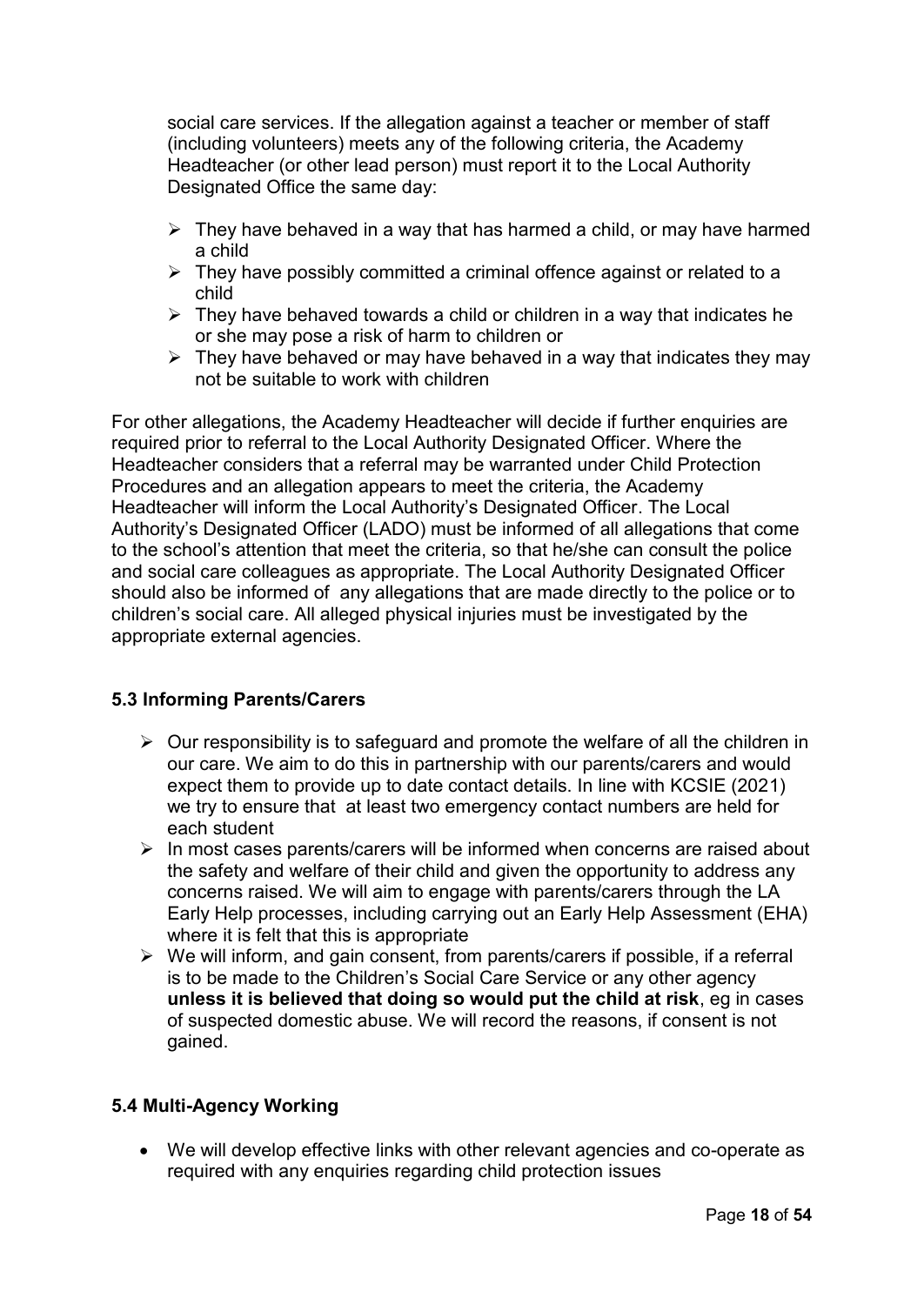- We will notify Children's Social Care if:
	- $\triangleright$  a child subject to a child protection plan is at risk of permanent exclusion
	- $\triangleright$  a child with a social worker receives a fixed term exclusion
	- $\triangleright$  there is an unexplained absence of a child who is subject to a child protection plan of more than two days from school
	- $\triangleright$  it has been agreed as part of any child protection plan or core group plan.

## **5.5 Confidentiality and Information Sharing**

Information sharing is vital in identifying and tackling all forms of abuse and neglect, and in promoting children's welfare, including their educational outcomes. Schools and colleges have clear powers to share, hold and use information for these purposes. As part of meeting a child's needs, it is important for governing bodies and proprietors to recognise the importance of information sharing between practitioners and local agencies. This should include ensuring arrangements are in place that set out clearly the processes and principles for sharing information within the school or college and with children's social care, the safeguarding partners, other organisations, agencies, and practitioners as required.

School and college staff should be proactive in sharing information as early as possible to help identify, assess, and respond to risks or concerns about the safety and welfare of children, whether this is when problems are first emerging, or where a child is already known to the local authority children's social care. It is important that governing bodies and proprietors are aware that among other obligations, the Data Protection Act 2018, and the UK General Data Protection Regulation (UK GDPR) place duties on organisations and individuals to process personal information fairly and lawfully and to keep the information they hold safe and secure.

Governing bodies and proprietors should ensure relevant staff have due regard to the relevant data protection principles, which allow them to share (and withhold) personal information, as provided for in the Data Protection Act 2018 and the UK GDPR. This includes:

- being confident of the processing conditions which allow them to store and share information for safeguarding purposes, including information, which is sensitive and personal, and should be treated as 'special category personal data'
- understanding that 'safeguarding of children and individuals at risk' is a processing condition that allows practitioners to share special category personal data. This includes allowing practitioners to share information without consent where there is good reason to do so, and that the sharing of information will enhance the safeguarding of a child in a timely manner, but it is not possible to gain consent, it cannot be reasonably expected that a practitioner gains consent, or if to gain consent would place a child at risk
- for schools, not providing pupils' personal data where the serious harm test under the legislation is met. For example, in a situation where a child is in a refuge or another form of emergency accommodation, and the serious harms test is met, they must withhold providing the data in compliance with schools' obligations under the Data Protection Act 2018 and the UK GDPR. Where in doubt schools should seek independent legal advice.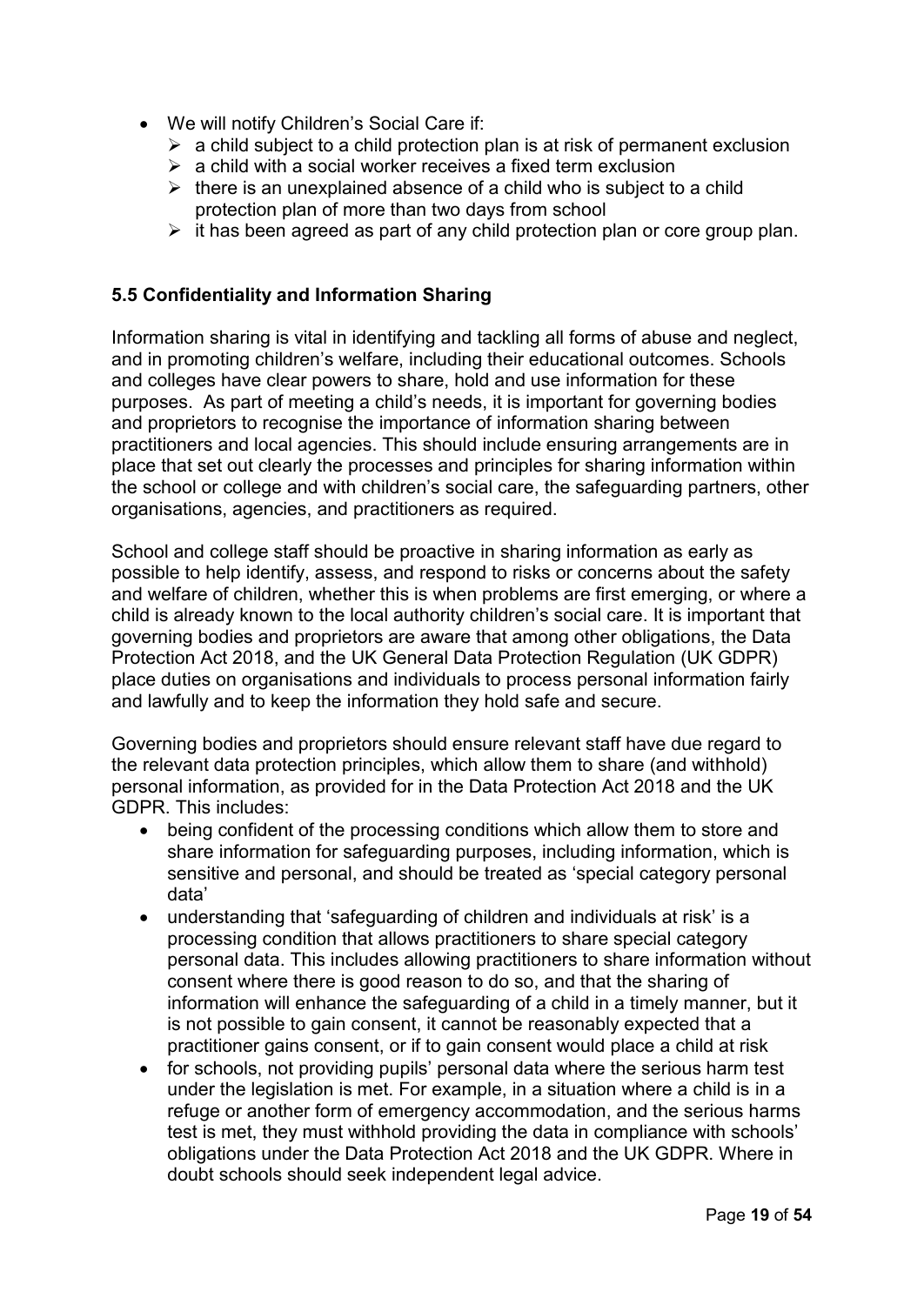Also

- Staff will ensure that confidentiality protocols are followed and under no circumstances will they disclose any information about children outside of their professional role
- Information about children will only be shared with other members of staff on a need to know basis
- All staff and volunteers understand that they have a professional responsibility to share information with other agencies, if in the child's best interests, in order to safeguard them.

## **5.6 Child Protection (CP), Child in Need (CiN) & Team Around the Child/Family (TAC/TAF) Meetings and Conferences**

Following a referral to Social Care, a decision should be made within one working day of the referral. Outcomes can be:

- No Action
- Section 17 Assessment and Management at Child in Need where the child is unlikely to achieve or maintain a reasonable level of health or development without the provision of services
- Section 47 Assessment and Management at Child Protection where the child is suffering or likely to suffer significant harm or
- Child in Need of immediate protection where emergency action is taken by police, social workers, NSPCC etc

Members of staff who are asked to attend a CP conference or other core group meetings about an individual student/family will need to have as much relevant updated information about the child as possible.

A CP conference will be held if it is considered that the child is suffering or at risk of significant harm.

Every effort will be made to ensure that we contribute to and attend CP and CiN conferences and reviews. If attendance is not possible, an information update will be shared for the meeting.

We aim to comply with local arrangements to prepare and submit reports for CP conferences within the required timescales. Attempts will be made to discuss and share reports with the parents/carers. We will use the most up to date proforma.

## **5.7 Concerns/Disclosures by Children, Staff and Volunteers**

Any concern, disclosure or expression of disquiet made by a child will be listened to seriously and acted upon as quickly as possible to safeguard his or her welfare. All staff and volunteers must be clear with children that they cannot promise to keep secrets.

All staff and volunteers must pass this information on to the Child Protection team immediately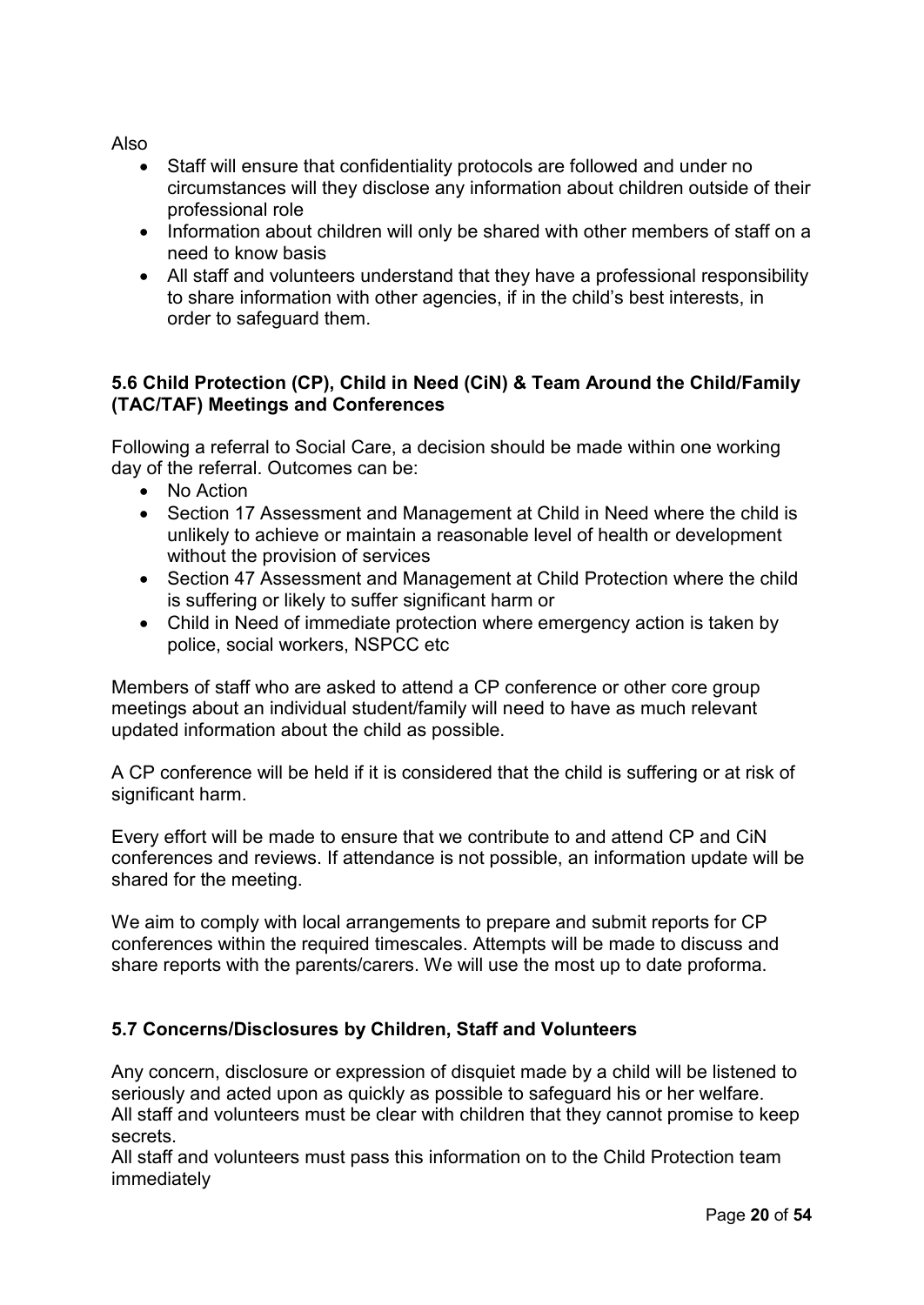We will make sure that the child or adult who has expressed the concern or made the complaint will be informed not only about the action to be taken but also where possible about the length of time required to resolve the complaint. We will endeavour to keep the child or adult informed about the progress of the complaint/expression of concern.

## **5.8 Serious Case Reviews**

The Safeguarding Partner will always undertake a serious case review when a child dies (including death by suicide) and abuse or neglect is known or suspected to be a factor in their death. If required, we will cooperate fully with the review process.

Our DSLs will keep up to date with the findings from Serious Case Reviews in Manchester and share the learning and review our safeguarding procedures if relevant.

# **6.0 THE CURRICULUM**

- We are committed to promoting emotional health and well-being and to supporting the development of the skills needed to help children keep themselves safe and healthy, develop their self-esteem, develop resilience and understand the responsibilities of adult life, particularly in regard to child care and parenting skills. As such, the PSHRE/personal development provision in each school is driven by our values and includes healthy relationships, recognition that all children and young people need to understand what a healthy relationship is and be able to recognise when they are in an unhealthy or damaging relationship. They will be taught how to keep themselves safe on line
- All children have access to an appropriate curriculum, differentiated to meet their needs. They are encouraged to express and discuss their ideas, thoughts and feelings through a variety of activities and have access to a range of cultural opportunities which promote the fundamental British values of tolerance, respect and empathy for others
- The Trust co-operative values and each school focus on respect and kindness will also drive our curriculum and wider provision. Where young people are vulnerable, staff will work with them in small groups or one to one to support them about specific areas of safeguarding. This enables them to learn to develop the necessary skills to build self-esteem, respect others, defend those in need, resolve conflict without resorting to violence, question and challenge and to make informed choices in later life
- There is access to a range of extra-curricular activities which promotes these values and supports the social, spiritual, moral well-being and physical and mental health of the students
- Personal Social Health and Relationships Education and Deep Learning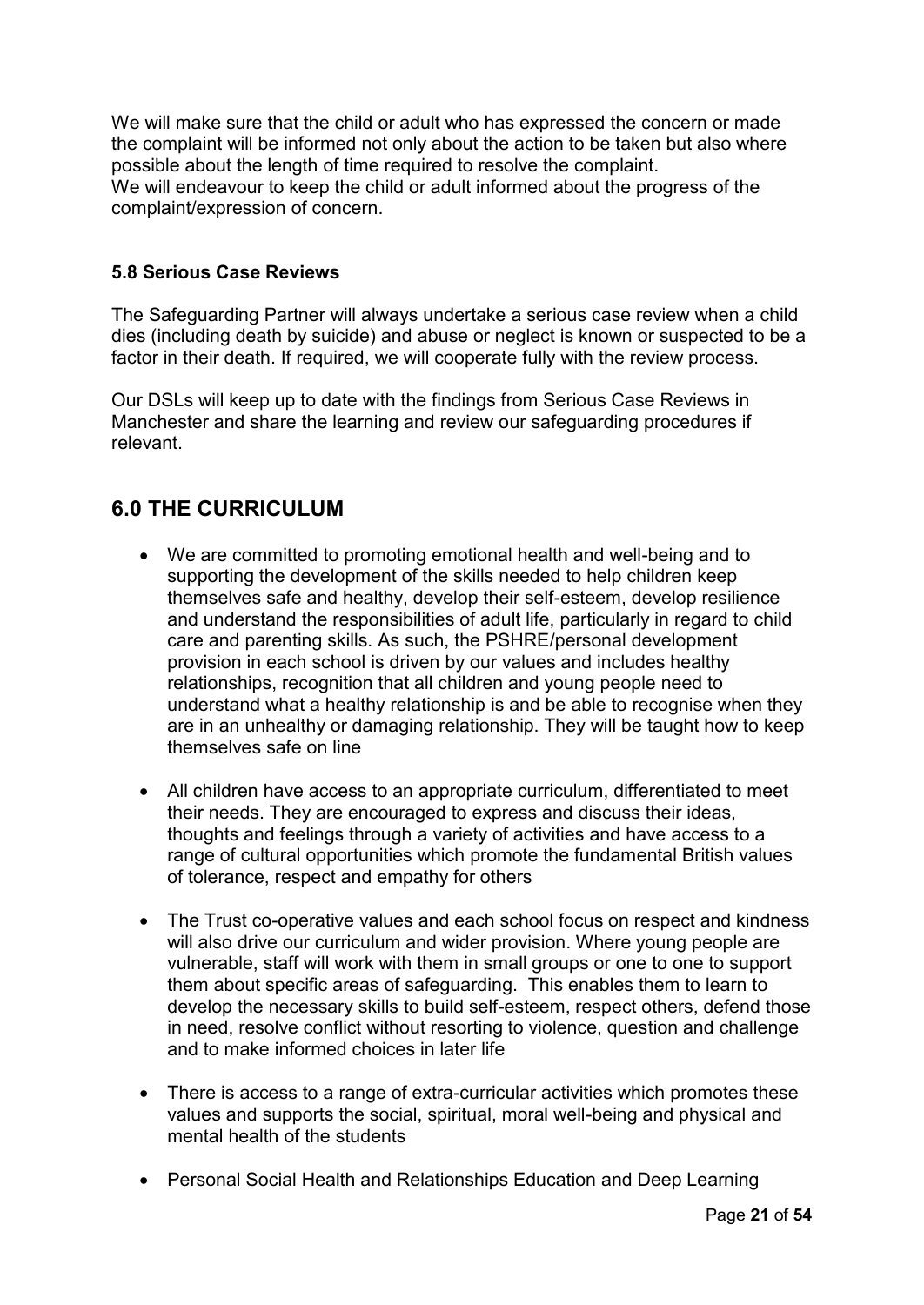Days/Focus Days provide opportunities for children and young people to discuss and debate a range of subjects including lifestyles, knowing and understanding how to keep themselves safe and different family patterns. Opportunities exist throughout the curriculum and in assemblies and Deep Learning Days/Focus Days to teach on-line safety

• We take account of the latest advice and guidance provided to help address specific vulnerabilities, risks and forms of exploitation e.g. CSE, Radicalisation and Extremism, Modern Slavery, County Lines, Female Genital Mutilation, Forced Marriage, Sexual Harassment and Sexual Violence, Peer on Peer Abuse, serious violence and abuse in intimate personal relationships.

# **7.0 E-SAFETY**

- E-safety is a safeguarding issue not an ICT issue. The purpose of Internet use in our school is to help raise educational standards, promote children's achievement, and support the professional work of staff, as well as enhance our management information and business administration
- The internet is an essential element in 21st century life for education, business and social interaction and we have a duty to provide children with quality access to it as part of their learning experience
- We will ensure that appropriate filtering methods are in place to ensure that children are safe from all types of inappropriate and unacceptable materials, including terrorist and extremist material
- We will ensure that all staff undertake regular training with regard to online safety
- We have unacceptable use policies for both staff and children. This covers the use of all technologies used, both on and offsite
- We follow the Safeguarding Partner guidelines 'Safeguarding online guidelines for minimum standards' and the advice on the UK Safer Internet **Website**
- We work with children and parents to promote good practice in keeping children safe online.

# **8.0 SAFER RECRUITMENT & SELECTION OF STAFF**

• Our recruitment and selection policies and processes adhere to the DfE guidance 'Keeping Children Safe in Education' (2021)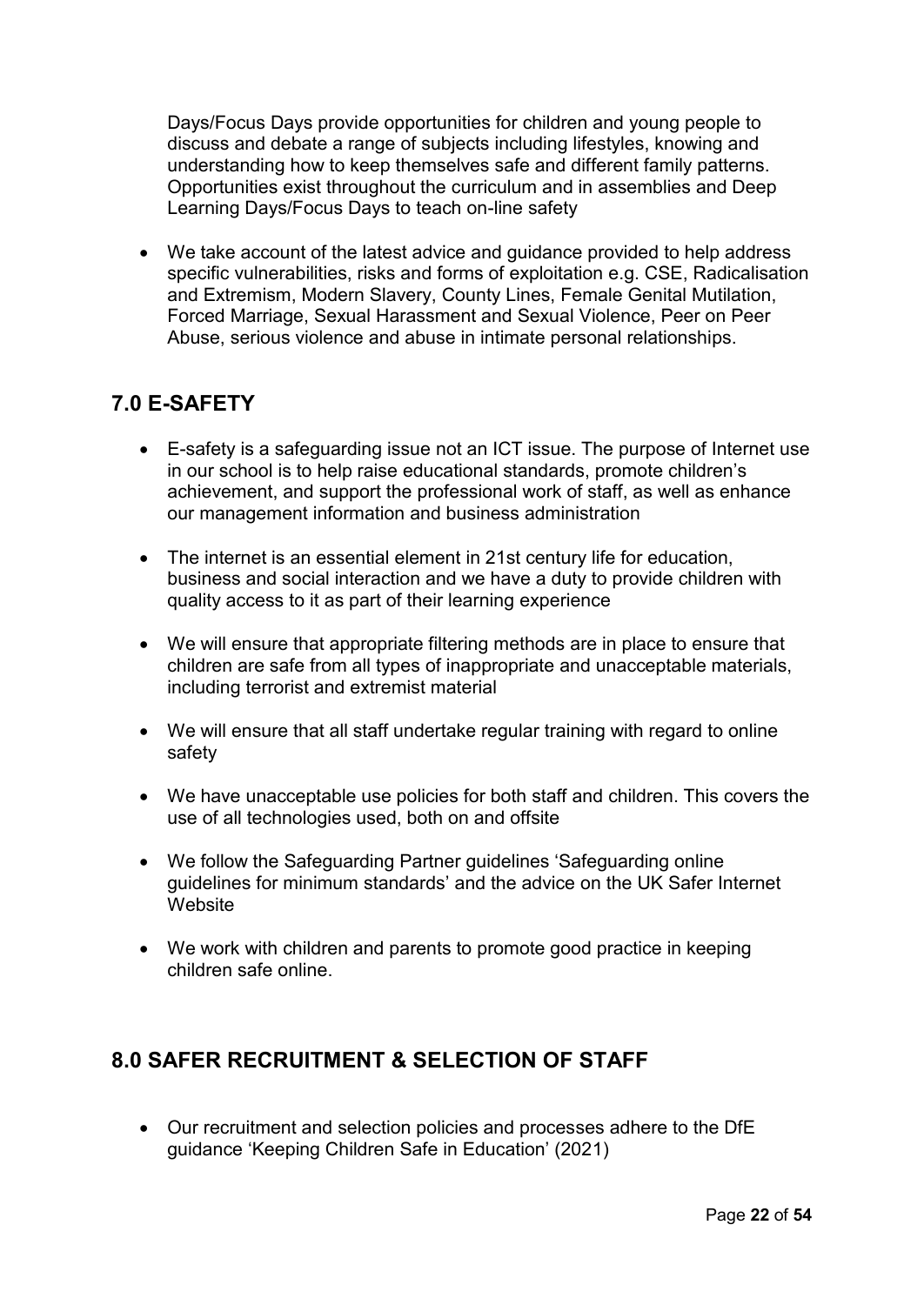- The Academy Headteacher and academy committee will ensure that all external staff and volunteers (if unaccompanied by DBS checked staff) using our site have been DBS checked
- Written notification will be requested from any agency or third party organisation used by us to confirm that the organisation has carried out the statutory recruitment checks
- At least one member of each recruitment panel will have attended safer recruitment training
- All relevant staff are made aware of the disqualification and disqualification by association legislation and their obligations to disclose relevant information to the school
- Trainee teachers will be checked either by the school or by the training provider, from whom written confirmation will be obtained
- The school maintains a single central record of recruitment checks undertaken.

# **9.0 MANAGING ALLEGATIONS AND CONCERNS AGAINST STAFF AND VOLUNTEERS**

- We adhere to DfE guidance 'Keeping Children Safe in Education, Section 4' (2021), when dealing with allegations made against staff and volunteers. Concerns about a member of staff must be reported immediately and directly to the Academy Headteacher by email. If the concern is about the Academy Headteacher it must be reported immediately and directly to the Executive Headteacher. If the concern is about the Executive Headteacher it should be reported immediately and directly to the Chair of the Trust Board
- All allegations made against a member of staff and volunteers, including contractors or security staff working on site, will be dealt with quickly and fairly and in a way that provides effective protection for the child while at the same time providing support for the person against whom the allegation is made
- Allegations will be referred to the LA Designated Officer for investigation if they meet the threshold. (See link to guidance in Appendix D)
- All staff and volunteers should feel able to raise concerns about poor or unsafe practice and potential failures in the school or college's safeguarding regime and know that such concerns will be taken seriously by the senior leadership team
- We ensure that all staff are aware of how to raise a concern, including anonymously as a whistleblower – the NSPCC whistleblowing helpline can be reached on 0800 028 0285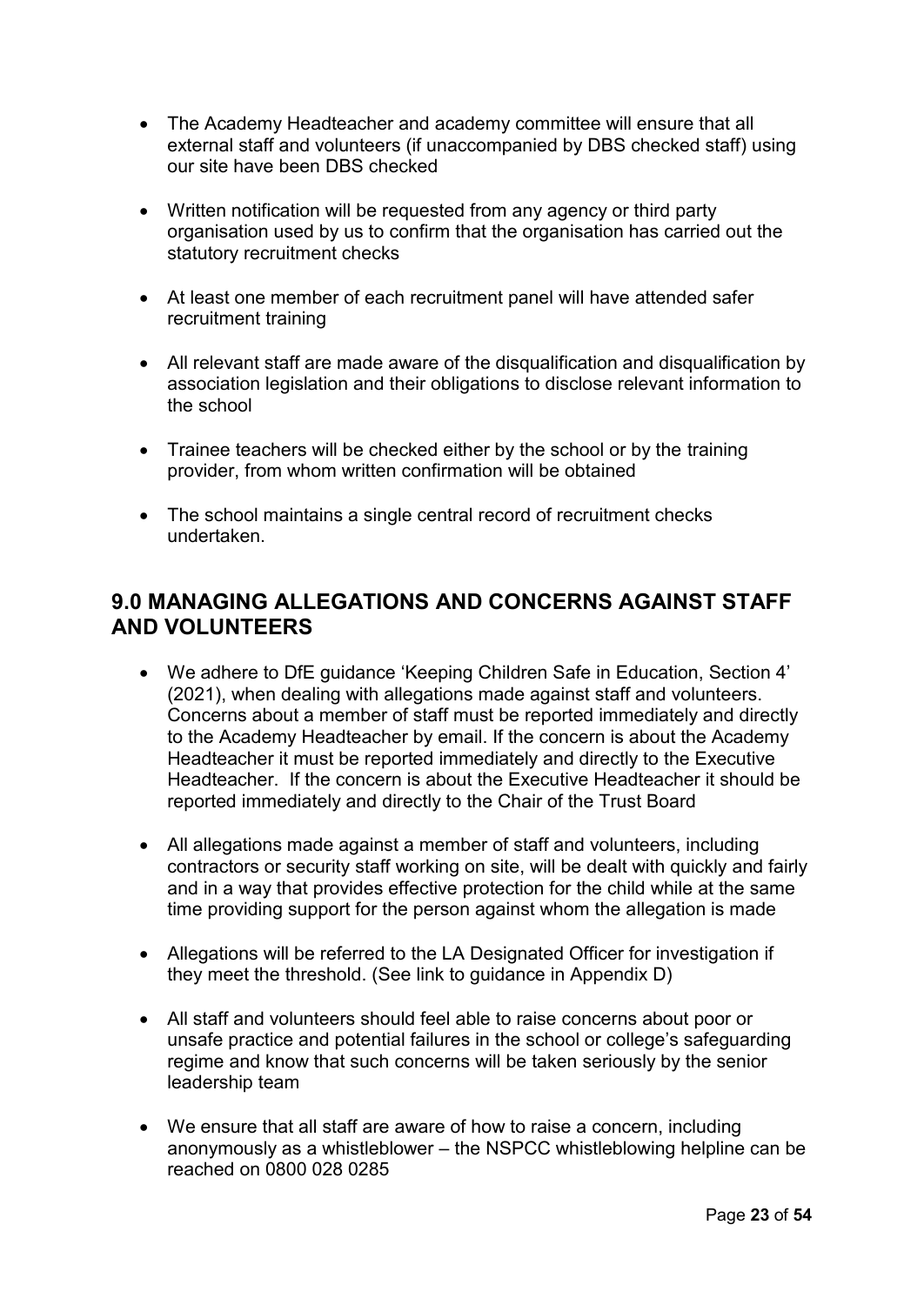Where there is an allegation we will:

- apply common sense and judgement;
- deal with allegations quickly, fairly and consistently; and

• provide effective protection for the child and support the person subject to the allegation

Before contacting the LADO, the school will conduct basic enquiries in line with local procedures to establish the facts to help them determine whether there is any foundation to the allegation, being careful not to jeopardise any future police investigation. For example:

- was the individual in the school or college at the time of the allegations?
- did the individual, or could they have, come into contact with the child?
- are there any witnesses? and,
- was there any CCTV footage?

Where an allegation results in an investigation, as part of our duty of care we will endeavour to:

• manage and minimise the stress caused by the allegation;

• inform the individual as soon as possible, explaining the likely course of action, guided by the LADO, and the police where necessary;

• advise the individual to contact their trade union representative, or a colleague for support;

• appoint a named representative to keep the person informed about progress of the case;

• provide access to counselling or medical advice where appropriate. For staff in schools maintained by the local authority this may include support via the local authority's occupational health arrangements; and

Parents or carers of the child or children involved will be:

• formally told about the allegation as soon as possible. We will consult the LADO and where involved children's social care and/or the police on what information can be disclosed;

• kept informed about the progress of the case, only in relation to their child no information can be shared regarding the staff member; and

• made aware of the requirement to maintain confidentiality and unwanted publicity about any allegations made against teachers in schools whilst investigations are in progress as set out in section 141F of the Education Act 2002 (see paragraphs 372-380).

## **Unsubstantiated, unfounded, false or malicious allegations**

If an allegation is determined to be unsubstantiated, unfounded, false or malicious, the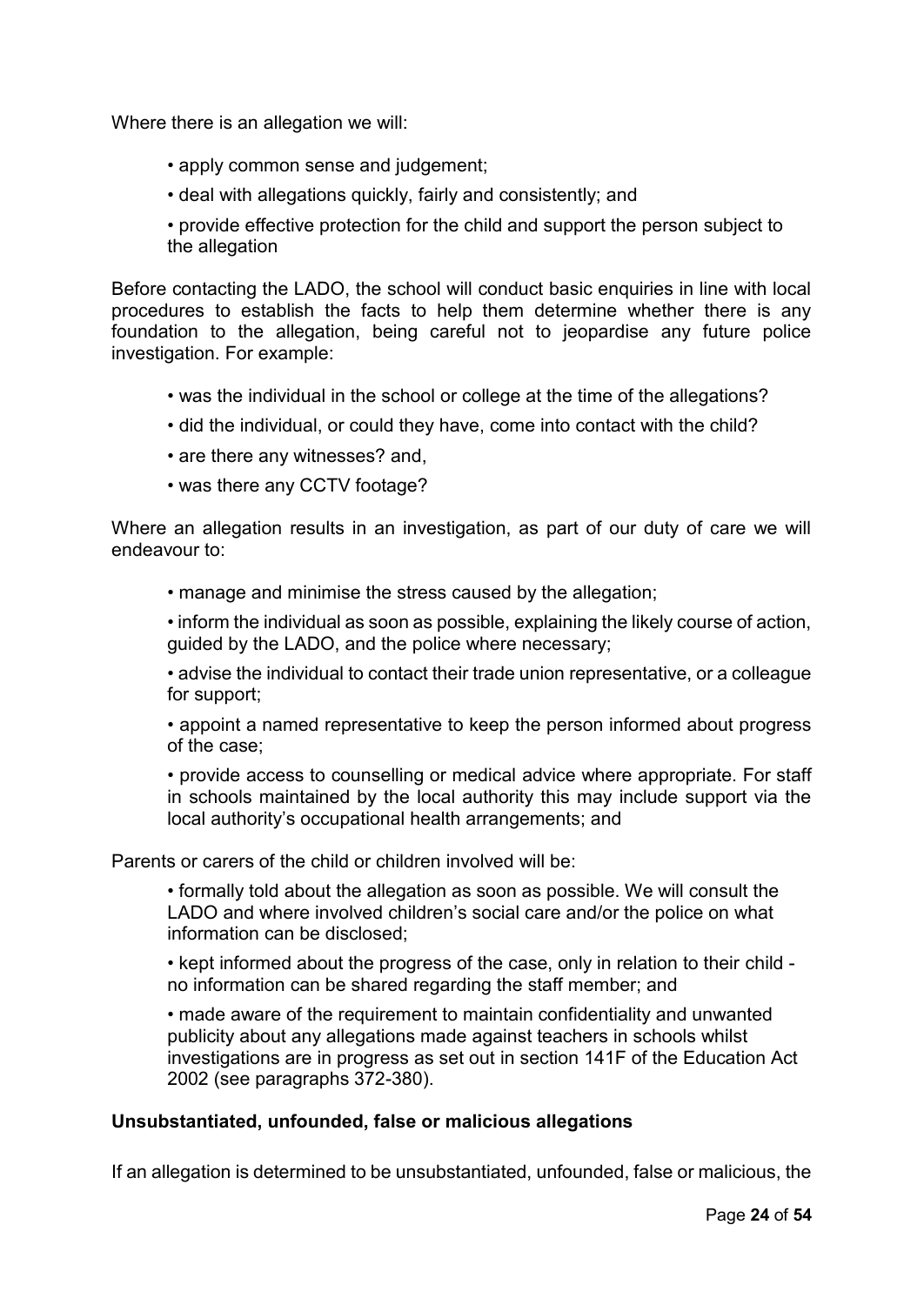LADO and the case manager should consider whether the child and/or the person who has made the allegation is in need of help or may have been abused by someone else and this is a cry for help. In such circumstances, a referral to children's social care may be appropriate.

If a report is determined to be unsubstantiated, unfounded, false or malicious, the senior designated safeguarding lead should consider whether the child and/or the person who has made the allegation is in need of help or may have been abused by someone else and this is a cry for help. In such circumstances, a referral to children's social care may be appropriate.

If a report is shown to be deliberately invented or malicious, the school will consider whether any disciplinary action is appropriate against the individual who made it as per behaviour policy.

## **Concerns which may not meet the threshold**

The term 'low-level' concern does not mean that it is insignificant, it means that the behaviour towards a child does not meet the threshold.

A low-level concern is any concern – no matter how small, and even if no more than causing a sense of unease or a 'nagging doubt' - that an adult working in or on behalf of the school or college may have acted in a way that:

- is inconsistent with the staff code of conduct, including inappropriate conduct outside of work; and
- does not meet the allegations threshold or is otherwise not considered serious enough to consider a referral to the LADO.

Examples of such behaviour could include:

- being over friendly with children;
- having favourites;
- taking photographs of children on their mobile phone;
- engaging with a child on a one-to-one basis in a secluded area or behind a closed door; or,
- using inappropriate sexualised, intimidating or offensive language.

# **10.0 SAFETY ON & OFF SITE**

- Our sites are secure with safeguards in place to prevent any unauthorised access and also to prevent children leaving the site unsupervised
- All visitors, including visiting speakers, are subject to our safeguarding protocols whilst on site and will be supervised at all times, if no checks have been obtained
- We will ensure that any contractor, or any employee of the contractor, who is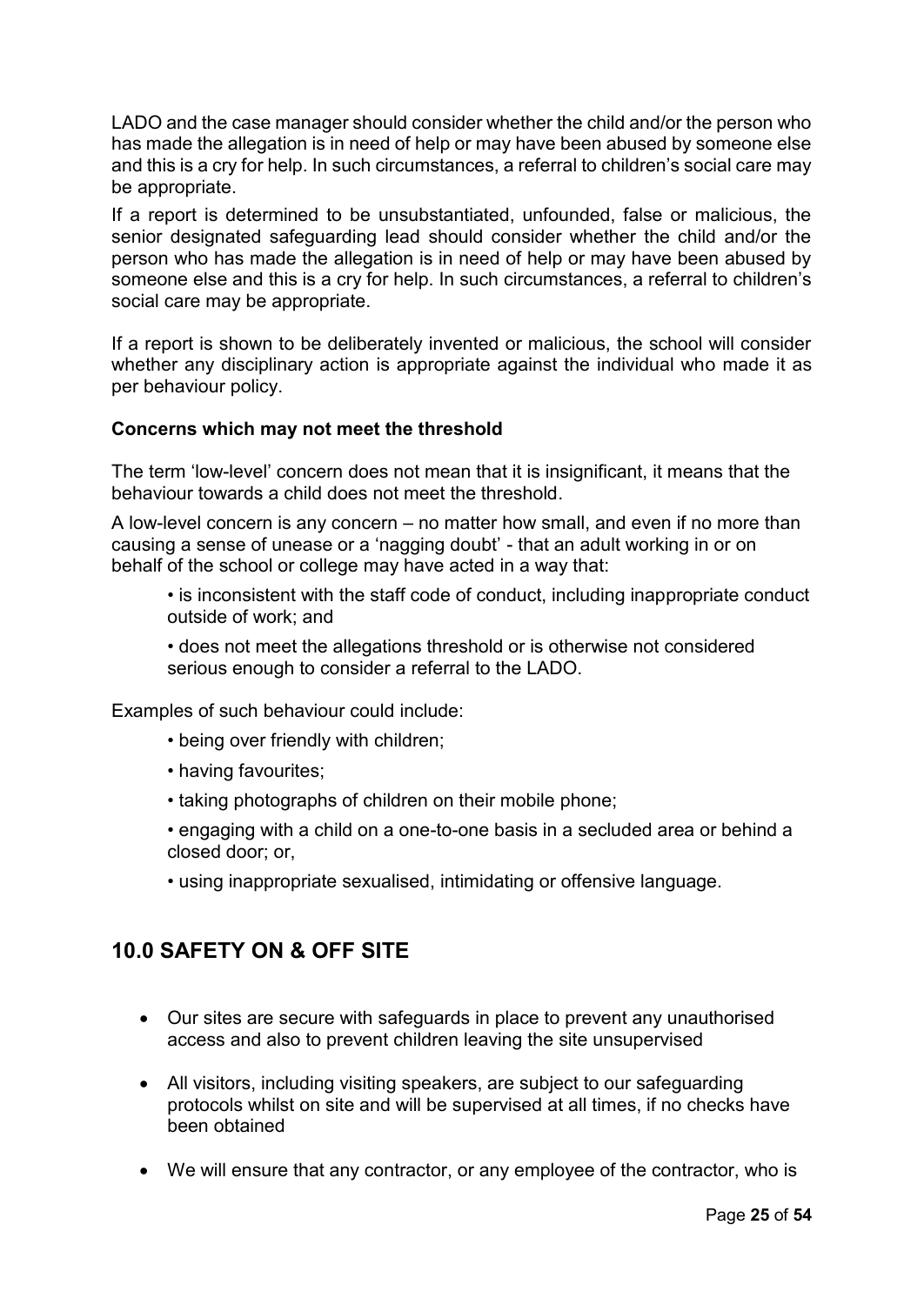to work at the school or college, has been subject to the appropriate level of DBS check. We are responsible for determining the appropriate level of supervision depending on the circumstances. We will always check the identity of contractors and their staff on arrival at the school or college

- We operate a responsible booking protocol and will carry out appropriate checks on all organisations which request to hire our facilities
- We will only place children in alternative educational provision (AP) which is a registered provider and has been quality assured. Our DSL will liaise with the AP DSL to ensure a consistent approach and that relevant information is shared. Student attendance will be monitored by us in accordance with the School Register
- We will obtain a written statement from the AP provider that they have completed all the vetting and barring checks that are necessary on their staff
- We commission a work experience company to arrange our work experience placement. The company's representatives are appropriately qualified and undertake a series of health and safety checks. School staff maintain close contact with both the students and the placement organisation over the duration of the work experience placement
- All school trips are fully risk assessed and no child will be taken offsite without parental permission
- For international exchanges, we will liaise with partner schools abroad, to establish a shared understanding of the arrangements in place both before and during the visit. We will ensure we are satisfied that these are appropriate and sufficient to safeguard effectively every child who will take part in the exchange. We may also feel it necessary to contact the relevant foreign embassy or High Commission of the country in question to discuss what checks may be possible in respect of those providing homestay outside of the UK
- We have a Health & Safety policy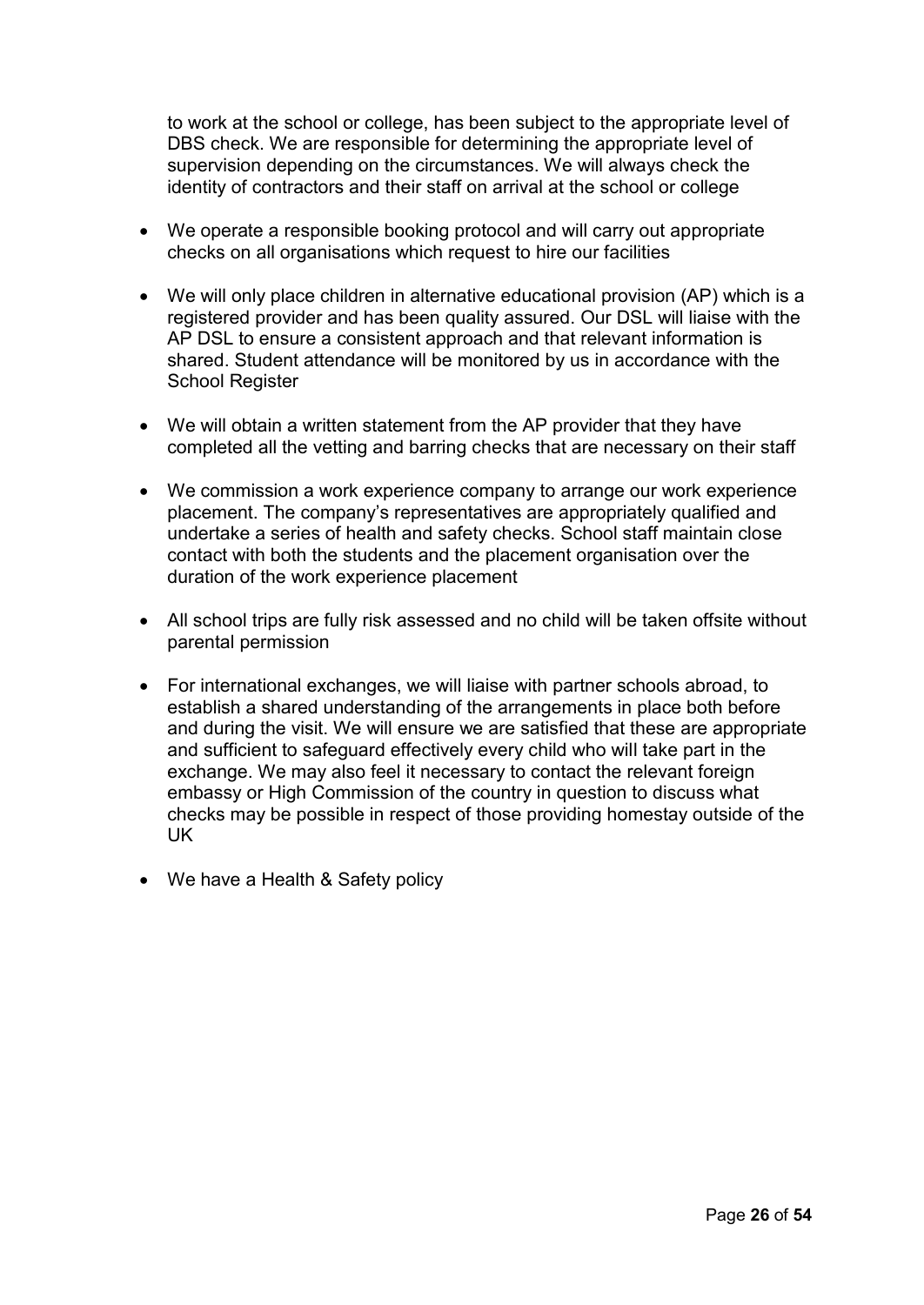## **APPENDICES**

Our policy is based on the following legislation, national & local guidance/procedures and links to other relevant school policies

## **APPENDIX A - 'Keeping Children Safe In Education' Part 1 (2021) - to be read by all staff**

# **Summary**

Keeping Children Safe in Education is statutory guidance that schools and colleges in England must have regard to it when carrying out their duties to safeguard and promote the welfare of children.

- Academy Committees of maintained schools (including maintained nursery schools) and colleges;
- Proprietors of independent schools (including academies, free schools and alternative provision academies) and non-maintained special schools. In the case of academies, free schools and alternative provision academies, the proprietor will be the academy trust; and
- Management committees of pupil referral units (PRUs) are asked to ensure that **all staff** in their school or college **read** at least Part one of the guidance.

For ease of reference Part One is set out here as a standalone document.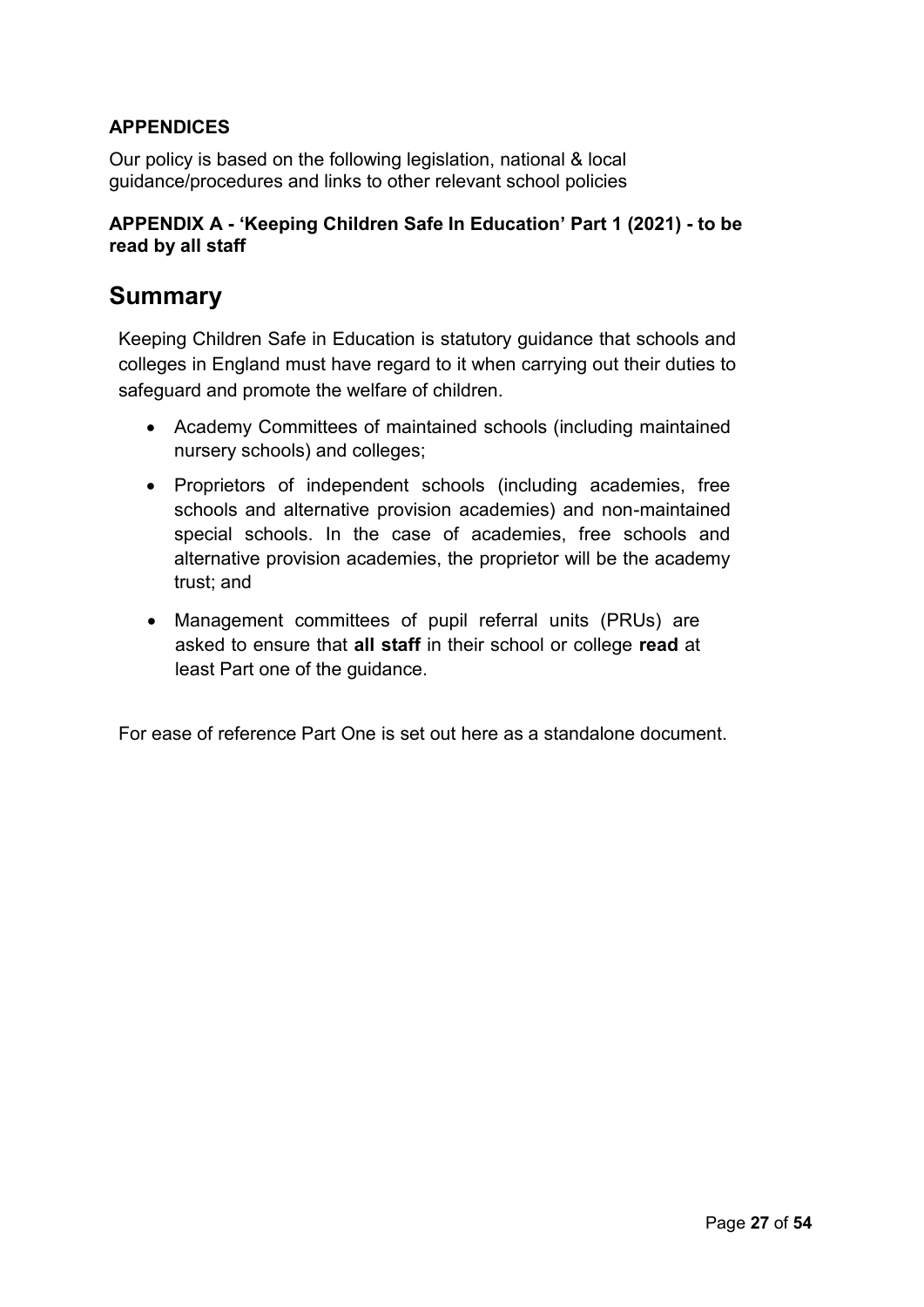

Department<br>for Education

# **Keeping children safe in education 2021**

**Statutory guidance for schools and colleges**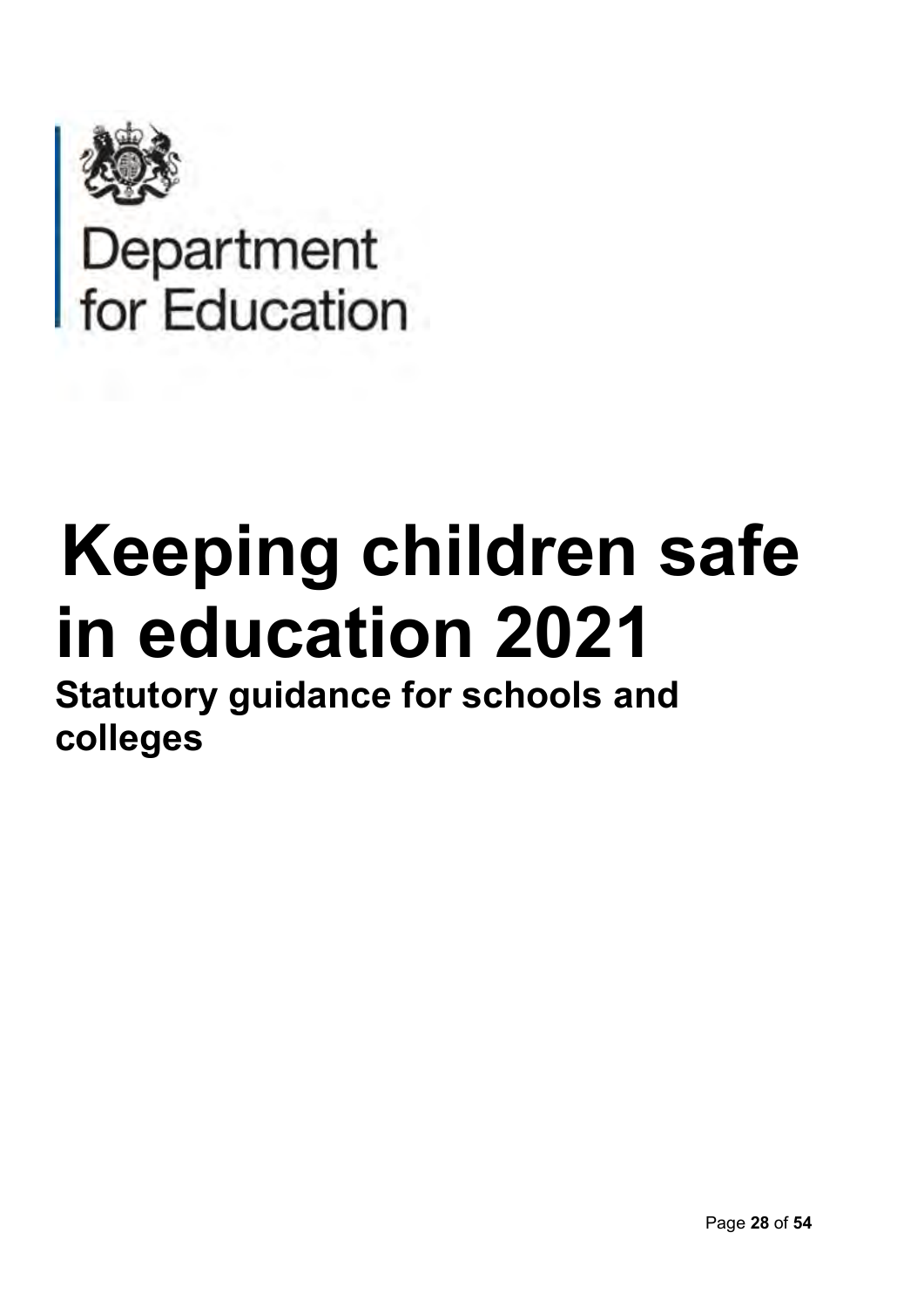## **Contents**

Summary **3** 

What is the status of this guidance **3**

About this guidance **3**

Part one: Safeguarding information for all staff **6**

What school and college staff should know and do **6** 

What school and college staff should do if they have concerns about a child **16**

Part two: The management of safeguarding **23**

The responsibility of governing bodies, proprietors and management committees **23** 

Part three: Safer recruitment **47**

i. Recruitment and selection process **47** 

ii. Pre-appointment vetting checks, regulated activity and recording information52

Prohibitions, directions, sanctions and restrictions **62**

iii. Other checks that may be necessary for staff, volunteers and others, including the responsibilities on schools and colleges for children in other settings **68**

iv. How to ensure the ongoing safeguarding of children and the legal reporting duties on employers **78** 

Part four: Allegations made against/Concerns raised in relation to teachers, including supply teachers, other staff, volunteers and contractors **81** 

Section one: Allegations that may meet the harms threshold **81**

Section Two: Concerns that do not meet the harm threshold **95** 

Part five: Child on child sexual violence and sexual harassment **100** 

Responding to reports of sexual violence and sexual harassment **101** 

The immediate response to a report **102**

Ongoing response **112**

**Annex A: Safeguarding information for school and college staff 120 Annex B: Further information 125 Additional advice and support 142 Annex C: Role of the designated safeguarding lead 145**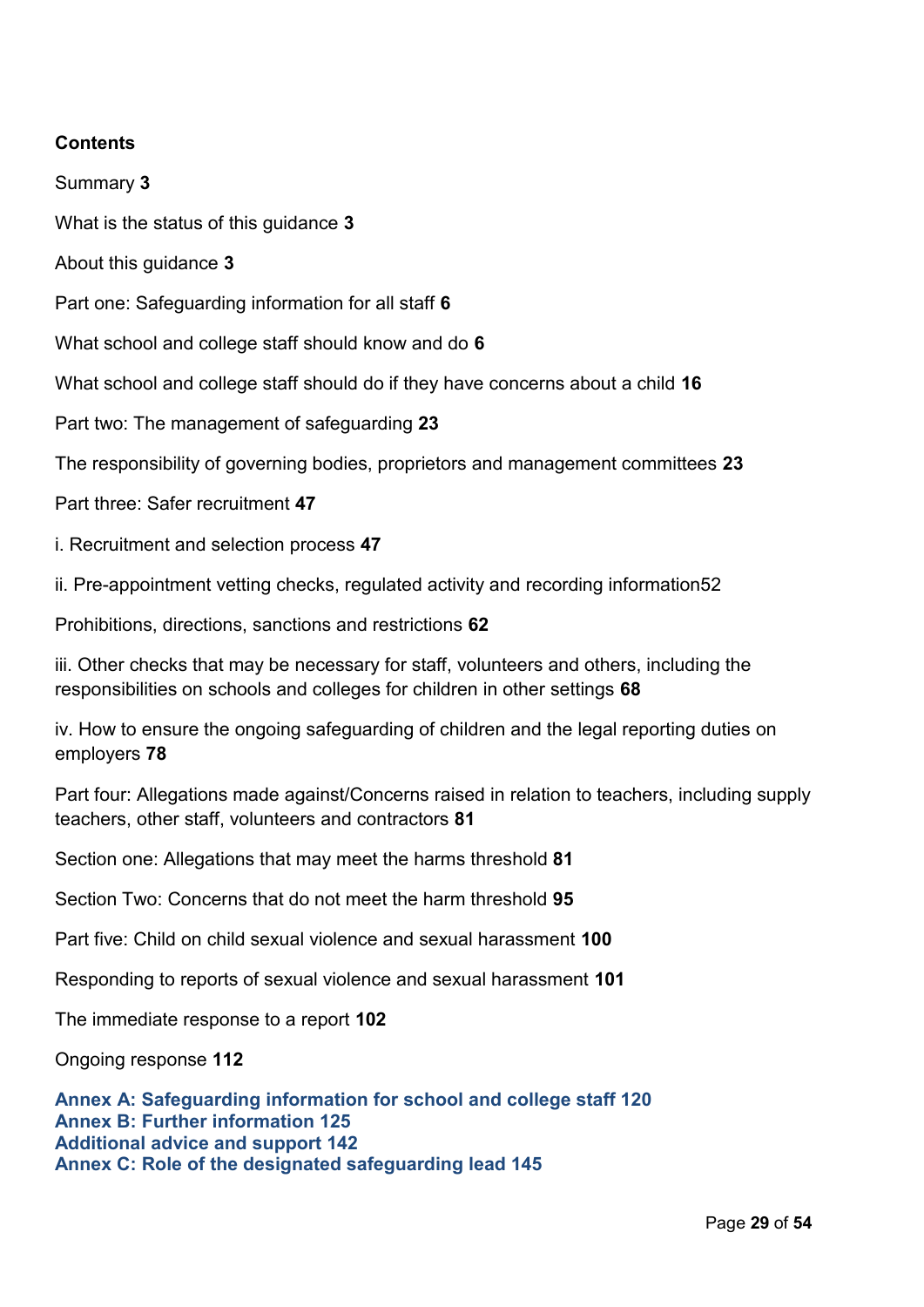**Annex E: Host families - homestay during exchange visits 155 Annex F: Statutory guidance - Regulated activity (children) - Supervision of activity with children which is regulated activity when unsupervised 158 Annex G: Table of substantive changes from September 2021 161**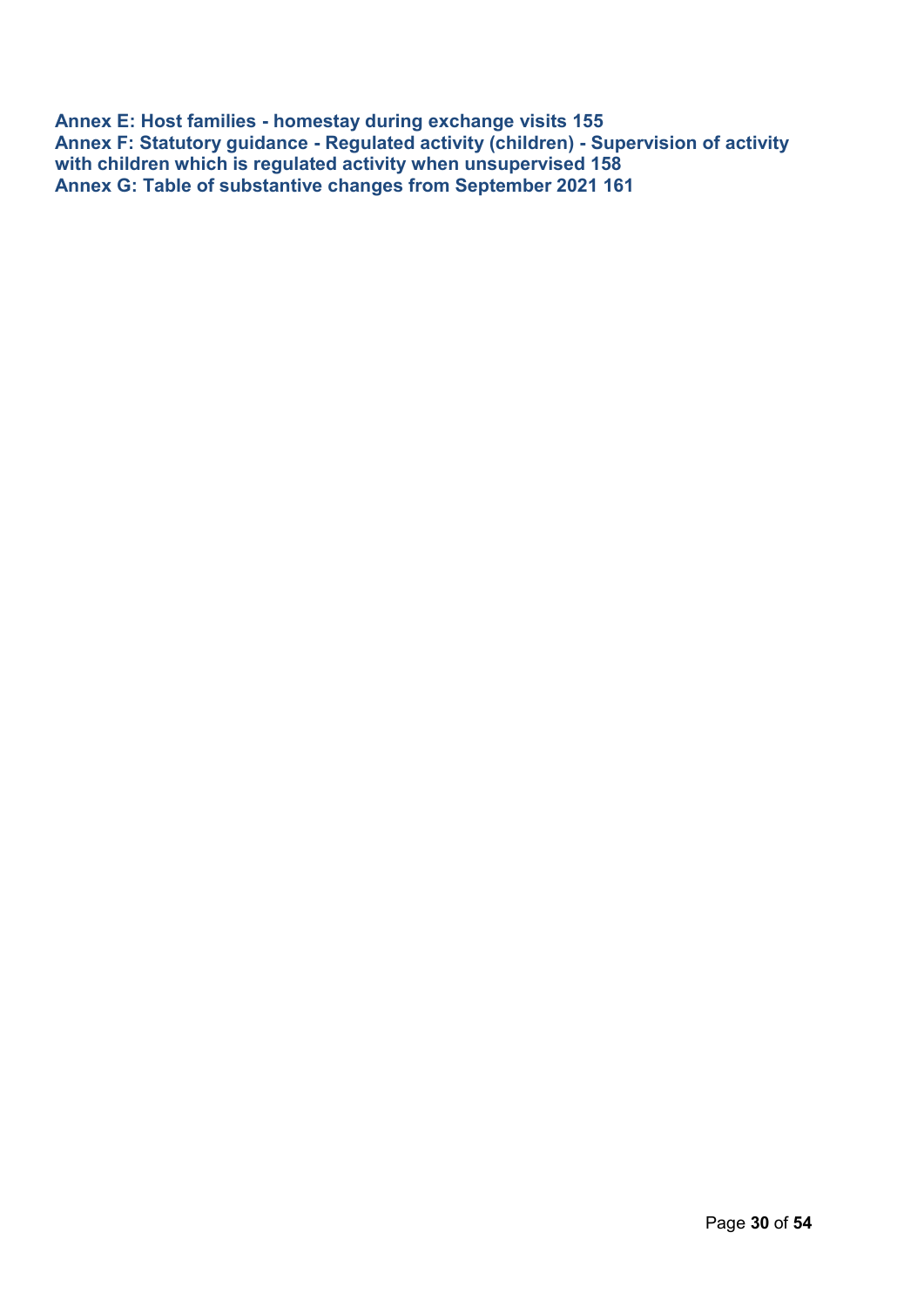# **Summary**

# **What is the status of this guidance**

This is statutory guidance from the Department for Education ('the Department') issued under Section 175 of the Education Act 2002, the Education (Independent School Standards) Regulations 2014, the Non-Maintained Special Schools (England) Regulations 2015, and the Education and Training (Welfare of Children) Act 2021. Schools and colleges in England **must**  have regard to it when carrying out their duties to safeguard and promote the welfare of children. For the purposes of this guidance children includes everyone under the age of 18.

# **About this guidance**

We use the terms **"must"** and **"should**" throughout the guidance. We use the term "**must**" when the person in question is legally required to do something and "**should**" when the advice set out should be followed unless there is good reason not to. The guidance **should** be read alongside:

- statutory guidance Working Together to Safeguard Children;
- departmental advice What to do if you are Worried a Child is Being Abused -Advice for Practitioners; and
- departmental advice Sexual Violence and Sexual Harassment Between Children in Schools and Colleges

Unless otherwise specified:

- 'school' means: all schools whether maintained, non-maintained or independent schools (including academies, free schools and alternative provision academies), maintained nursery schools1 and pupil referral units.
- 'college' means further education colleges and sixth-form colleges as established under the Further and Higher Education Act 1992, institutions designated as being within the further education sector2 and providers of post 16 Education as set out

2 Under section 28 of the Further and Higher Education Act 1992 ('designated institutions').

<sup>1</sup>The Early Years Foundation Stage Framework (EYFS) is mandatory for all early years' providers. It applies to all schools, including maintained nursery schools that have early years provision. Maintained nursery schools, like the other schools listed under 'About this guidance', must have regard to Keeping children safe in education when carrying out duties to safeguard and promote the welfare of children (by virtue of section 175(2) of the Education Act 2002 – see footnote 19 for further detail on this requirement).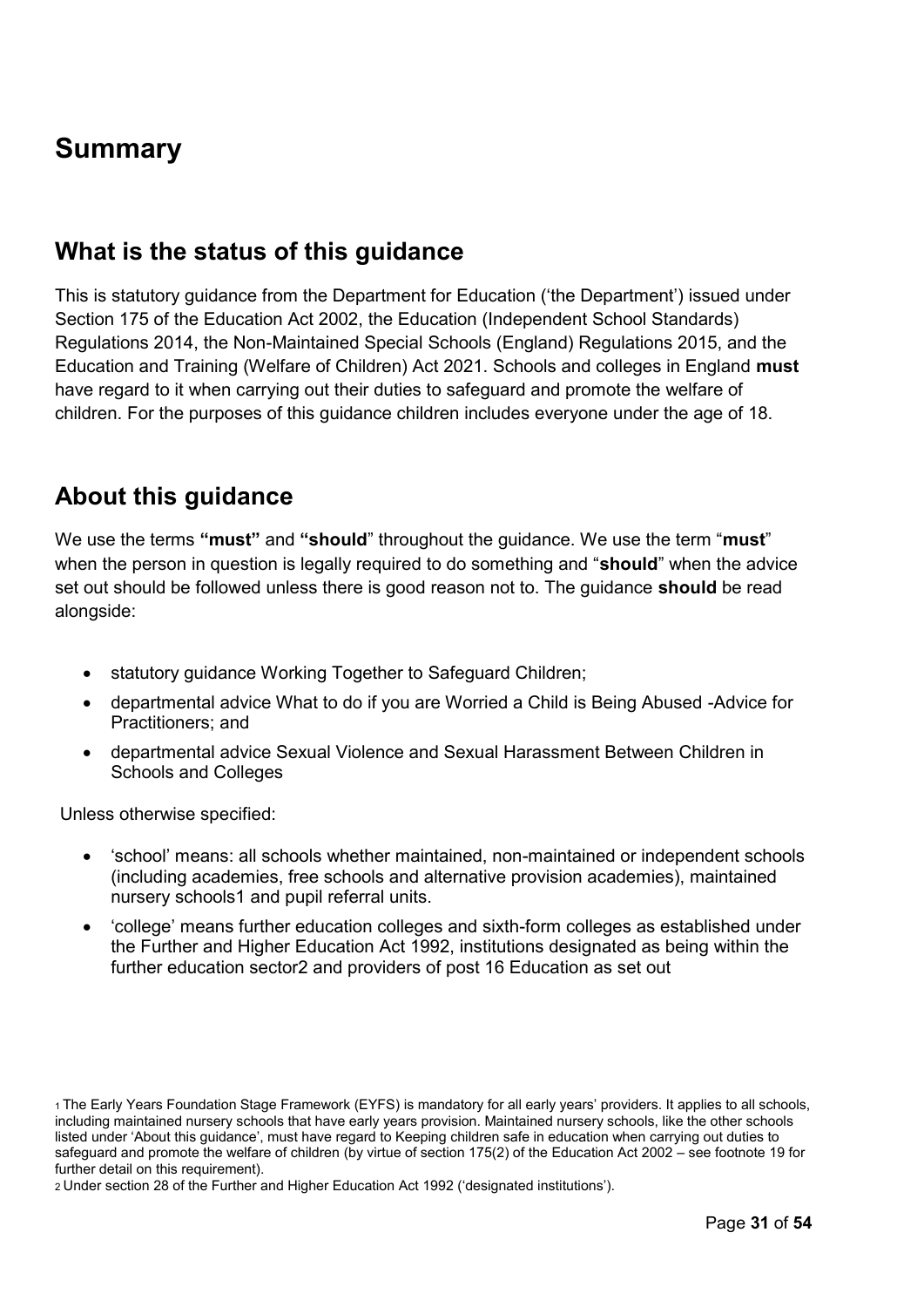in the Education and Training (Welfare of Children) Act 20213: 16-19 Academies, Special Post-16 institutions and Independent Training Providers. For colleges, the guidance relates to their responsibilities towards children who are receiving education or training at these institutions.

# **Who is this guidance for?**

This statutory guidance should be read and followed by:

- governing bodies of maintained schools (including maintained nursery schools)and colleges;
- proprietors of independent schools (including academies, free schools and alternative provision academies) and non-maintained special schools. In the case of academies, free schools and alternative provision academies, the proprietor will be the academy trust;
- management committees of pupil referral units (PRUs); and
- senior leadership teams.

Throughout the guidance, reference to "governing bodies and proprietors" includes management committees unless otherwise stated.

# **School and college staff**

It is essential that **everybody** working in a school or college understands their safeguarding responsibilities. Governing bodies and proprietors should ensure that those staff who work directly with children read at least Part one of this guidance. Governing bodies and proprietors, working with their senior leadership teams and especially their designated safeguarding lead, should ensure that those staff who do not work directly with children read either Part one or Annex A (a condensed version of Part one) of this guidance. This is entirely a matter for the school or college and will be based on their assessment of which guidance will be most effective for their staff to safeguard and promote the welfare of children.

Governing bodies and proprietors should ensure that mechanisms are in place to assist staff to understand and discharge their role and responsibilities as set out in Part one (or Annex A if appropriate) of this guidance.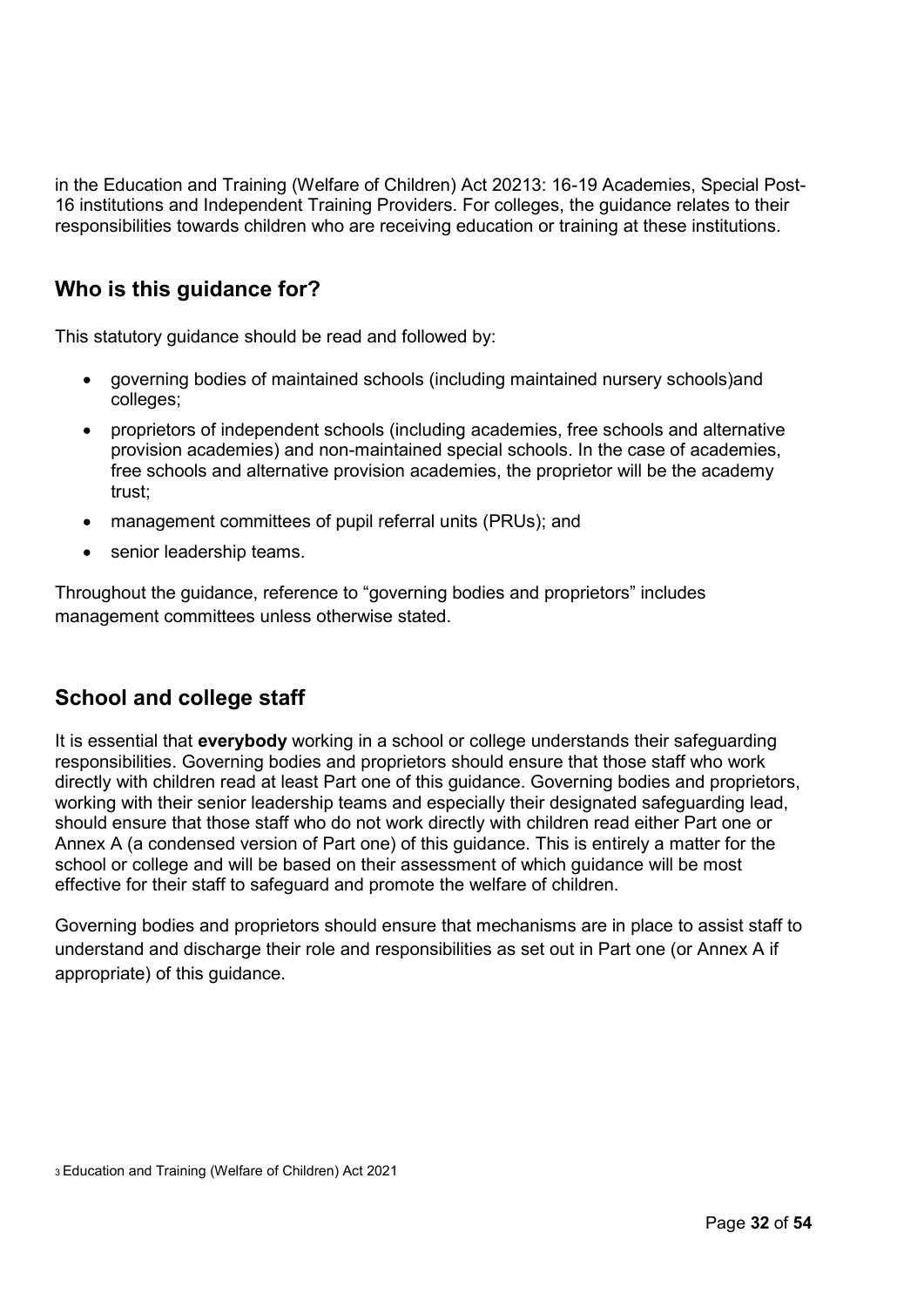# **What does this guidance replace?**

This guidance replaces Keeping children safe in education 2020 updated January 2021. A table of substantive changes is included at Annex G.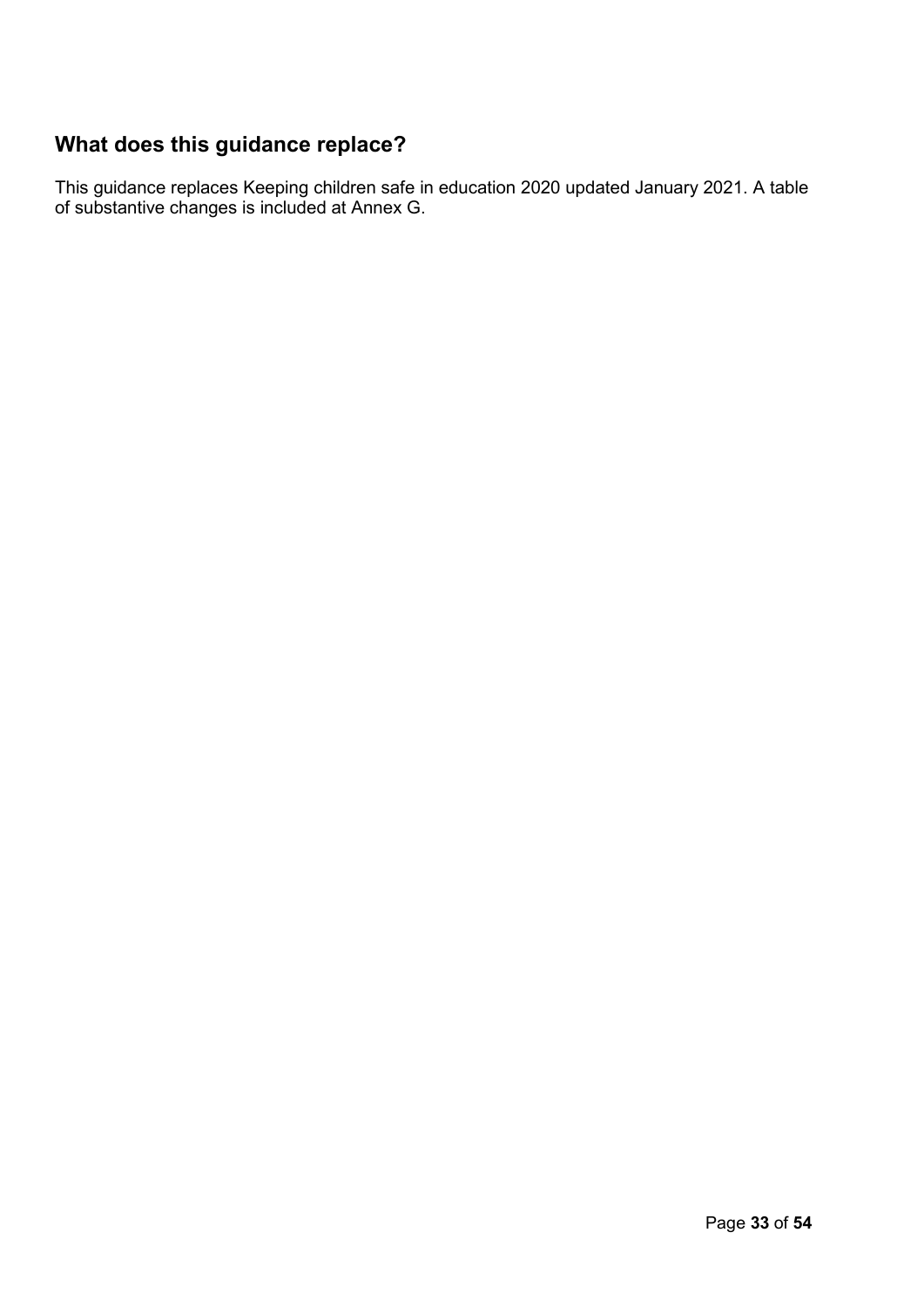# **Part one: Safeguarding information for all staff**

# **What school and college staff should know and do**

# **A child centred and coordinated approach to safeguarding**

1. Schools and colleges and their staff are an important part of the wider safeguarding system for children. This system is described in the statutory guidance Working Together to Safeguard Children.

2. Safeguarding and promoting the welfare of children is **everyone's** responsibility. **Everyone**  who comes into contact with children and their families has a role to play. In order to fulfil this responsibility effectively, all practitioners should make sure their approach is child-centred. This means that they should consider, at all times, what is in the **best interests** of the child.

3.No single practitioner can have a full picture of a child's needs and circumstances. If children and families are to receive the right help at the right time, **everyone** who comes into contact with them has a role to play in identifying concerns, sharing information and taking prompt action.

4.Safeguarding and promoting the welfare of children is defined for the purposes of this guidance as:

- protecting children from maltreatment;
- preventing the impairment of children's mental and physical health or development;
- ensuring that children grow up in circumstances consistent with the provision of safe and effective care; and
- taking action to enable all children to have the best outcomes.

5.Children includes everyone under the age of 18.

## **The role of school and college staff**

6.School and college staff are particularly important, as they are in a position to identify concerns early, provide help for children, promote children's welfare and prevent concerns from escalating.

7.**All** staff have a responsibility to provide a safe environment in which children can learn.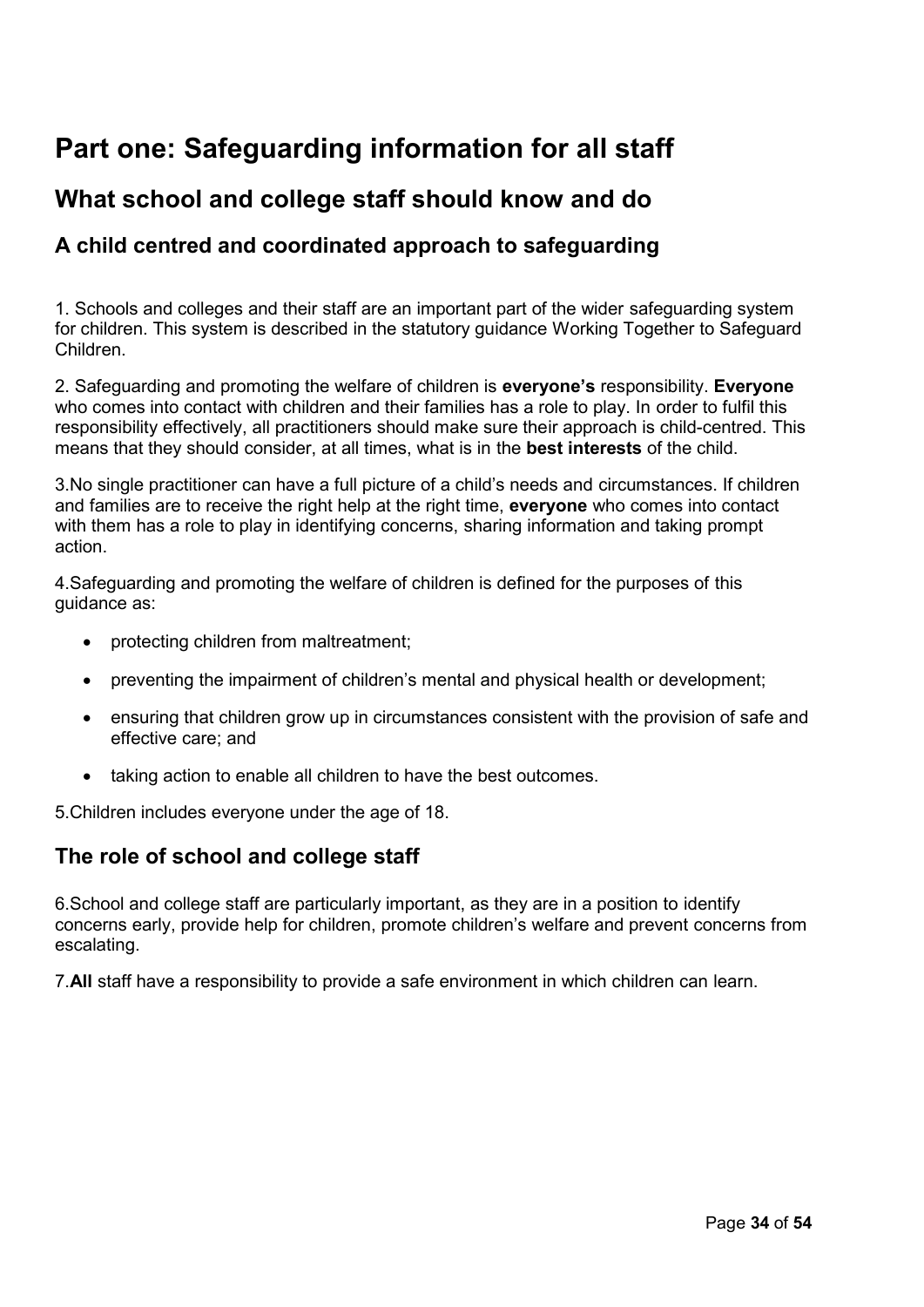8. **All** staff should be prepared to identify children who may benefit from early help.<sup>4</sup>Early help means providing support as soon as a problem emerges at any point in a child's life, from the foundation years through to the teenage years.

9. **Any staff member** who has **any** concerns about a child's welfare should follow the processes set out in paragraphs55-70. Staff should expect to support social workers and other agencies following any referral.

10. Every school and college should have a designated safeguarding lead who will provide support to staff to carry out their safeguarding duties and who will liaise closely with other services such as children's social care.

11. The designated safeguarding lead (and any deputies) are most likely to have a complete safeguarding picture and be the most appropriate person to advise on the response to safeguarding concerns.

12. The Teachers' Standards 2012 state that teachers (which includes headteachers) should safeguard children's wellbeing and maintain public trust in the teaching profession as part of their professional duties.<sup>5</sup>

# **What school and college staff need to know**

13. **All** staff should be aware of systems within their school or college which support safeguarding and these should be explained to them as part of staff induction. This should include the:

- child protection policy, which should amongst other things also include the policy and procedures to deal with peer on peer abuse;
- behaviour policy (which should include measures to prevent bullying, including cyberbullying, prejudice-based and discriminatory bullying);<sup>6</sup>
- staff behaviour policy (sometimes called a code of conduct);
- safeguarding response to children who go missing from education; and
- role of the designated safeguarding lead (including the identity of the designated safeguarding lead and any deputies).

<sup>4</sup><br><sup>1</sup>Detailed information on early help can be found in Chapter 1 of <u>Working Together to Safeguard Children.</u>

 $^5$ The <u>Teachers' Standards </u>apply to: trainees working towards QTS; all teachers completing their statutory induction period (newly qualified teachers [NQTs]); and teachers in maintained schools, including maintained special schools, who are subject to the Education (School Teachers' Appraisal) (England) Regulations 2012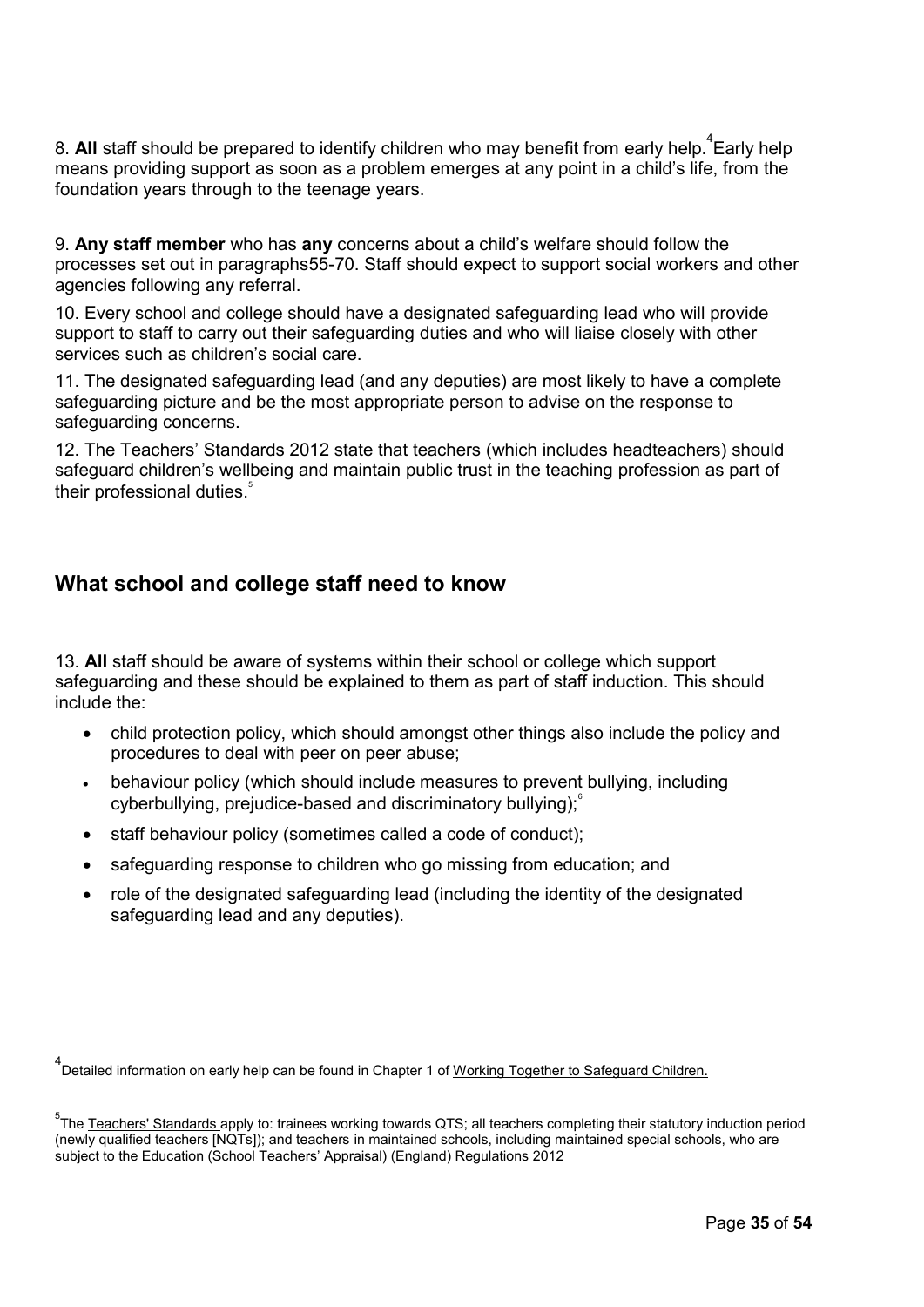$\degree$ All schools are required to have a behaviour policy (full details are <u>here</u>). If a college or chooses to have a behaviour policy it should be provided to staff as described above.

Copies of policies and a copy of Part one (or Annex A, if appropriate) of this document should be provided to **all** staff at induction.

14. **All** staff should receive appropriate safeguarding and child protection training (including online safety) at induction. The training should be regularly updated. In addition, all staff should receive safeguarding and child protection (including online safety) updates (for example, via email, e-bulletins and staff meetings), as required, and at least annually, to provide them with relevant skills and knowledge to safeguard children effectively.

15. **All** staff should be aware of their local early help7 process and understand their role in it.

16. **All** staff should be aware of the process for making referrals to children's social care and for statutory assessments under the Children Act 1989, especially section 17(children in need) and section 47 (a child suffering, or likely to suffer, significant harm) that may follow a referral, along with the role they might be expected to play in suchassessments.<sup>8</sup>

17. **All** staff should know what to do if a child tells them he/she is being abused, exploited or neglected. Staff should know how to manage the requirement to maintain an appropriate level of confidentiality. This means only involving those who need to be involved, such as the designated safeguarding lead (or a deputy) and children's social care. Staff should never promise a child that they will not tell anyone about a report of any form of abuse, as this may ultimately not be in the best interests of the child.

18. All staff should be able to reassure victims that they are being taken seriously and that they will be supported and kept safe. A victim should never be given the impression that they are creating a problem by reporting abuse, sexual violence or sexual harassment. Nor should a victim ever be made to feel ashamed for making a report.

# **What school and college staff should look out for**

## **Early help**

19. **Any** child may benefit from early help, but all school and college staff should be particularly alert to the potential need for early help for a child who:

• is disabled or has certain health conditions and has specific additional needs;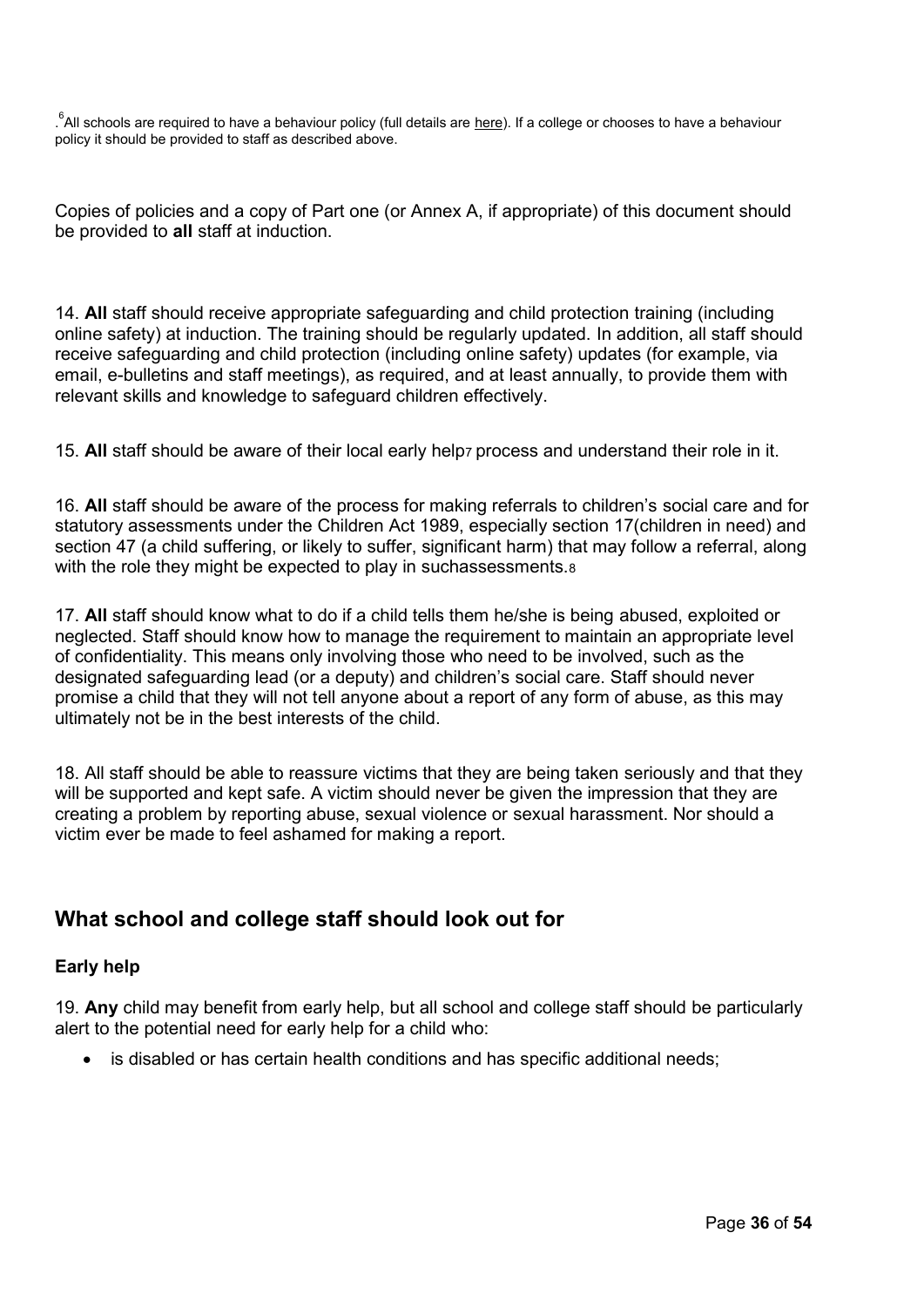7 Detailed information on early help can be found in Chapter 1 of Working Together to Safeguard Children <sup>8</sup>More detailed information on statutory assessments can be found in Chapter 1 of Working Together to Safeguard Children.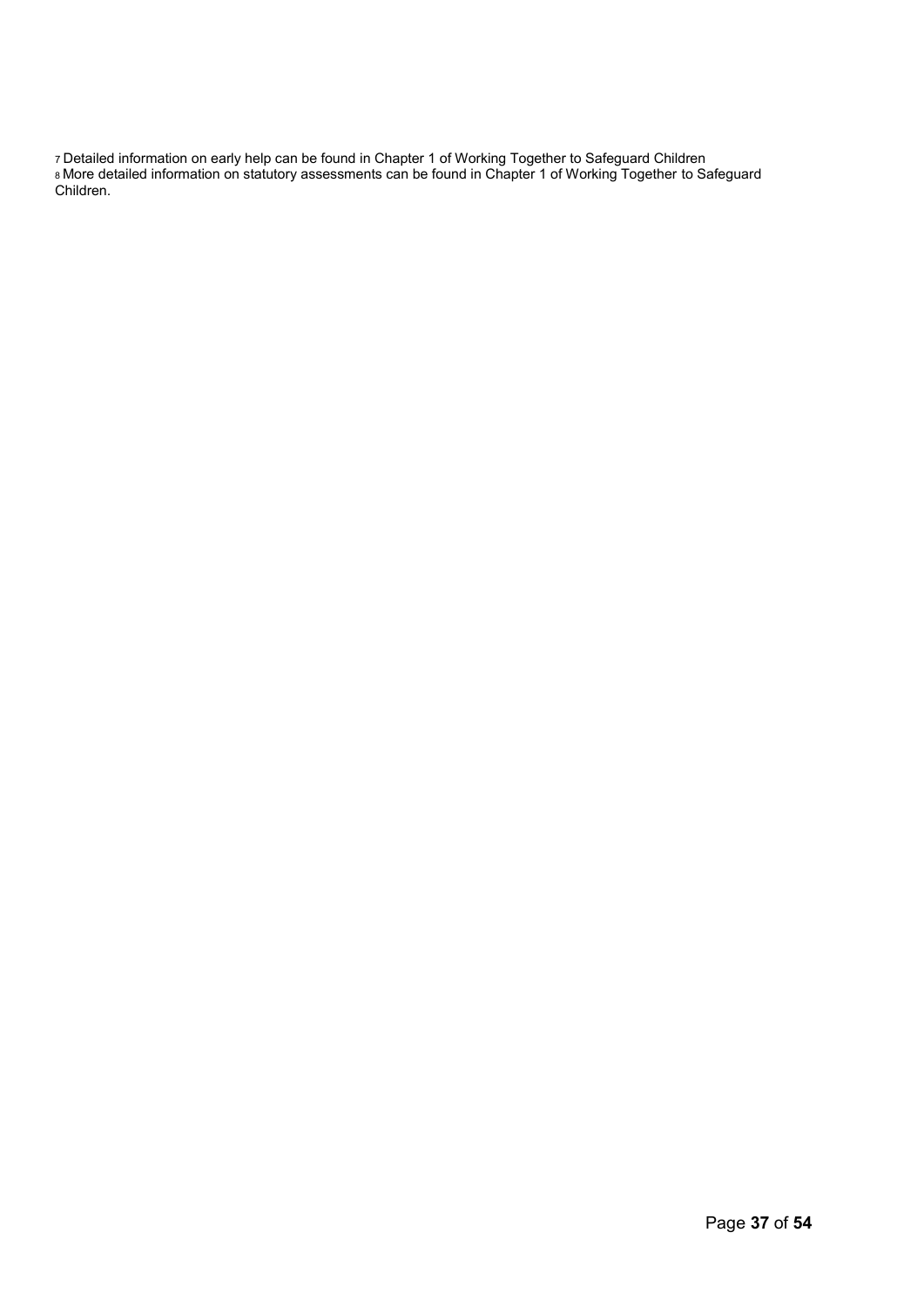- has special educational needs (whether or not they have a statutory Education, Health and Care Plan);
- has a mental health need;
- is a young carer;
- is showing signs of being drawn in to anti-social or criminal behaviour, including gang involvement and association with organised crime groups or county lines;
- is frequently missing/goes missing from care or from home;
- is at risk of modern slavery, trafficking, sexual or criminal exploitation;
- is at risk of being radicalised or exploited;
- has a family member in prison, or is affected by parental offending;
- is in a family circumstance presenting challenges for the child, such as drug and alcohol misuse, adult mental health issues and domestic abuse;
- is misusing drugs or alcohol themselves;
- has returned home to their family from care;
- is at risk of 'honour'-based abuse such as Female Genital Mutilation or Forced Marriage;
- is a privately fostered child; and
- is persistently absent from education, including persistent absences for part of the school day.
- •

## **Abuse and neglect**

20. **All** staff should be aware of indicators of abuse and neglect. Knowing what to look for is vital for the early identification of abuse and neglect (see paragraphs 26-30),and specific safeguarding issues such as child criminal exploitation and child sexual exploitation (see paragraphs 32-39) so that staff are able to identify cases of children who may be in need of help or protection.

21. If staff are unsure, they should **always** speak to the designated safeguarding lead, or deputy.

22. **All** school and college staff should be aware that abuse, neglect and safeguarding issues are rarely standalone events and cannot be covered by one definition or one label alone. In most cases, multiple issues will overlap with one another, therefore staff should always be vigilant and always raise any concerns with their designated safeguarding lead (or deputy).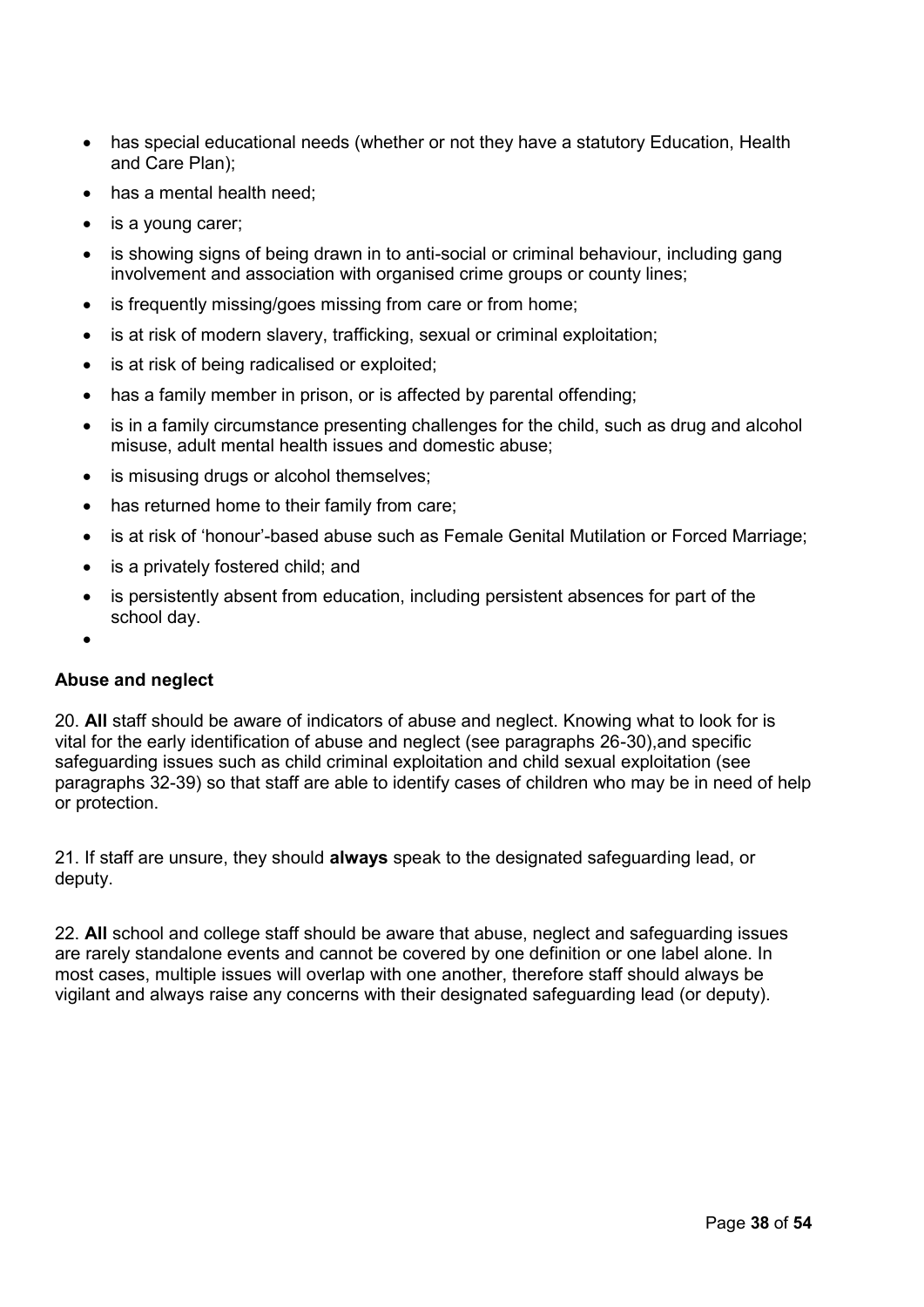23. **All** staff should be aware that safeguarding incidents and/or behaviours can be associated with factors outside the school or college and/or can occur between children outside of these environments. **All** staff, but especially the designated safeguarding lead (and deputies) should consider whether children are at risk of abuse or exploitation in situations outside their families. Extra-familial harms take a variety of different forms and children can be vulnerable to multiple harms including (but not limited to) sexual exploitation, criminal exploitation, sexual abuse, serious youth violence and county lines.

24. **All** staff should be aware that technology is a significant component in many safeguarding and wellbeing issues. Children are at risk of abuse online as well as face to face. In many cases abuse will take place concurrently via online channels and in daily life. Children can also abuse their peers online, this can take the form of abusive, harassing, and misogynistic messages, the non-consensual sharing of indecent images, especially around chat groups, and the sharing of abusive images and pornography, to those who do not want to receive such content.

## 25. **In all cases, if staff are unsure, they should always speak to the designated safeguarding lead (or deputy).**

## **Indicators of abuse and neglect**

26. **Abuse:** a form of maltreatment of a child. Somebody may abuse or neglect a child by inflicting harm or by failing to act to prevent harm. Children may be abused in a family or in an institutional or community setting by those known to them or, more rarely, by others. Abuse can take place wholly online, or technology may be used to facilitate offline abuse. Children may be abused by an adult or adults or by another child or children.

27. **Physical abuse:** a form of abuse which may involve hitting, shaking, throwing, poisoning, burning or scalding, drowning, suffocating or otherwise causing physical harm to a child. Physical harm may also be caused when a parent or carer fabricates the symptoms of, or deliberately induces, illness in a child.

28. **Emotional abuse:** the persistent emotional maltreatment of a child such as to cause severe and adverse effects on the child's emotional development. It may involve conveying to a child that they are worthless or unloved, inadequate, or valued only insofar as they meet the needs of another person. It may include not giving the child opportunities to express their views, deliberately silencing them or 'making fun' of what they say or how they communicate. It may feature age or developmentally inappropriate expectations being imposed on children. These may include interactions that are beyond a child's developmental capability as well as overprotection and limitation of exploration and learning or preventing the child from participating in normal social interaction. It may involve seeing or hearing the ill-treatment of another. It may involve serious bullying (including cyberbullying), causing children frequently to feel frightened or in danger, or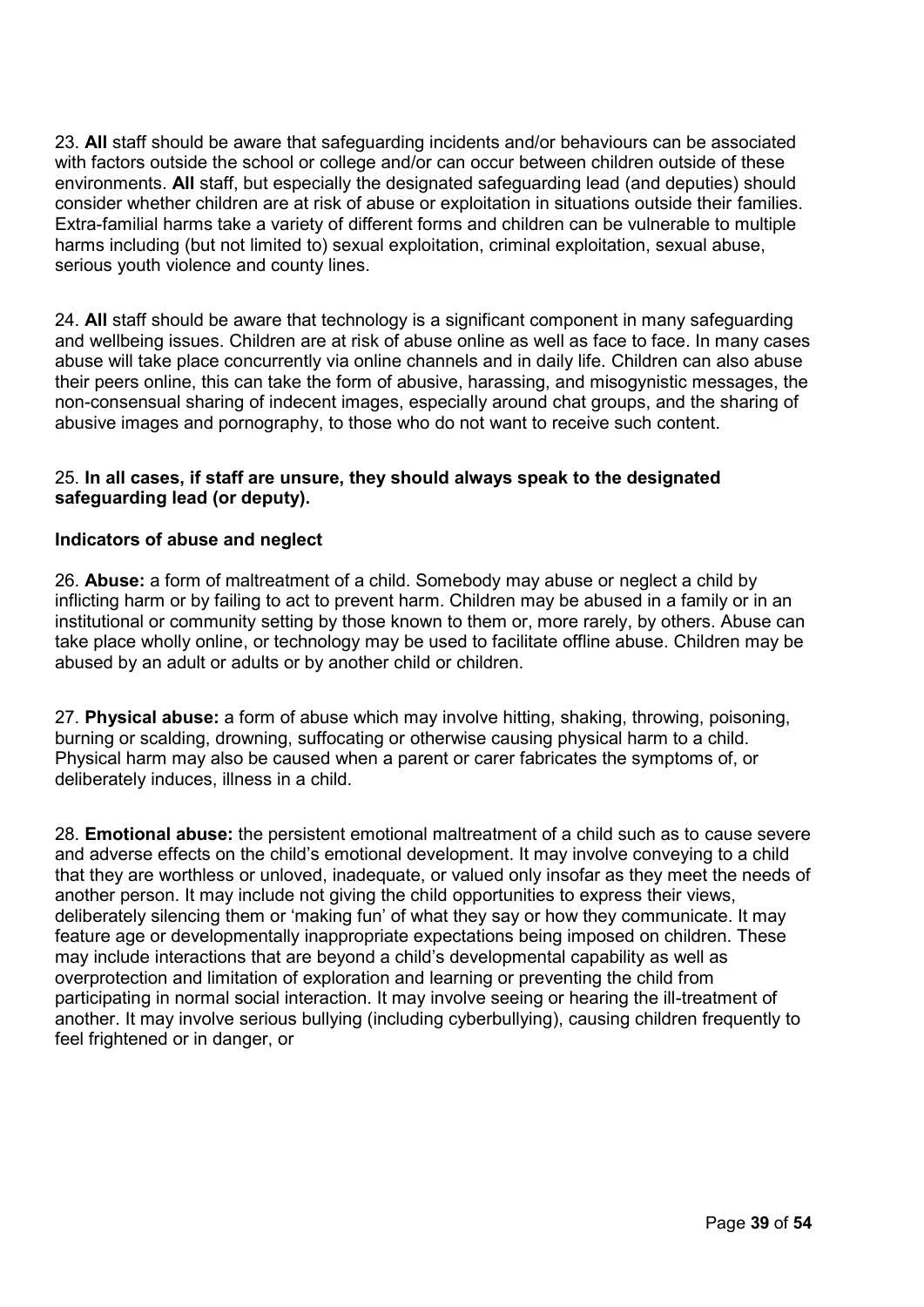the exploitation or corruption of children. Some level of emotional abuse is involved in all types of maltreatment of a child, although it may occur alone.

29. **Sexual abuse:** involves forcing or enticing a child or young person to take part in sexual activities, not necessarily involving violence, whether or not the child is aware of what is happening. The activities may involve physical contact, including assault by penetration (for example rape or oral sex) or non-penetrative acts such as masturbation, kissing, rubbing, and touching outside of clothing. They may also include non-contact activities, such as involving children in looking at, or in the production of, sexual images, watching sexual activities, encouraging children to behave in sexually inappropriate ways, or grooming a child in preparation for abuse. Sexual abuse can take place online, and technology can be used to facilitate offline abuse. Sexual abuse is not solely perpetrated by adult males. Women can also commit acts of sexual abuse, as can other children. The sexual abuse of children by other children is a specific safeguarding issue (also known as peer on peer abuse) in education and **all** staff should be aware of it and of their school or colleges policy and procedures for dealing with it, (see paragraph 49).

30. **Neglect:** the persistent failure to meet a child's basic physical and/or psychological needs, likely to result in the serious impairment of the child's health or development. Neglect may occur during pregnancy, for example, as a result of maternal substance abuse. Once a child is born, neglect may involve a parent or carer failing to: provide adequate food, clothing and shelter (including exclusion from home or abandonment); protect a child from physical and emotional harm or danger; ensure adequate supervision (including the use of inadequate care-givers); or ensure access to appropriate medical care or treatment. It may also include neglect of, or unresponsiveness to, a child's basic emotional needs.

# **Safeguarding issues**

31. **All** staff should have an awareness of safeguarding issues that can put children at risk of harm. Behaviours linked to issues such as drug taking and or alcohol misuse, deliberately missing education and consensual and non-consensual sharing of nudes and semi-nudes images and/or videos<sub>9</sub> can be signs that children are at risk. Other safeguarding issues all staff should be aware of include:

9 Consensual image sharing, especially between older children of the same age, may require a different response. It might not be abusive – but children still need to know it is illegal- whilst non-consensual is illegal and abusive. UKCIS provides detailed advice about sharing of nudes and semi-nude images and videos.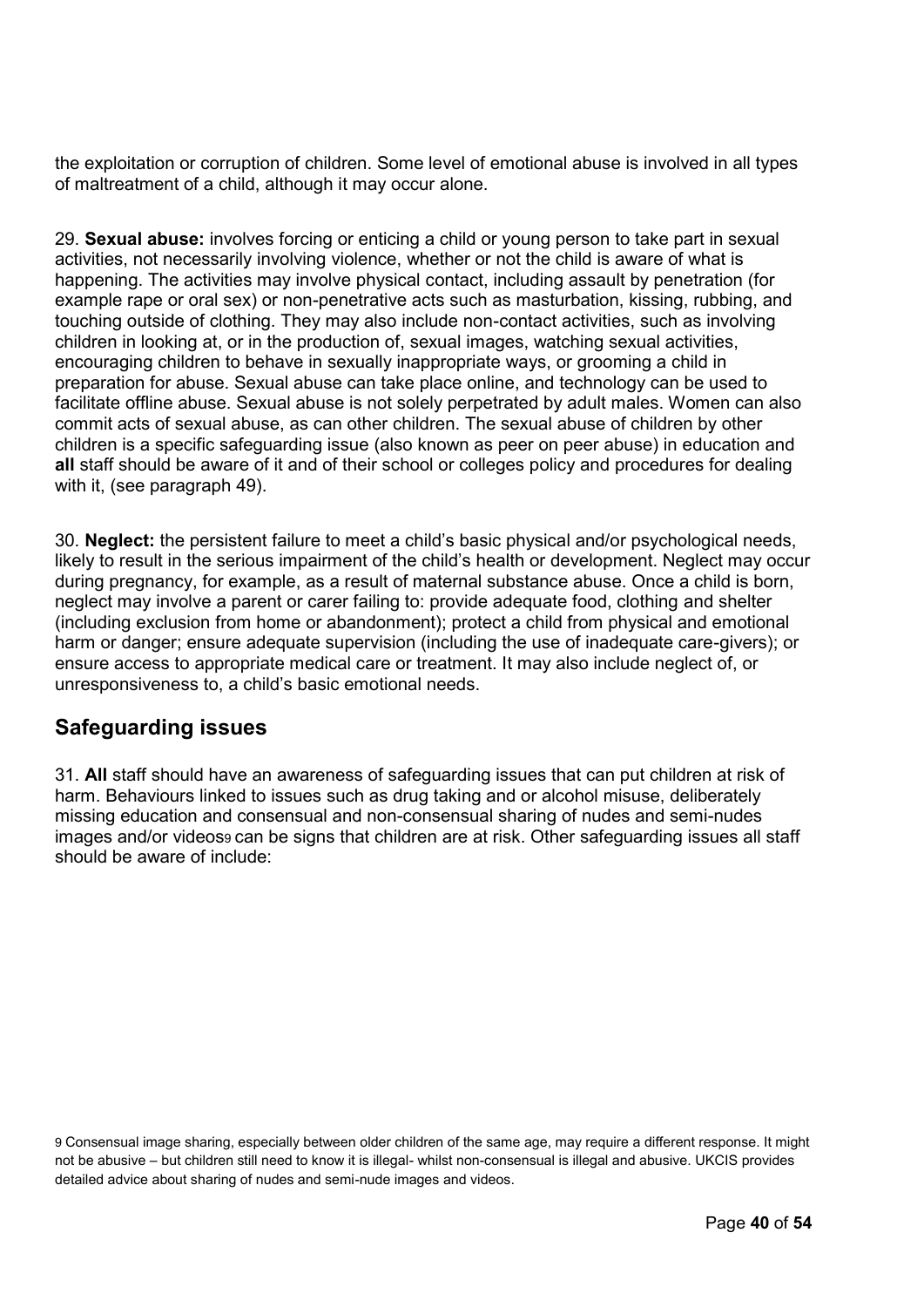## **Child Sexual Exploitation (CSE) and Child Criminal Exploitation (CCE)**

32. Both CSE and CCE are forms of abuse that occur where an individual or group takes advantage of an imbalance in power to coerce, manipulate or deceive a child into taking part in sexual or criminal activity, in exchange for something the victim needs or wants, and/or for the financial advantage or increased status of the perpetrator or facilitator and/or through violence or the threat of violence. CSE and CCE can affect children, both male and female and can include children who have been moved (commonly referred to as trafficking) for the purpose of exploitation.

## **Child Criminal Exploitation (CCE)**

33. Some specific forms of CCE can include children being forced or manipulated into transporting drugs or money through county lines, working in cannabis factories, shoplifting or pickpocketing. They can also be forced or manipulated into committing vehicle crime or threatening/committing serious violence to others.

34. Children can become trapped by this type of exploitation as perpetrators can threaten victims (and their families) with violence, or entrap and coerce them into debt. They may be coerced into carrying weapons such as knives or begin to carry a knife for a sense of protection from harm from others. As children involved in criminal exploitation often commit crimes themselves, their vulnerability as victims is not always recognised by adults and professionals, (particularly older children), and they are not treated as victims despite the harm they have experienced. They may still have been criminally exploited even if the activity appears to be something they have agreed or consented to.

35. It is important to note that the experience of girls who are criminally exploited can be very different to that of boys. The indicators may not be the same, however professionals should be aware that girls are at risk of criminal exploitation too. It is also important to note that both boys and girls being criminally exploited may be at higher risk of sexual exploitation.

Further information about CCE including definitions and indicators is included in Annex B.

## **Child Sexual Exploitation (CSE)**

36. CSE is a form of child sexual abuse. Sexual abuse may involve physical contact, including assault by penetration (for example, rape or oral sex) or nonpenetrative acts such as masturbation, kissing, rubbing, and touching outside clothing. It may include non-contact activities, such as involving children in the production of sexual images, forcing children to look at sexual images or watch sexual activities, encouraging children to behave in sexually inappropriate ways or grooming a child in preparation for abuse including via the internet.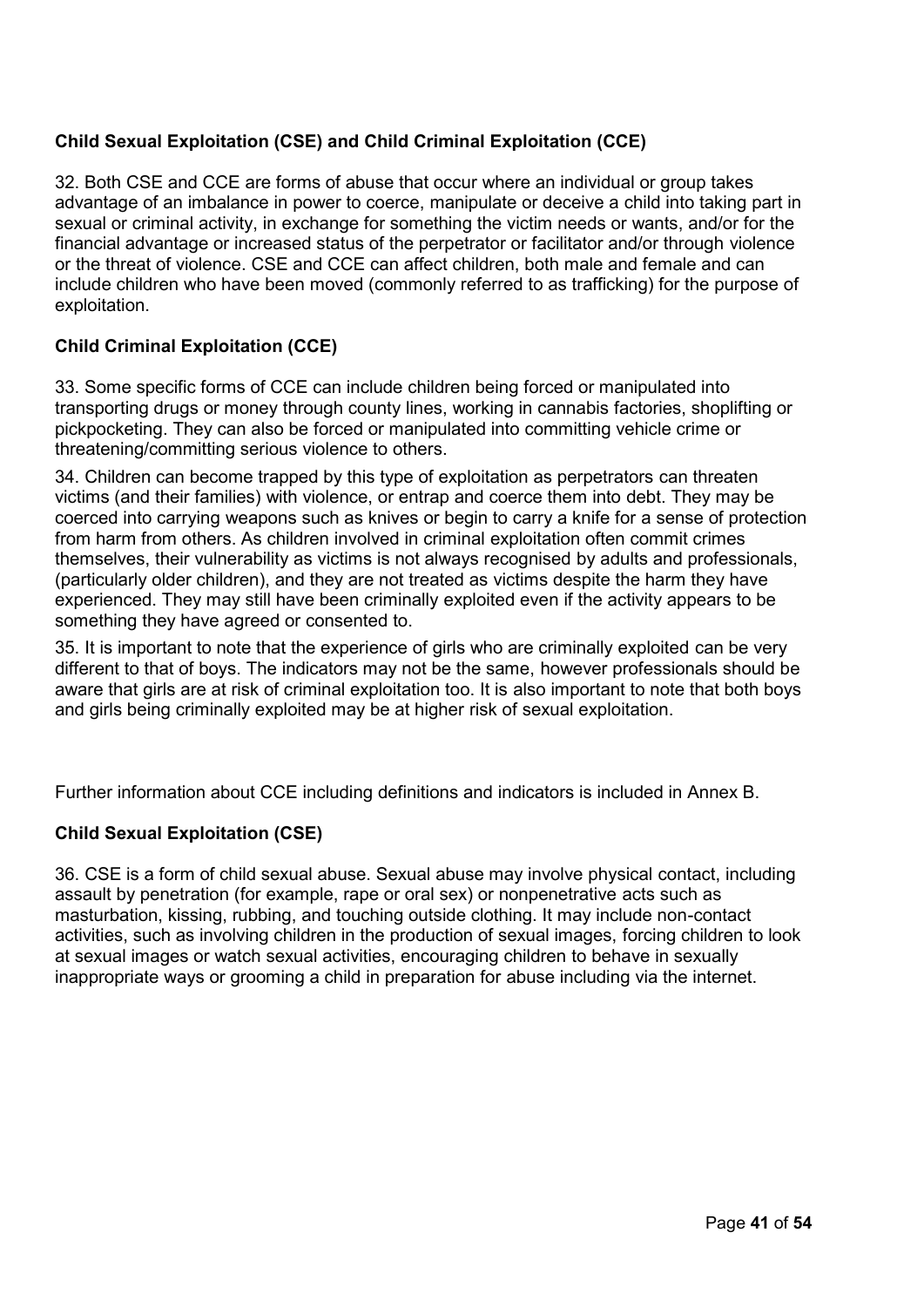37. CSE can occur over time or be a one-off occurrence, and may happen without the child's immediate knowledge e.g. through others sharing videos or images of them on social media.

38. CSE can affect any child, who has been coerced into engaging in sexual activities. This includes 16- and 17-year olds who can legally consent to have sex. Some children may not realise they are being exploited e.g. they believe they are in a genuine romantic relationship. 39.Further information about CSE including definitions and indicators is included in Annex B.

#### **Female Genital Mutilation (FGM)**

40. Whilst **all** staff should speak to the designated safeguarding lead (or deputy) with regard to any concerns about female genital mutilation (FGM), there is a specific **legal duty on teachers**.10 If a teacher, in the course of their work in the profession, discovers that an act of FGM appears to have been carried out on a girl under the age of18, the teacher **must** report this to the police. See Annex B for further details.

#### **Mental Health**

41. **All** staff should be aware that mental health problems can, in some cases, be an indicator that a child has suffered or is at risk of suffering abuse, neglect or exploitation.

42. Only appropriately trained professionals should attempt to make a diagnosis of a mental health problem. Education staff, however, are well placed to observe children day-to-day and identify those whose behaviour suggests that they may be experiencing a mental health problem or be at risk of developing one.

43. Where children have suffered abuse and neglect, or other potentially traumatic adverse childhood experiences, this can have a lasting impact throughout childhood, adolescence and into adulthood. It is key that staff are aware of how these children's experiences, can impact on their mental health, behaviour, and education.

44.Schools and colleges can access a range of advice to help them identify children in need of extra mental health support, this includes working with external agencies. More information can be found in the mental health and behaviour in schools' guidance, colleges may also wish to follow this guidance as best practice. Public Health England has produced a range of resources to support secondary school teachers to promote

<sup>10</sup>Under section 5B(11) (a) of the Female Genital Mutilation Act 2003, "teacher" means, in relation to England, a person within section 141A(1) of the Education Act 2002 (persons employed or engaged to carry out teaching work at schools and other institutions in England).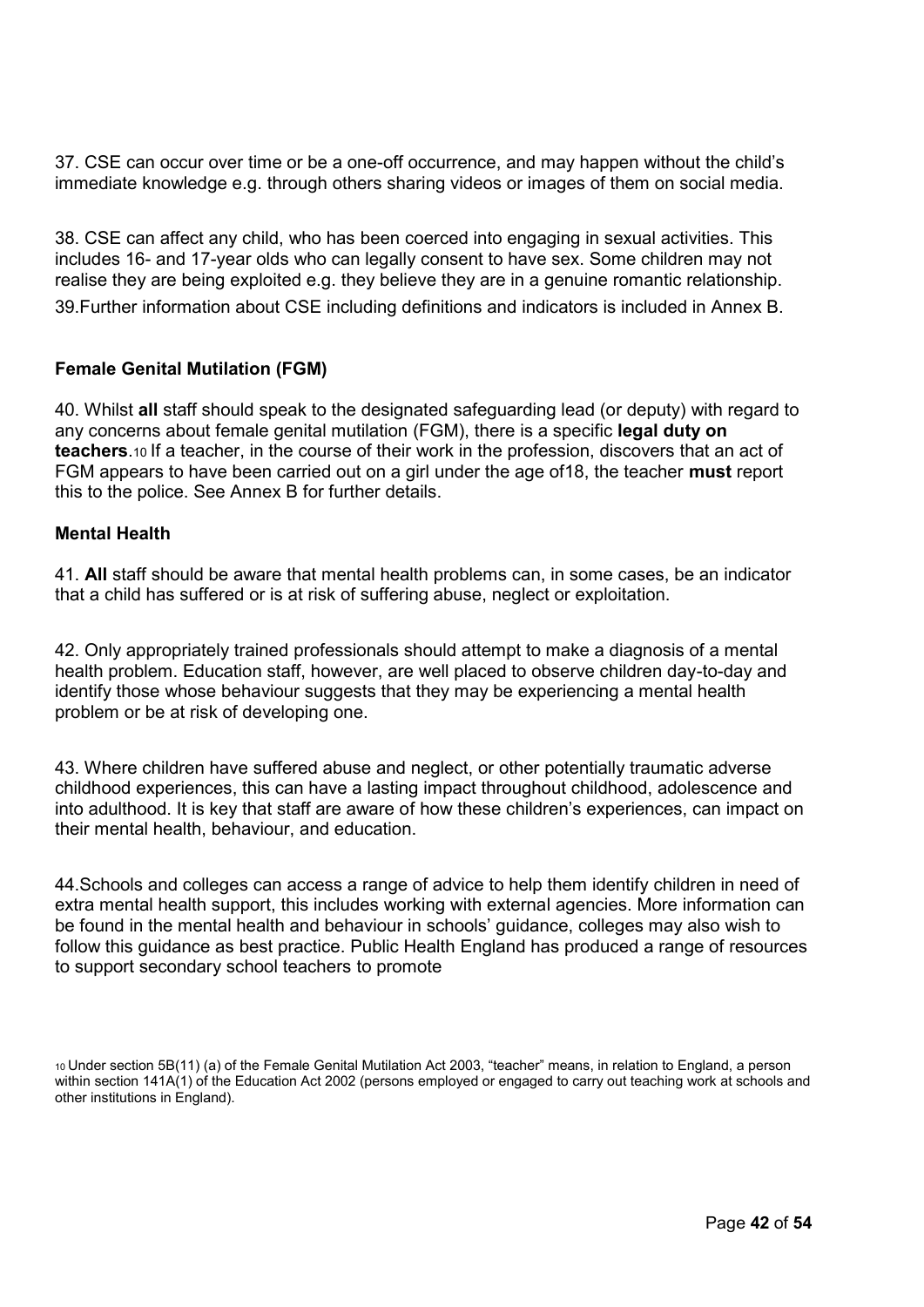positive health, wellbeing and resilience among children. See Rise Above for links to all materials and lesson plans.

45. If staff have a mental health concern about a child that is also a safeguarding concern, immediate action should be taken, following their child protection policy, and speaking to the designated safeguarding lead or a deputy.

## **Peer on peer abuse (child on child)**

46. **All** staff should be aware that children can abuse other children (often referred to as peer on peer abuse). And that it can happen both inside and outside of school or college and online. It is important that all staff recognise the indicators and signs of peer on peer abuse and know how to identify it and respond to reports.

47. All staff should understand, that even if there are no reports in their schools or colleges it does not mean it is not happening, it may be the case that it is just not being reported. As such it is important if staff have **any** concerns regarding peer on peer abuse they should speak to their designated safeguarding lead (or deputy).

48. It is essential that **all** staff understand the importance of challenging inappropriate behaviours between peers, many of which are listed below, that are actually abusive in nature. Downplaying certain behaviours, for example dismissing sexual harassment as "just banter", "just having a laugh", "part of growing up" or "boys being boys" can lead to a culture of unacceptable behaviours, an unsafe environment for children and in worst case scenarios a culture that normalises abuse leading to children accepting it as normal and not coming forward to report it.

49. Peer on peer abuse is most likely to include, but may not be limited to

- bullying (including cyberbullying, prejudice-based and discriminatory bullying);
- abuse in intimate personal relationships between peers;
- physical abuse such as hitting, kicking, shaking, biting, hair pulling, or otherwise causing physical harm (this may include an online element which facilitates, threatens and/or encourages physical abuse);
- sexual violence,11 such as rape, assault by penetration and sexual assault;(this may include an online element which facilitates, threatens and/or encourages sexual violence);

11 For further information about sexual violence see Annex B.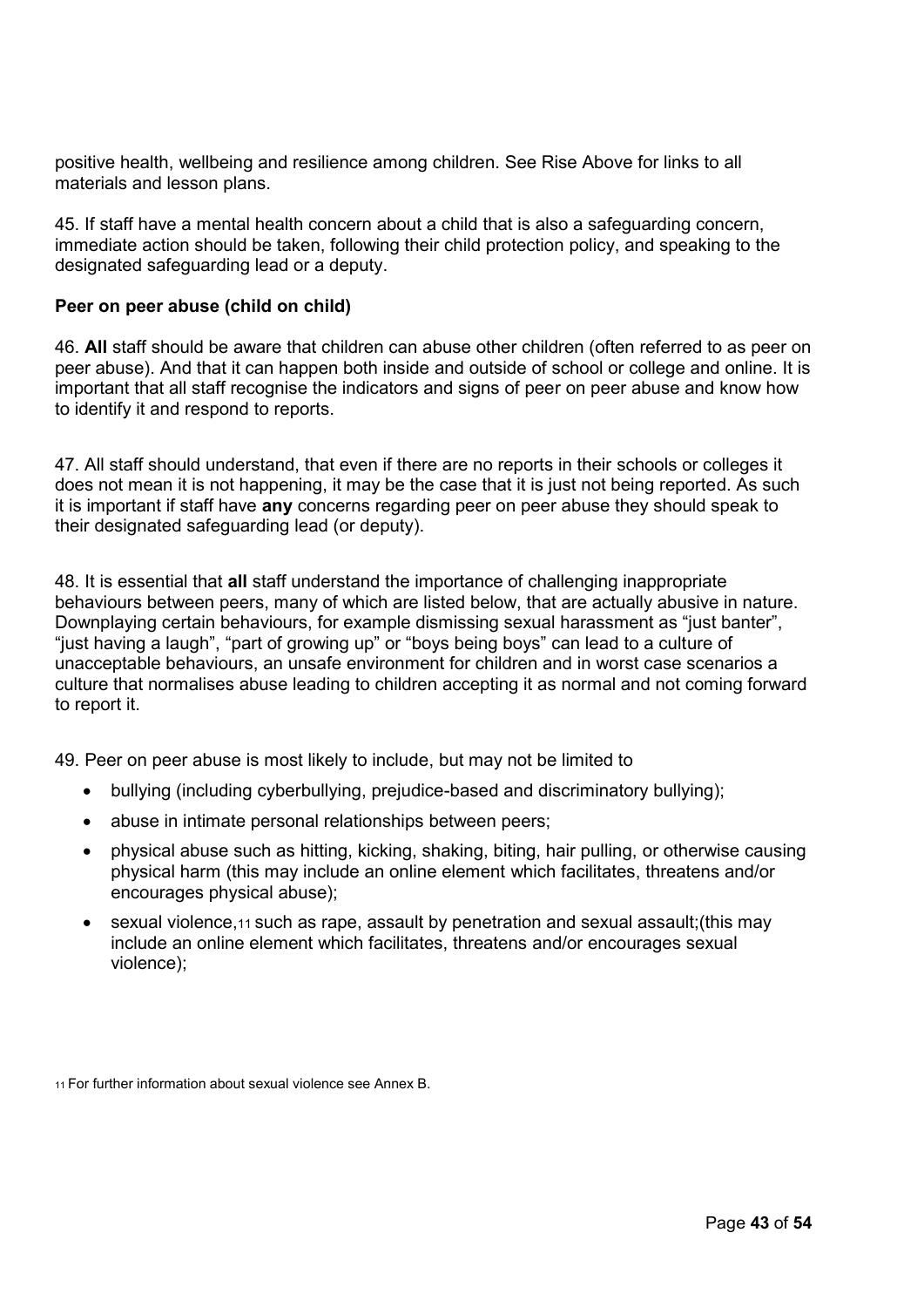- Sexual harassment <sup>12</sup> such as sexual comments, remarks, jokes and online sexual harassment, which may be standalone or part of a broader pattern of abuse;
- causing someone to engage in sexual activity without consent, such as forcing someone to strip, touch themselves sexually, or to engage in sexual activity with a third party;
- consensual and non-consensual sharing of nudes and semi nudes images and or videos13 (also known as sexting or youth produced sexual imagery);
- upskirting,14 which typically involves taking a picture under a person's clothing without their permission, with the intention of viewing their genitals or buttocks to obtain sexual gratification, or cause the victim humiliation, distress or alarm; and
- initiation/hazing type violence and rituals (this could include activities involving harassment, abuse or humiliation used as a way of initiating a person into a group and may also include an online element).

50. **All** staff should be clear as to the school's or college's policy and procedures with regards to peer on peer abuse and the important role they have to play in preventing it and responding where they believe a child may be at risk from it.

#### **Serious violence**

51. **All** staff should be aware of the indicators, which may signal children are at risk from, or are involved with serious violent crime. These may include increased absence from school, a change in friendships or relationships with older individuals or groups, a significant decline in performance, signs of self-harm or a significant change in wellbeing, or signs of assault or unexplained injuries. Unexplained gifts or new possessions could also indicate that children have been approached by, or are involved with, individuals associated with criminal networks or gangs and may be at risk of criminal exploitation (see paragraphs 33-35).

52. **All** staff should be aware of the range of risk factors which increase the likelihood of involvement in serious violence, such as being male, having been frequently absent or permanently excluded from school, having experienced child maltreatment and having been involved in offending, such as theft or robbery. Advice for schools and colleges is

<sup>12</sup>For further information about sexual harassment see Annex B.

<sup>13</sup>UKCIS guidance: Sharing nudes and semi-nudes advice for education settings

<sup>14</sup> For further information about 'upskirting' see Annex B.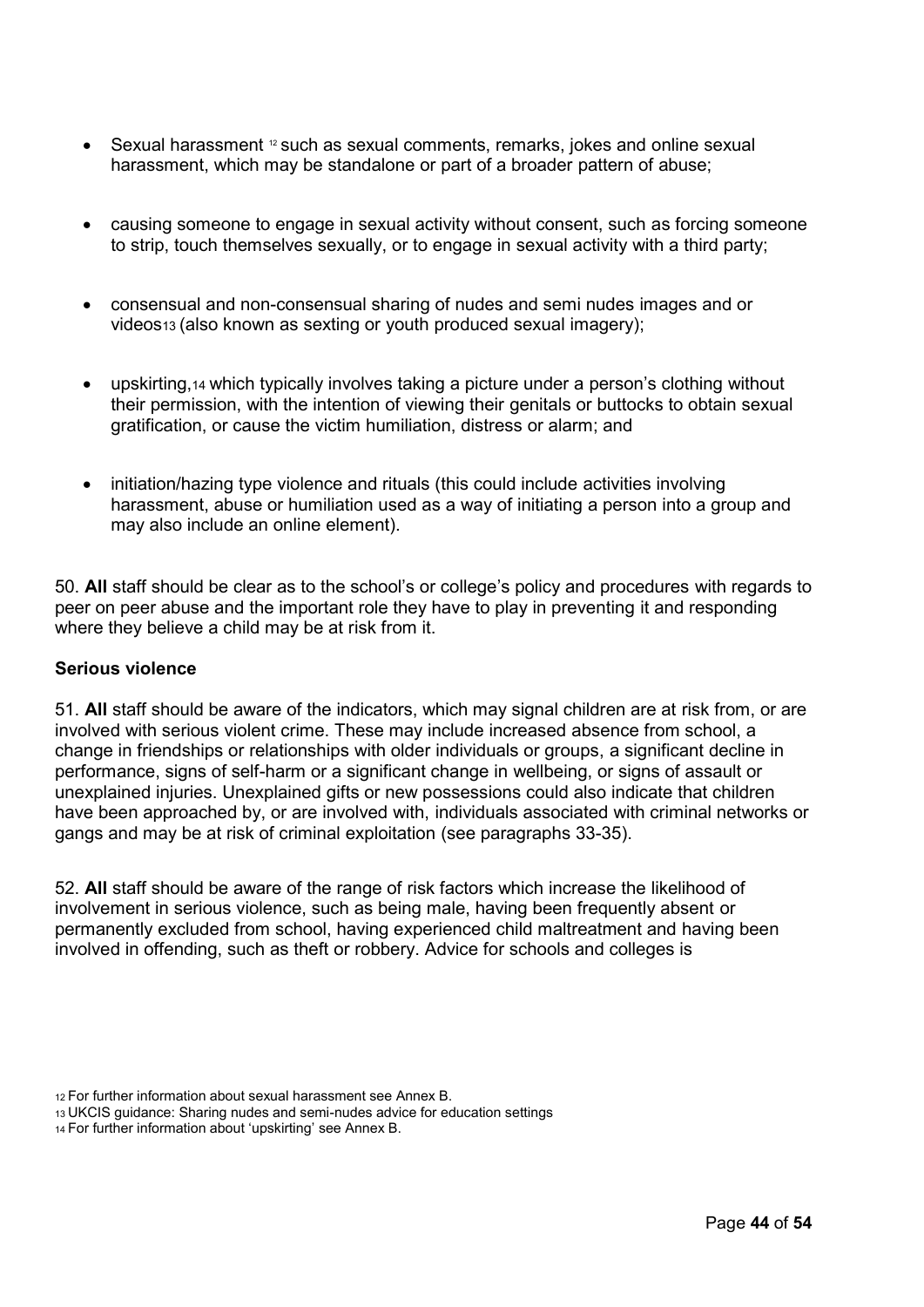provided in the Home Office's Preventing youth violence and gang involvement and its Criminal exploitation of children and vulnerable adults: county lines guidance.<sup>15</sup>

## **Additional information and support**

53. Departmental advice What to Do if You Are Worried a Child is Being Abused -Advice for Practitioners provides more information on understanding and identifying abuse and neglect. Examples of potential indicators of abuse and neglect are highlighted throughout the advice and will be particularly helpful for school and college staff. The NSPCC website also provides useful additional information on abuse and neglect and what to look out for.

54. **Annex B** contains important additional information about specific forms of abuse and safeguarding issues. School and college leaders and those staff who work directly with children should read the annex.

# **What school and college staff should do if they have concerns about a child**

55. Staff working with children are advised to maintain an attitude of **'it could happen here'**  where safeguarding is concerned. When concerned about the welfare of a child, staff should always act in the **best** interests of the child.

56. If staff have **any concerns** about a child's welfare, they should act on them **immediately.**  See page 22 for a flow chart setting out the process for staff when they have concerns about a child.

57. If staff have a concern, they should follow their own organisation's child protection policy and speak to the designated safeguarding lead (or deputy).

58. Options will then include:

- managing any support for the child internally via the school's or college's own pastoral support processes;
- undertaking an early help assessment;16 or

<sup>15</sup>For further information about county lines see Annex B

<sup>16</sup>Further information on early help assessments, provision of early help services and accessing services is in Chapter 1 of Working Together to Safeguard Children.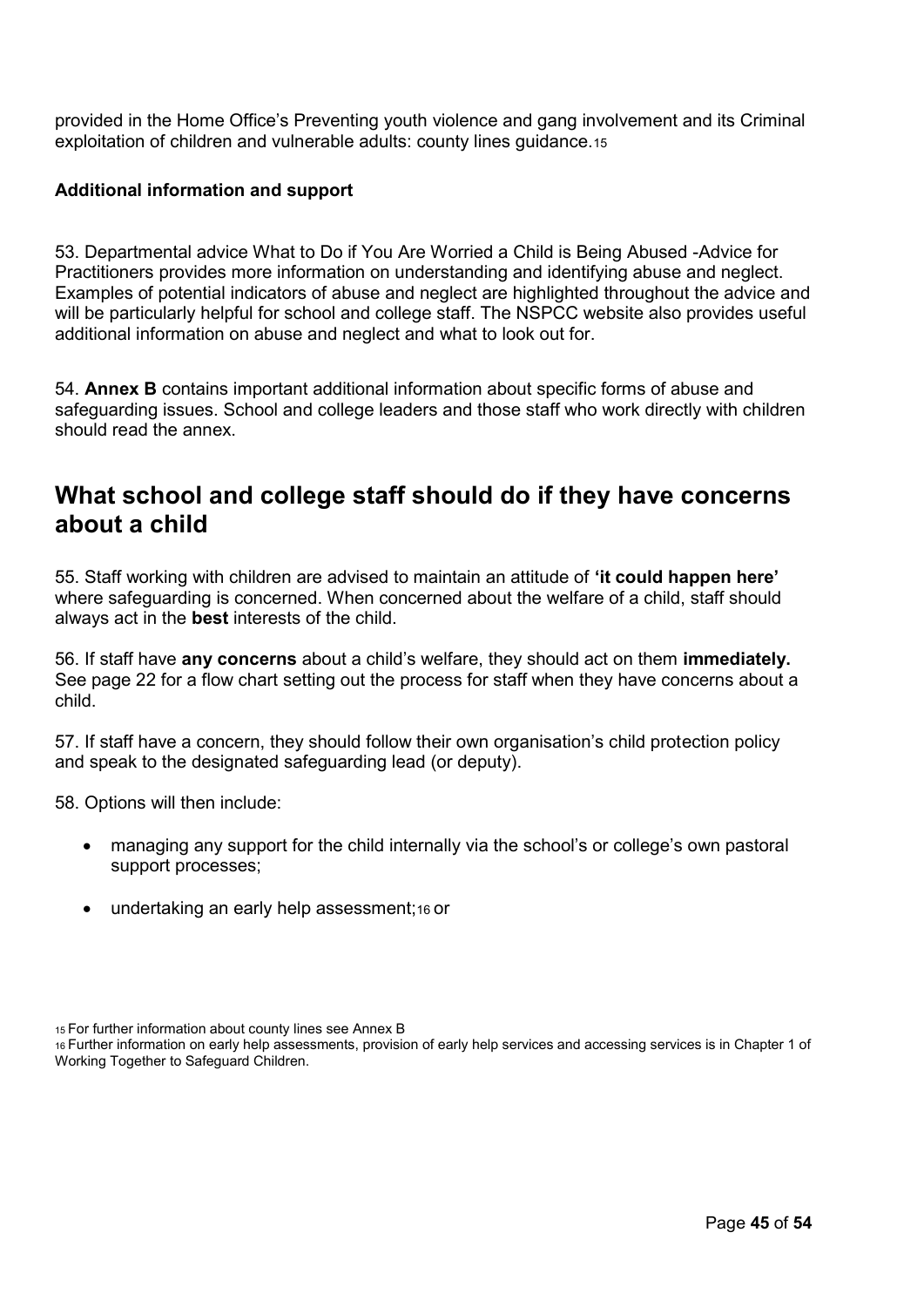making a referral to statutory services,  $^{17}$ for example as the child might be in need, is in need or suffering, or is likely to suffer harm.

59. The designated safeguarding lead or a deputy should always be available to discuss safeguarding concerns. If in exceptional circumstances, the designated safeguarding lead (or deputy) is not available, this should not delay appropriate action being taken. Staff should consider speaking to a member of the senior leadership team and/or take advice from local children's social care. In these circumstances, any action taken should be shared with the designated safeguarding lead (or deputy) as soon as is practically possible.

60. Staff should not assume a colleague, or another professional will take action and share information that might be critical in keeping children safe. They should be mindful that early information sharing is vital for the effective identification, assessment, and allocation of appropriate service provision, whether this is when problems first emerge, or where a child is already known to local authority children's social care (such as a child in need or a child with a protection plan).Information Sharing: Advice for Practitioners Providing Safeguarding Services to Children, Young People, Parents and Carers supports staff who have to make decisions about sharing information. This advice includes the seven golden rules for sharing information and considerations with regard to the Data Protection Act 2018 (DPA) and UK General Data Protection Regulation (UKGDPR). DPA and UKGDPR do not prevent the sharing of information for the purposes of keeping children safe and promoting their welfare. If in any doubt about sharing information, staff should speak to the designated safeguarding lead or a deputy. Fears about sharing information **must not** be allowed to stand in the way of the need to safeguard and promote the welfare of children.

# **Early help**

61. If early help is appropriate, the designated safeguarding lead (or deputy) will generally lead on liaising with other agencies and setting up an inter-agency assessment as appropriate. Staff may be required to support other agencies and professionals in a nearly help assessment, in some cases acting as the lead practitioner. Any such cases should be kept under constant review and consideration given to a referral to children's.

<sup>&</sup>lt;sup>17</sup>Chapter 1 of Working Together to Safeguard Children sets out that the safeguarding partners should publish a threshold document that should include the criteria, including the level of need, for when a case should be referred to local authority children's social care for assessment and for statutory services under section 17 and 47. Local authorities, with their partners, should develop and publish local protocols for assessment. A local protocol should setout clear arrangements for how cases will be managed once a child is referred into local authority children's social care.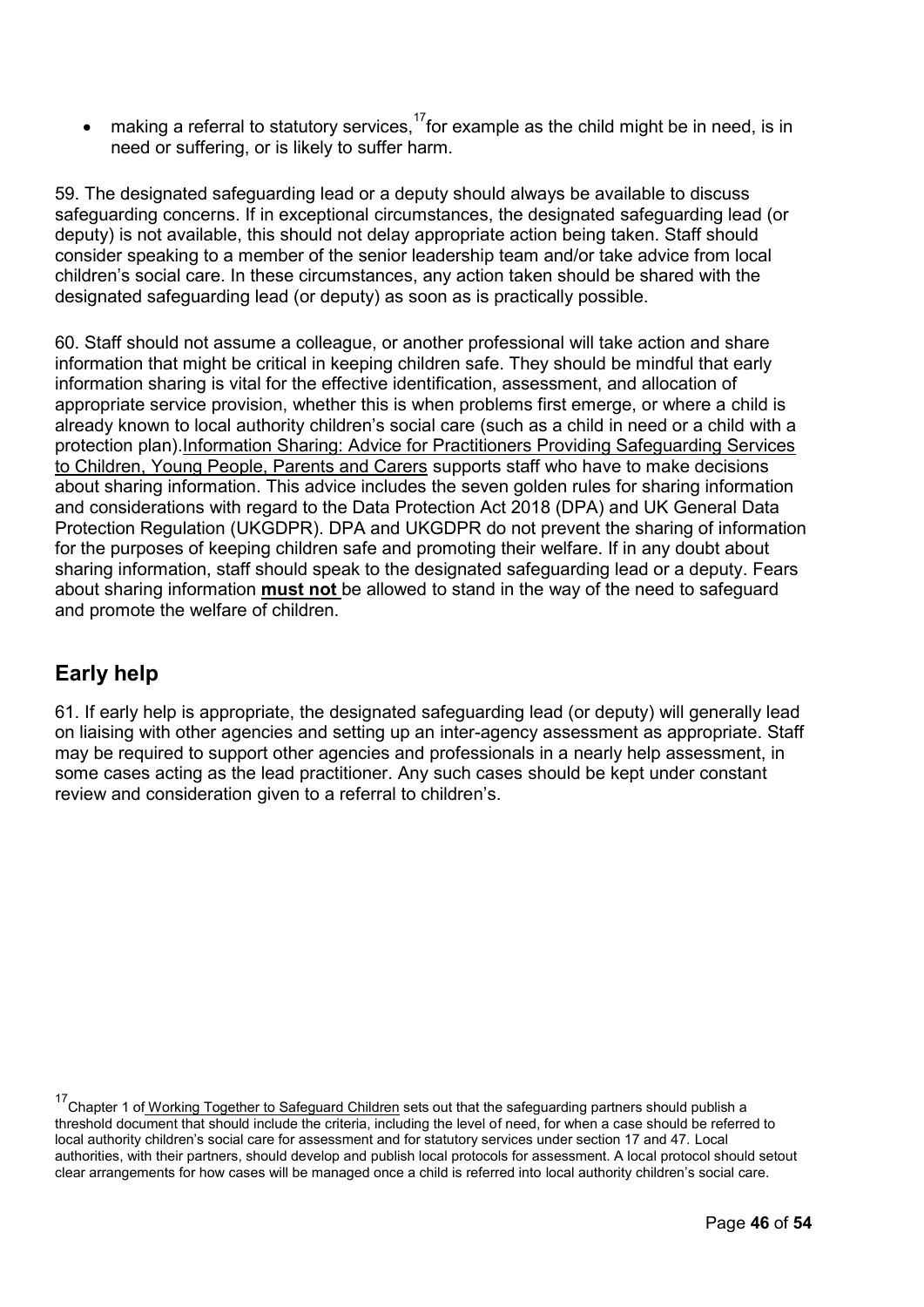social care for assessment for statutory services if the child's situation does not appear to be improving or is getting worse.

## **Statutory children's social care assessments and services**

62. Concerns about a child's welfare should be referred to local authority children's social care. **Where a child is suffering, or is likely to suffer from harm, it is important that a referral to children's social care (and if appropriate the police) is made immediately.** Referrals should follow the local referral process.

63. Children's social care assessments should consider where children are being harmed in contexts outside the home, so it is important that schools and colleges provide as much information as possible as part of the referral process. This will allow any assessment to consider all the available evidence and enable a contextual approach to address such harm. Additional information is available here: Contextual Safeguarding.

64. The online tool Report Child Abuse to Your Local Council directs to the relevant local children's social care contact number.

## **Children in need**

65. A child in need is defined under the Children Act 1989 as a child who is unlikely to achieve or maintain a reasonable level of health or development, or whose health and development is likely to be significantly or further impaired, without the provision of services; or a child who is disabled. Local authorities are required to provide services for children in need for the purposes of safeguarding and promoting their welfare. Children in need may be assessed under section 17 of the Children Act 1989.

## **Children suffering or likely to suffer significant harm:**

66. Local authorities, with the help of other organisations as appropriate, have a duty to make enquiries under section 47 of the Children Act 1989 if they have reasonable cause to suspect that a child is suffering, or is likely to suffer, significant harm. Such enquiries enable them to decide whether they should take any action to safeguard and promote the child's welfare and must be initiated where there are concerns about maltreatment. This includes all forms of abuse and neglect, female genital mutilation, or other so-called 'honour'-based abuse, forced marriage and extra-familial harms like radicalisation and sexual exploitation.

## **What will the local authority do?**

67. Within one working day of a referral being made, a local authority social worker should acknowledge its receipt to the referrer and make a decision about the next steps and the type of response that is required. This will include determining whether: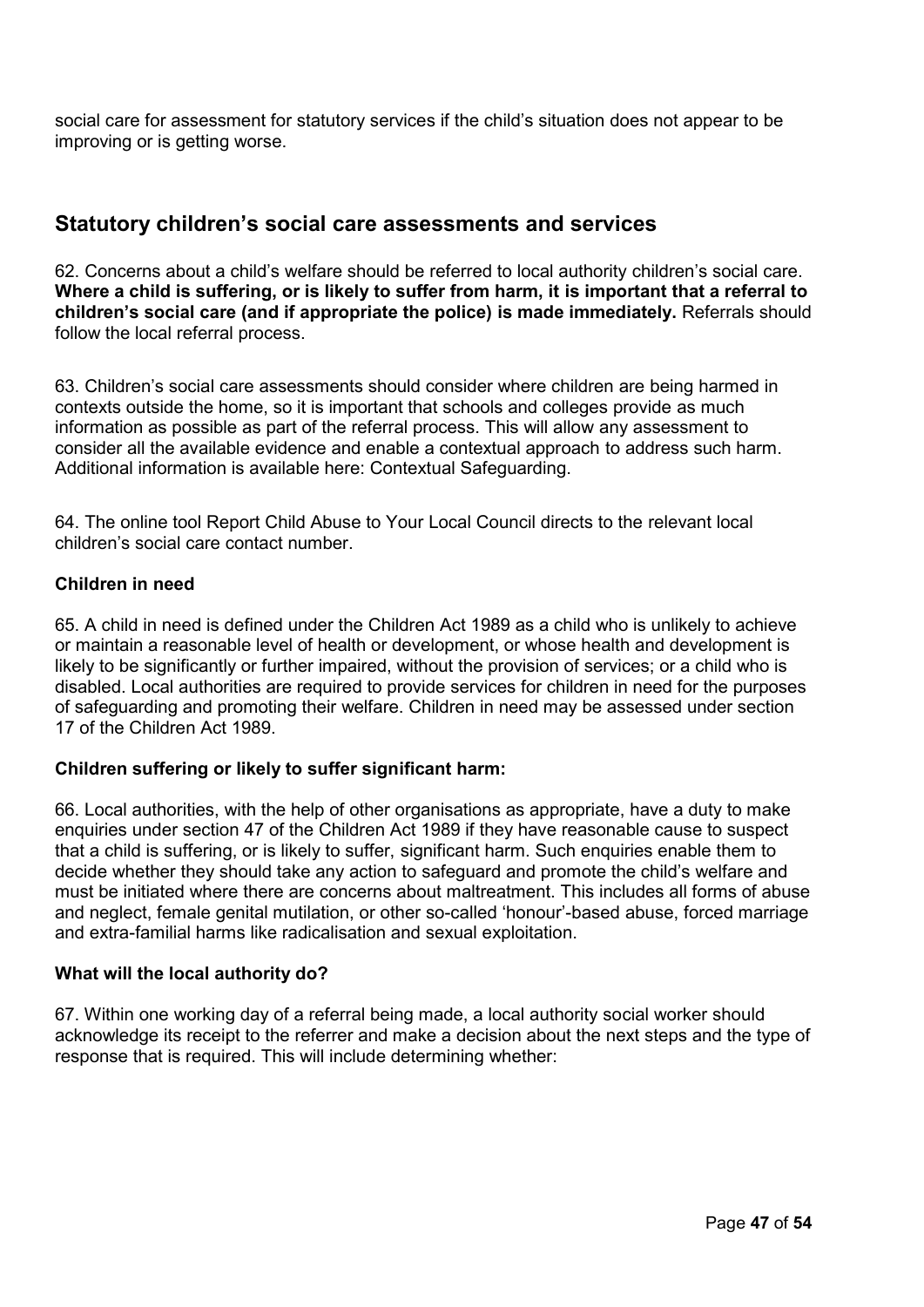- the child requires immediate protection and urgent action is required;
- any services are required by the child and family and what type of services;
- the child is in need and should be assessed under section 17 of the Children Act 1989. Chapter one of Working Together to Safeguard Children provides details of the assessment process;
- there is reasonable cause to suspect the child is suffering or likely to suffer significant harm, and whether enquiries must be made, and the child assessed under section 47 of the Children Act 1989. Chapter one of Working Together to Safeguard Children provides details of the assessment process; and
- further specialist assessments are required to help the local authority to decide what further action to take.
- •

68. The referrer should follow up if this information is not forthcoming.

69. If social workers decide to carry out a statutory assessment, staff should do everything they can to support that assessment (supported by the designated safeguarding lead (or deputy) as required).

70. If, after a referral, the child's situation does not appear to be improving, the referrer should consider following local escalation procedures to ensure their concerns have been addressed and, most importantly, that the child's situation improves.

# **Record keeping**

71. **All** concerns, discussions and decisions made, and the reasons for those decisions, should be recorded in writing. Information should be kept confidential and stored securely. It is good practice to keep concerns and referrals in a separate child protection file for each child.

Records should include:

- a clear and comprehensive summary of the concern;
- details of how the concern was followed up and resolved;
- a note of any action taken, decisions reached and the outcome.

72. If in doubt about recording requirements, staff should discuss with the designated safeguarding lead (or deputy).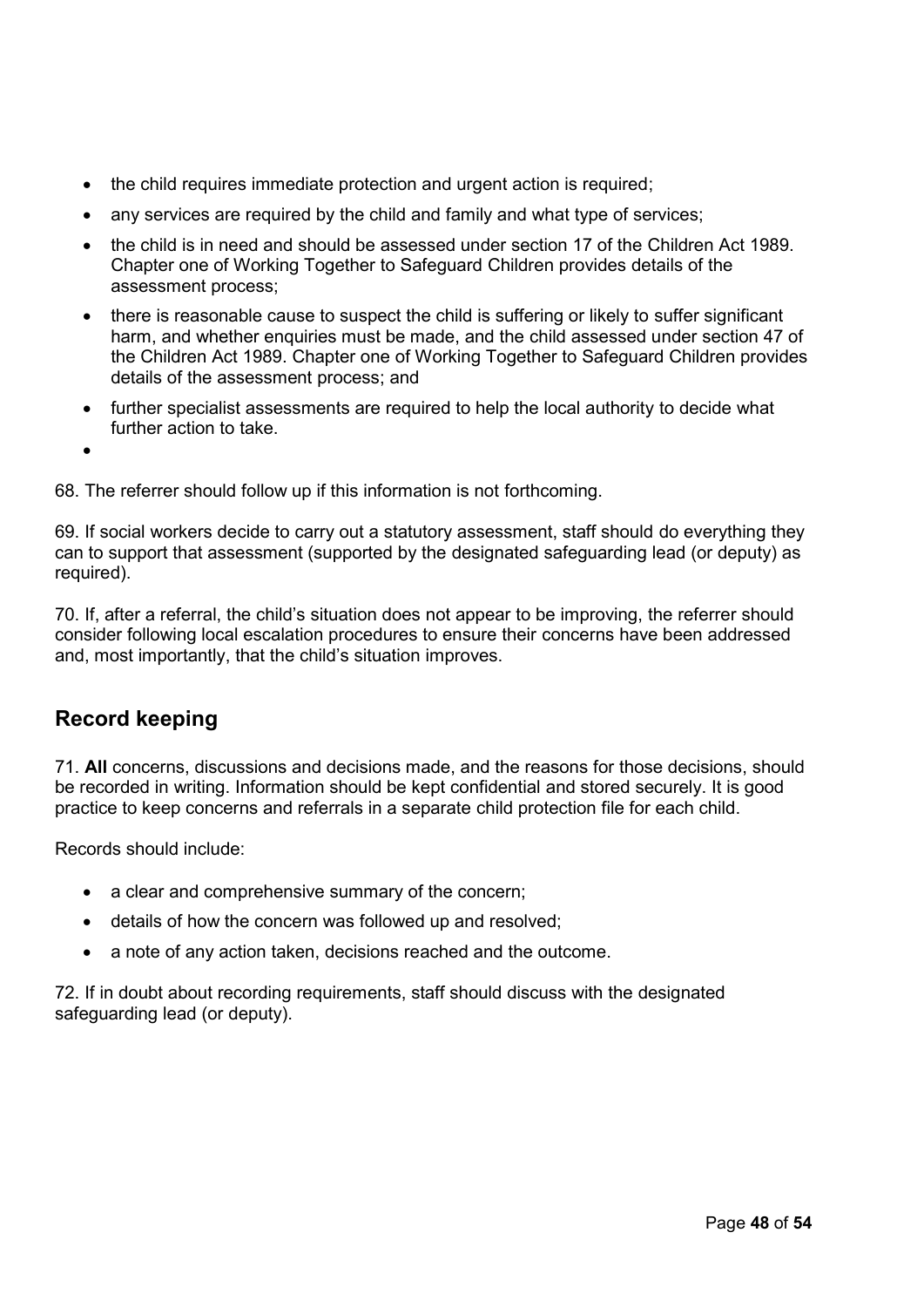# **Why is all of this important?**

73. It is important for children to receive the right help at the right time to address safeguarding risks, prevent issues escalating and to promote children's welfare. Research and serious case reviews have repeatedly shown the dangers of failing to take effective action. Working Together to Safeguard Children. Examples of poor practiceinclude:18 Further information about serious case reviews can be found in Chapter four of •failing to act on and refer the early signs of abuse and neglect;

- poor record keeping;
- failing to listen to the views of the child:
- failing to re-assess concerns when situations do not improve:
- not sharing information with the right people within and between agencies;
- sharing information too slowly; and
- a lack of challenge to those who appear not to be taking action.

# **What school and college staff should do if they have safeguarding concerns about another staff member**

74. Schools and colleges should have processes and procedures in place to manage any safeguarding concerns about staff members (including supply staff, volunteers, and contractors). If staff have safeguarding concerns or an allegation is made about another member of staff (including supply staff, volunteers, and contractors) posing a risk of harm to children, then:

- this should be referred to the headteacher or principal;
- where there are concerns/allegations about the headteacher or principal, this should be referred to the chair of governors, chair of the management committee or proprietor of an independent school; and
- in the event of concerns/allegations about the headteacher, where The headteacher is also the sole proprietor of an independent school, or a situation where there is a conflict of interest in reporting the matter to The headteacher, this should be reported directly to the local authority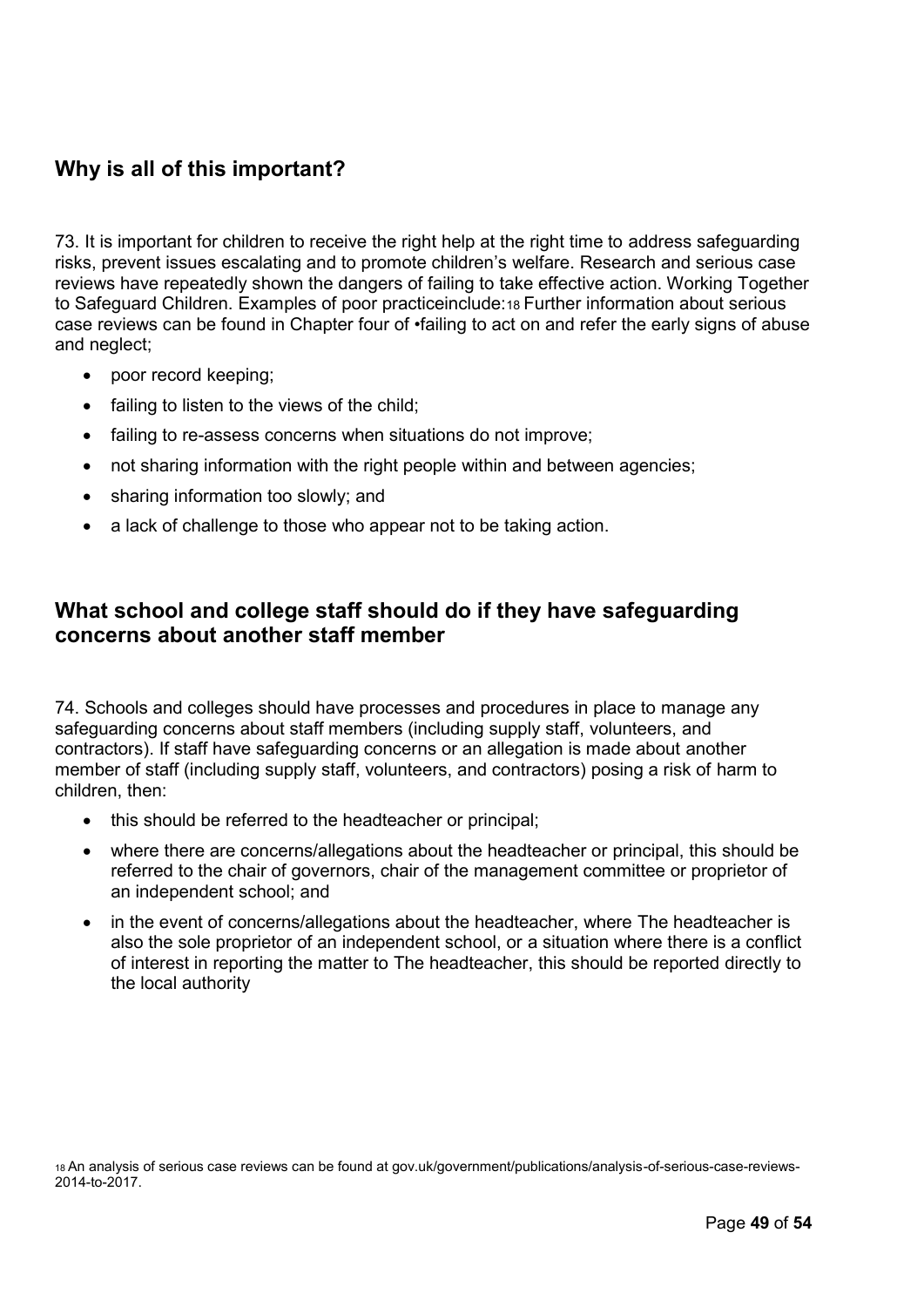designated officer(s) (LADOs). Details of your local LADO should be easily accessible on your local authority's website.

Further details can be found in Part four of this guidance.

# **What school or college staff should do if they have concerns about safeguarding practices within the school or college**

75. All staff and volunteers should feel able to raise concerns about poor or unsafe practice and potential failures in the school's or college's safeguarding regime and know that such concerns will be taken seriously by the senior leadership team.

76. Appropriate whistleblowing procedures should be put in place for such concerns to be raised with the school's or college's senior leadership team.

77. Where a staff member feels unable to raise an issue with their employer, or feels that their genuine concerns are not being addressed, other whistleblowing channels are open to them:

- general guidance on whistleblowing can be found via: Advice on Whistleblowing
- the NSPCC's what you can do to report abuse dedicated helpline is available as an alternative route for staff who do not feel able to raise concerns regarding child protection failures internally, or have concerns about the way a concern is being handled by their school or college. Staff can call 0800 028 0285 – line is available from 8:00 AM to 8:00 PM, Monday to Friday and email: help@nspcc.org.uk.<sup>19</sup>

<sup>19</sup>Alternatively, staff can write to: National Society for the Prevention of Cruelty to Children (NSPCC), Weston House, 42 Curtain, Road, London EC2A 3NH.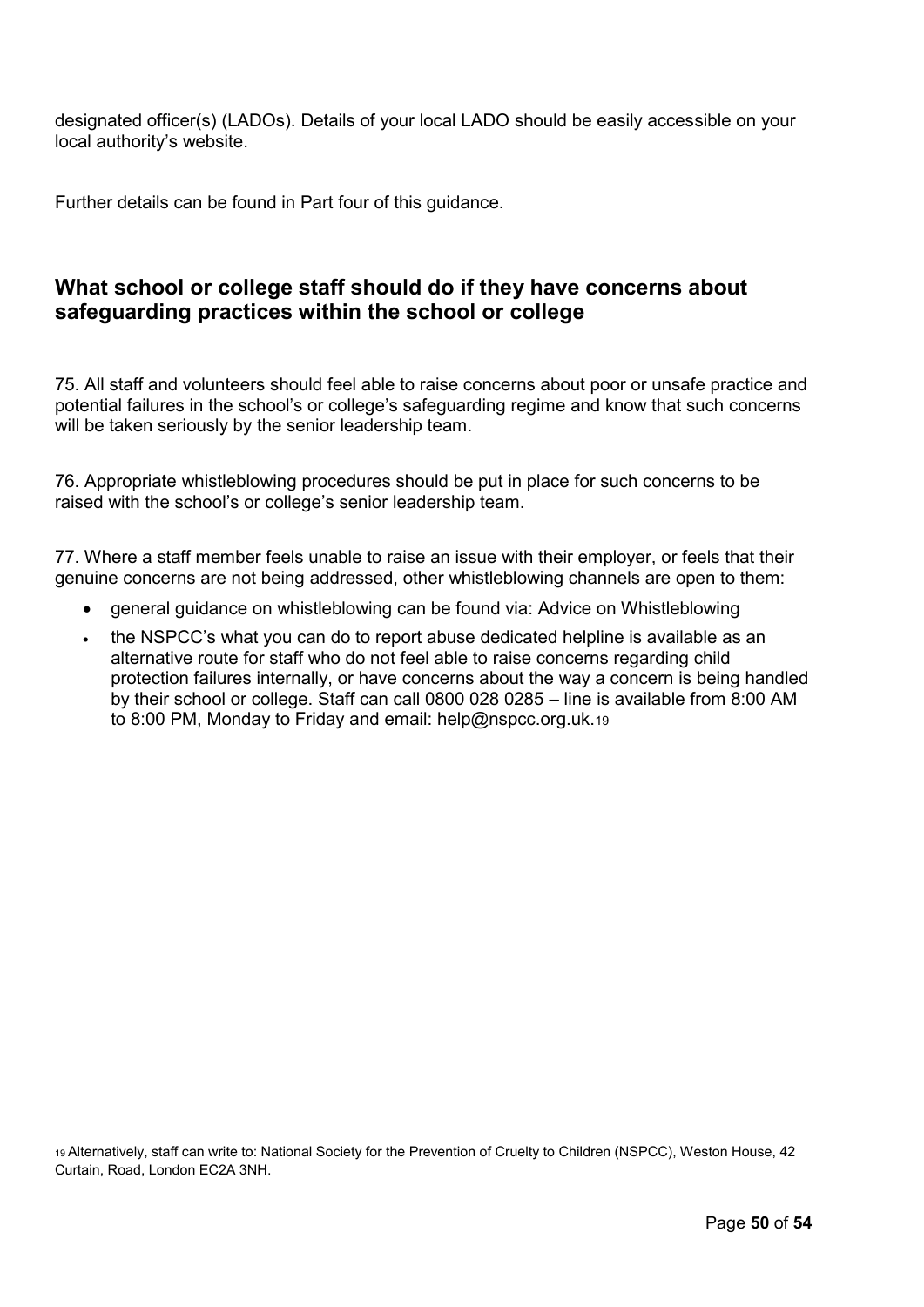## **Actions where there are concerns about a child**



safeguarding lead (or deputies) as required), and re-refer if appropriate, to ensure the child's circumstances improve - the child's best interests must always come first

<sup>1</sup> In cases which also involve a concern or an allegation of abuse against a staff member, see Part Four of this guidance.

 $2$  Early help means providing support as soon as a problem emerges at any point in a child's life. Where a child would benefit from co-ordinated early help, an early help inter-agency assessment should be arranged. Chapter one of Working [Together to Safeguard Children](https://www.gov.uk/government/publications/working-together-to-safeguard-children--2) provides detailed guidance on the early help process.

<sup>3</sup> Referrals should follow the process set out in the local threshold document and local protocol for assessment. Chapter one of [Working Together to Safeguard Children.](https://www.gov.uk/government/publications/working-together-to-safeguard-children--2)

<sup>4</sup>Under the Children Act 1989, local authorities are required to provide services for children in need for the purposes of safeguarding and promoting their welfare. Children in need may be assessed under section 17 of the Children Act 1989. Under section 47 of the Children Act 1989, where a local authority has reasonable cause to suspect that a child is suffering or likely to suffer significant harm, it has a duty to make enquiries to decide whether to take action to safeguard or promote the child's welfare. Full details are in Chapter one of [Working Together to Safeguard Children.](https://www.gov.uk/government/publications/working-together-to-safeguard-children--2)

5 This could include applying for an Emergency Protection Order (EPO).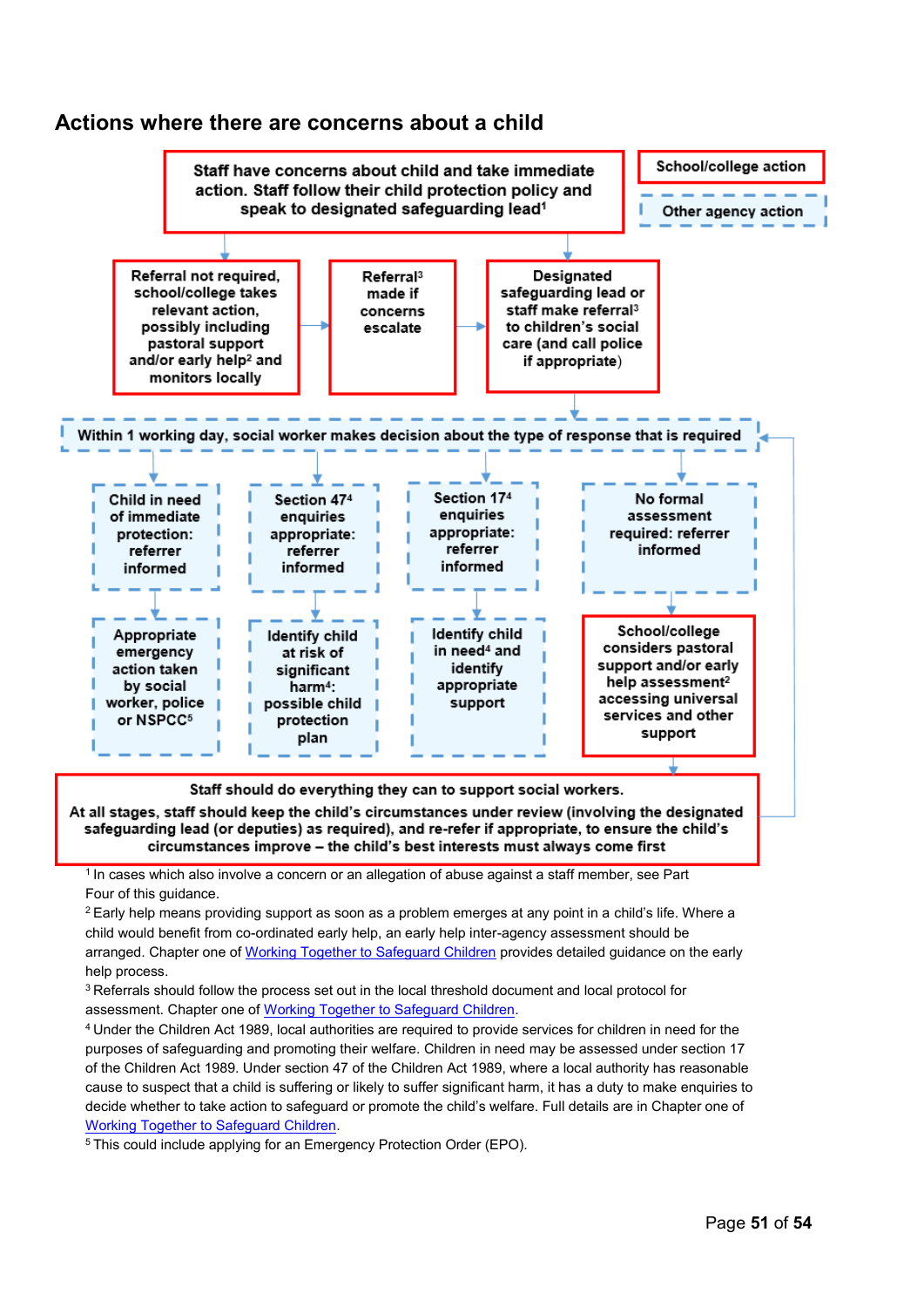## **APPENDIX B**

## **Legislation, Statutory Guidance & Ofsted Framework**

- The Children's Act 1989 (and 2004 awareness)
- The Education Act 2002
- Keeping Children Safe in Education' September 2020
- Ofsted Inspection Framework for Schools, May 2019
- Inspecting Safeguarding in Early Years, Schools & Skills Settings' May 2019
- 'Working Together to Safeguard Children' , July 2018
- Prevent Duty, Section 26 Counter Terrorism & Security Act 2015
- FGM Duty, Multi-agency Statutory Guidance on FGM April 2016, Section 74 Serious Crime Act 2015
- Serious Case Reviews & Domestic Homicide Reviews (SCRs & DHRs)
- DFE Statutory Policies for Schools and Academy Trusts, January 2020
- DFE Children Missing Education, Stat Guidance, Sept 2016
- DFE Designated Teacher for LAC, and previous LAC Feb 2018
- DFE Supervision of Regulated Activity, Dec 2013
- Alternative Provision, Stat guidance, Aug 2017
- Teachers' Standards, updated June 2013
- Governors' Handbook, Jan 2017
- 'Listening to & involving children & young people', stat guidance, Jan 2014
- Health & Safety Legislation
- The Sexual Offences Act 2003
- Teaching online Safety in Schools 2019

## **APPENDIX C - Non-statutory Guidance**

- DFE 'What to do if you are worried a child is being abused Advice for Practitioners' March 2015
- 'Safer Working Practices', 2019
- DFE National Standards of Excellence for Headteachers, Jan 2015
- DFE 'Use of Reasonable Force in Schools', July 2013
- United Nations Convention on the Rights of the Child, Article 2,3 6 & 12
- NSPCC Whistleblowing Adviceline
- NPCC When to call the Policy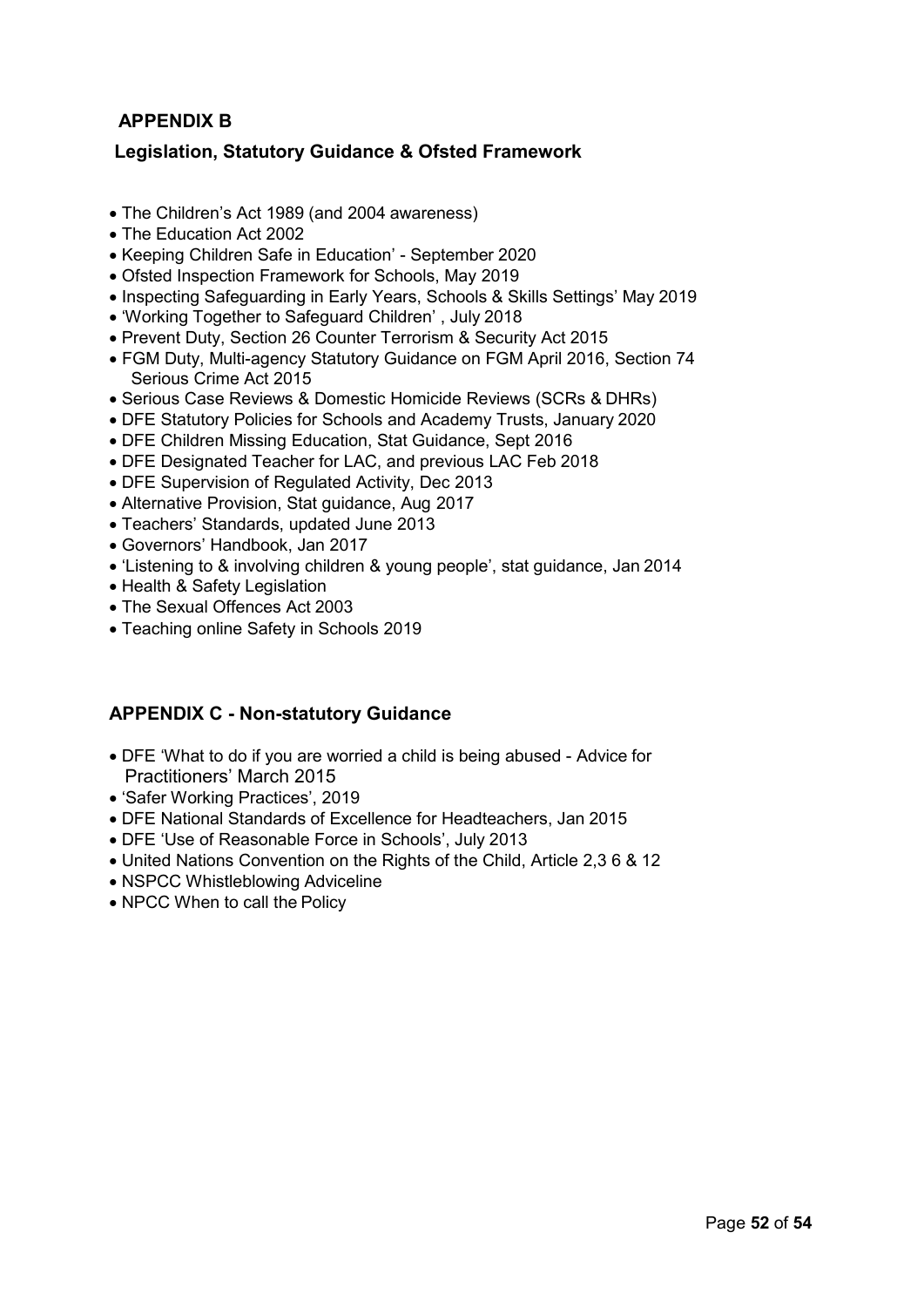## **APPENDIX D - MCC & MSCB/Safeguarding Partner Policies, Procedures & Guidance**

Links to:-

- Safeguarding Partner Website:-
- Safeguarding Partner Policies
- Safeguarding Partner Multi-agency Levels of Need & Response Framework, April 2015
- Safeguarding Concerns, Guidance & Proformas
- Safeguarding Partner LADO Referral Process
- Safeguarding Partner Learning From Serious Case Reviews
- Help & Support Manchester Website:-
	- Early Help Strategy, Guidance, Assessments & Referrals
	- Signs of Safety Strategy, Guidance & Resources

## **APPENDIX E - Other Relevant Trust/School Policies/Procedures**

- Health and Safety
- CEAIG
- Sex and Relationships Education
- Equal Opportunities
- E-Safety and Social Media
- Behaviour and Antibullying
- Special Educational Needs
- Looked After and Previously Looked After Children
- Supporting Students with Medical Conditions
- Managing Allegations of Peer-on-Peer Abuse
- Visitor Procedure
- Admissions Policy
- Whistleblowing Policy

## **APPENDIX F - Other Relevant LA**

## **Education Department Policies/Guidance**

All these are available on the Manchester Schools Hub Website.

- 'Transfer of Safeguarding Information' model policy & guidance
- 'Safeguarding' model policy & guidance
- 'Safer Recruitment' model policy
- Safeguarding Children with SEND
- Manchester Governors' Handbook MCC
- 'A Good Safeguarding School'